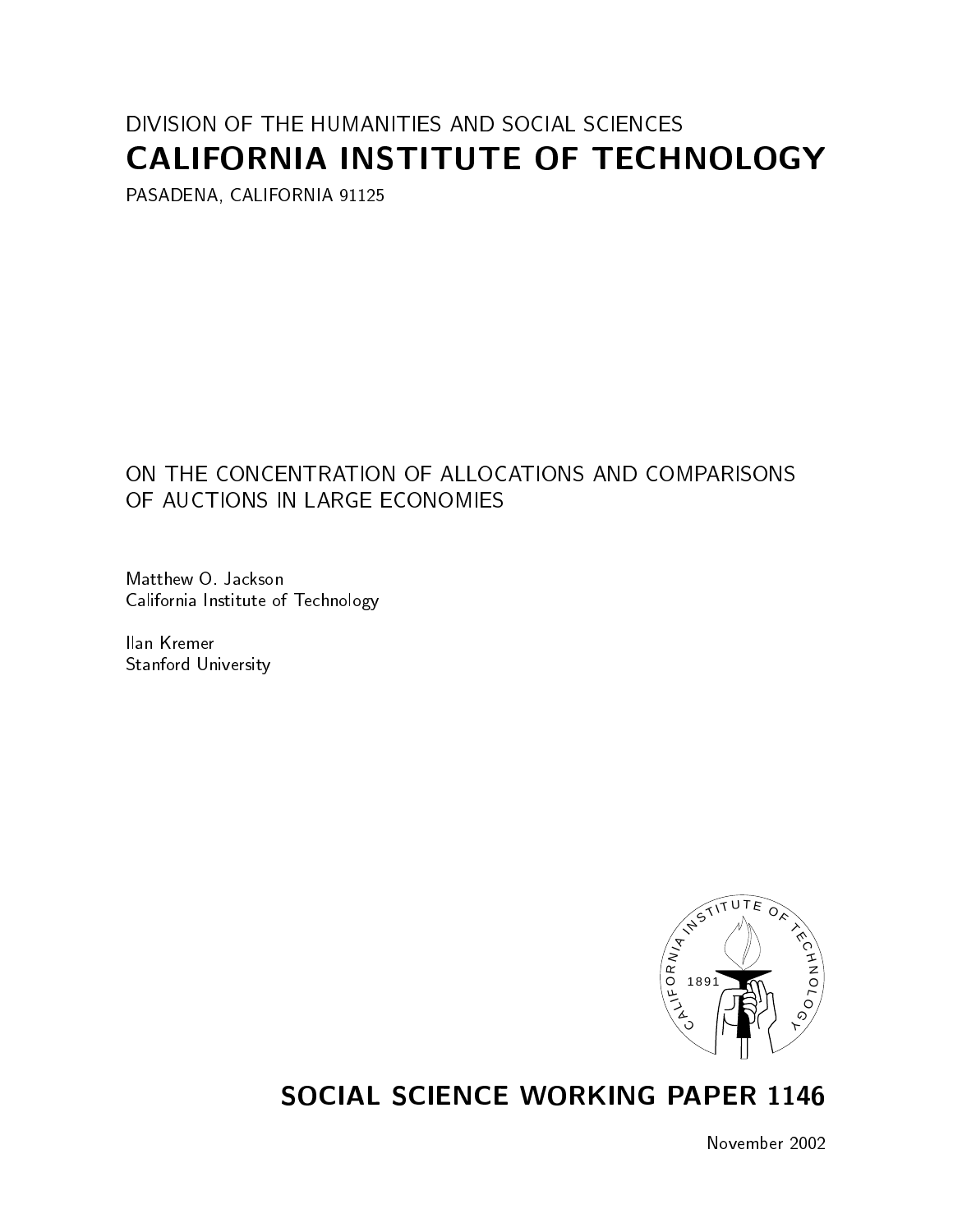## On the Concentration of Allocations and Comparisons of Auctions in Large Economies

Matthew O. Jackson

Ilan Kremer

We analyze competitive pressures in a sequence of auctions with a growing number of bidders, in a model that includes private and common valuations as special cases. We show that the key determinant of bidders' surplus (and implicitly auction revenue) is how the goods are distributed. In any setting and sequence of auctions where the allocation of good(s) is concentrated among a shrinking proportion of the population, the winning bidders enjoy no surplus in the limit. If instead the good(s) are allocated in a dispersed manner so that a non-vanishing proportion of the bidders obtain objects, then in any of a wide class of auctions bidders enjoy a surplus that is bounded away from zero. Moreover, under dispersed allocations, the format of the auction matters. If bidders have constant marginal utilities for objects up to some limit, then uniform price auctions lead to higher revenue than discriminatory auctions. If agents have decreasing marginal utilities for objects, then uniform price auctions are asymptotically efficient, while discriminatory auctions are asymptotically inefficient. Finally, we show that in some cases where dispersed allocations are efficient, revenue may increase by bundling goods at the expense of efficiency.

JEL classication numbers: D44, C72, D41, G14

Key words: auction, competition, mechanism, asymptotic efficiency, revenue equivalence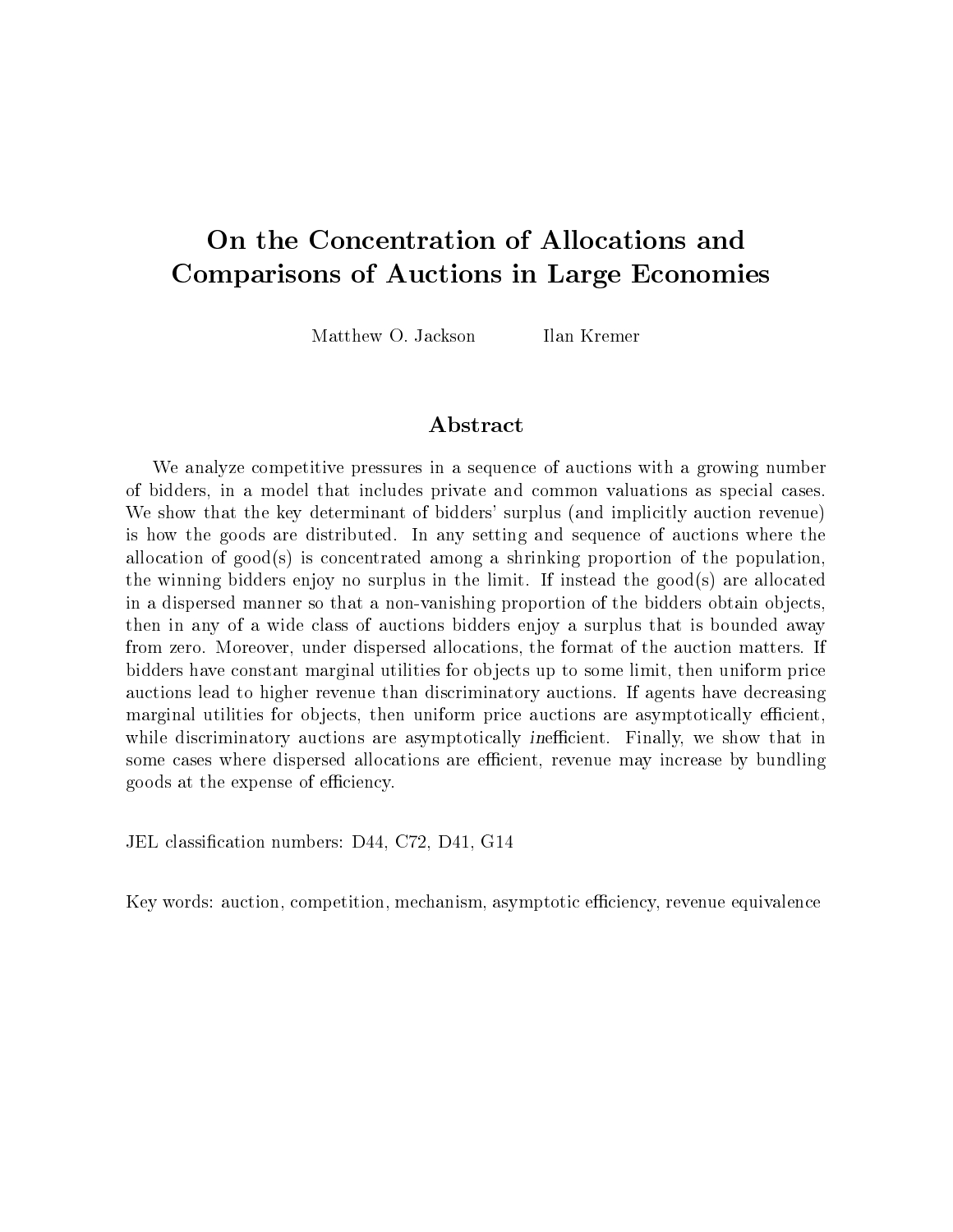## On the Concentration of Allocations and Comparisons of Auctions in Large Economies

Matthew O. Jackson<sup>\*</sup> Ilan Kremer<sup>†</sup>

#### **Introduction**  $\mathbf{1}$

In many markets, including treasury auctions, IPO's, security markets, and internet based markets, large numbers of agents compete for a limited supply of resources. Moreover, these markets use a variety of rules for setting prices including uniform price auctions, pay-your-bid auctions, hybrids of these, as well as many other rules. A fundamental question arises as to when competitive pressures render the choice of auction mechanism irrelevant.

The mechanism design literature provides a partial answer to this question in the revenue equivalence theorem (Myerson (1981), Riley and Samuelson (1981), Ausubel and Cramton (1998), Reny (1999), Jehiel and Moldovanu (2001b), Krishna and Maenner (2001)), which states that if a unit of a good is to be allocated and bidders have independent information and satisfy some regularity conditions on interdependencies, $<sup>1</sup>$  then</sup> the choice of auction formats in a given class is irrelevant. Although revenue equivalence extends to multiple units,<sup>-</sup> it does not hold when types are correlated or allillated. With such correlation in information, auctions resulting in the same allocation of goods can result in different revenues (e.g., see Milgrom and Weber (1982)).

While the independent case is of some interest, there are many important applications, including most of those mentioned above, that involve some correlation or affiliation of information. The main focus of this paper is to look beyond independent types and understand when and to what degree the choice of an auction mechanism matters in

Division of Humanities and Social Sciences 228-77, California Institute of Technology, Pasadena, California 91125, USA. Email: jacksonm@hss.caltech.edu

<sup>y</sup> Graduate School of Business, Stanford University, Stanford CA 94305,USA. Email: ikremer@stanford.edu

<sup>1</sup>See Ausubel and Cramton (1998) and Reny (1999) for versions that cover classes of interdependent types under independence.

<sup>2</sup>See Weber (1983), Englebrecht-Wiggans (1988), and Krishna and Perry (1997). It also extends, in an approximate sense, to allow for uncertainty about supply and multiple unit demands as shown by Swinkels (2001).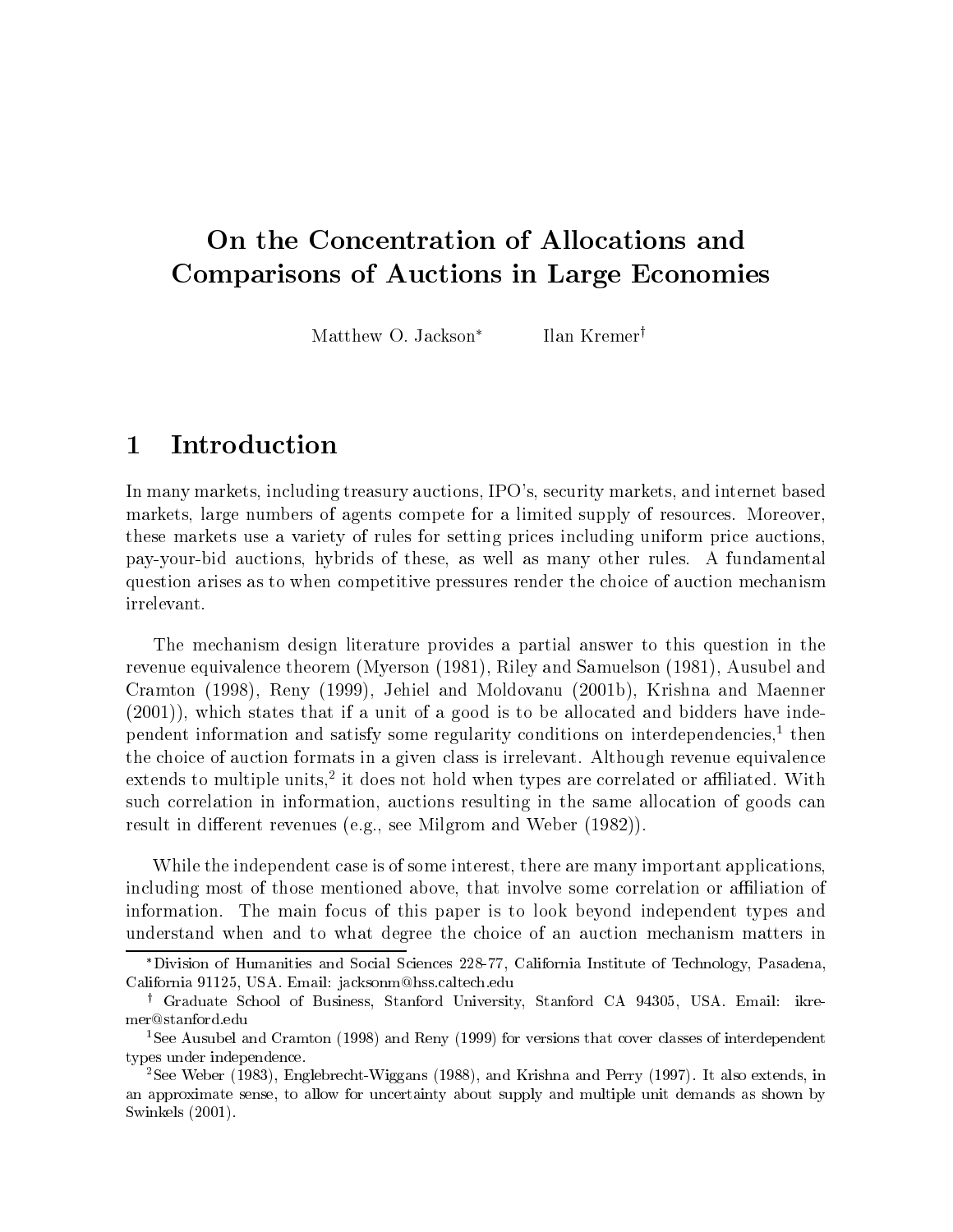large economies; and in particular how this is related to the way that goods are being allocated.

One might guess that for some standard auction formats where the previous literature gives us some guide to the structure of equilibria we could make direct calculations of the limiting outcome. However, even in the simplest cases this is an illusion. For example, even with a first price auction in a pure common value setting, where there is a known closed form solution for equilibrium strategies, it is difficult to directly compute the bidders' surplus in the limit. Hence, we follow the more general framework of mechanism design and work with what are commonly referred to as direct revelation mechanisms. As it turns out, working with this more abstract structure provides much more direct insight and allows us to prove some general results about limiting bidders' surplus and auction revenue. Moreover, in many cases of interest, one can then go back and apply these results to deduce what will happen standard auctions, as we will discuss.

A main insight of the paper is that the concentration ordispersion of the allocation of goods is the critical determinant of whether bidders in auctions enjoy any surplus, and whether (and how) the auction format impacts revenue and efficiency.

To be more specic, we examine sequences of auctions with growing numbers of bidders, in a model (building on that of Milgrom (1981)) including private and common valuations as special cases. We consider the allocation of some quantity of a good that might vary with population size. The key distinction that we uncover is between two cases. One case is what we call concentrated allocations: where the equilibrium allocation of the good is concentrated among a vanishing fraction of bidders. The other case is what we call dispersed allocations: where the equilibrium allocation of the good is dispersed among a non-trivial proportion of the bidders.

Before proceeding any further, let us point out several important aspects of these definitions of concentrated or dispersed allocations.

First, these definitions apply to the allocations that result in equilibrium. The characterization of auctions in terms of equilibrium allocations allows us to make statements that do not depend directly on specic features of the auctions such as whether there is a reserve price, how winning bidders are determined, how prices are determined, etc.. This has the advantage of making the intuition clear and direct, and makes for a sharp and tight characterization. It has a disadvantage as well: one has to have knowledge of some properties of an auction's equilibrium allocations, and clearly the allocation is endogenous. Nevertheless, the classification of whether or not the allocation turns out to be concentrated or dispersed is often straightforward. For instance, as we shall discuss, a concentrated allocation will necessarily result if the quantity of good to be allocated is a vanishing fraction of  $n$ , or when there is some private component to the valuation and agents have no limit on the amount they desire. A dispersed allocation will necessarily result if bidders have a finite bound on the amount of the good that they desire and the amount of the good grows in proportion to  $n$ .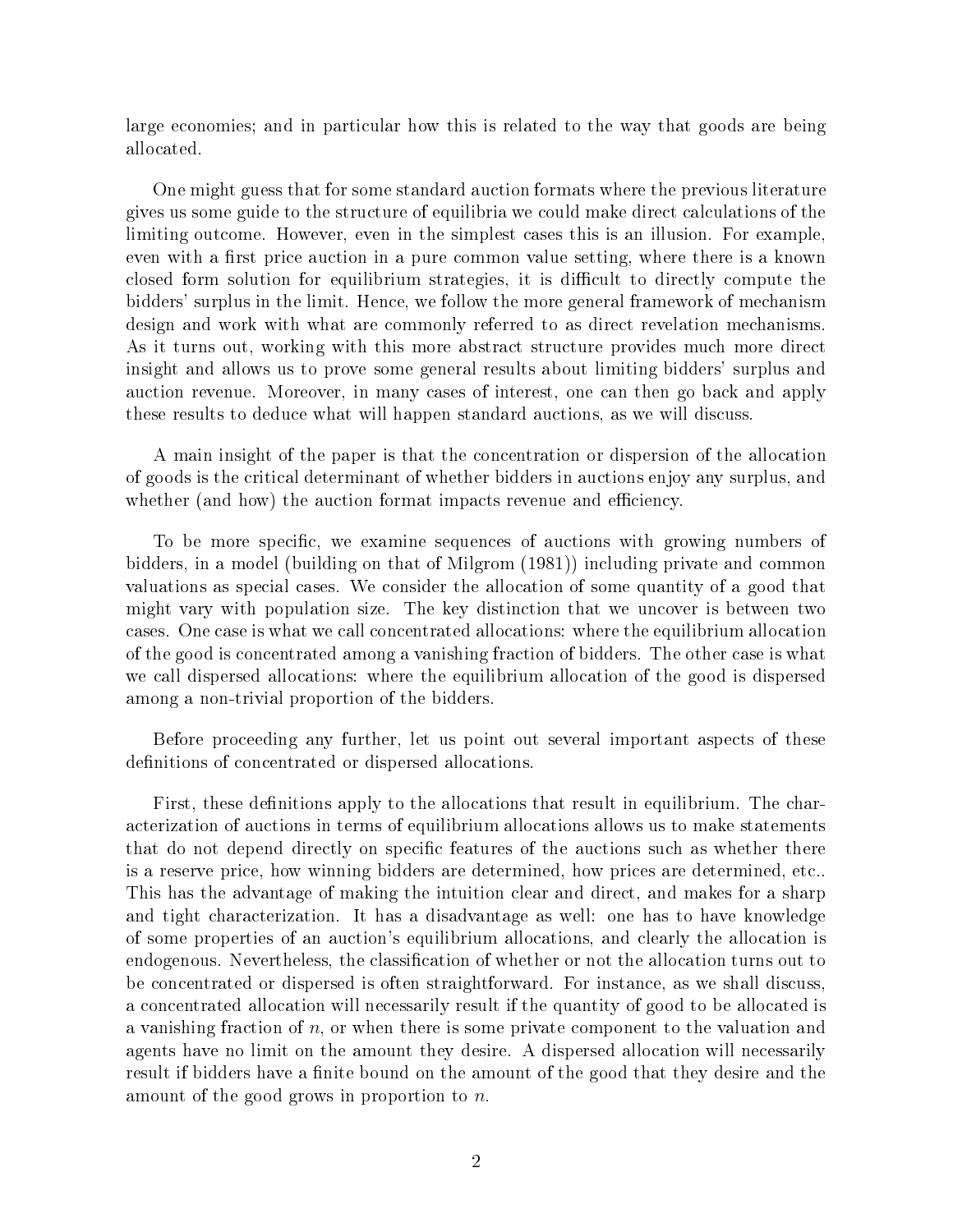Second, these definitions apply to sequences of auctions and concern the limiting allocations, thus all of our results are about asymptotics. We present some results on rates of convergence so that we have a sense of how "large" an economy has to be in order for the results to apply.

Third, the relevant factor of the distinction between concentrated and dispersed allocations is the relative holdings of the good, and so these conditions are not logically related to straight identifications of numbers of objects. For instance, a sequence of auctions of only one object, but such that the object is simply randomly given away (ignoring bids) so that each bidder has an equal chance of getting the object would be a dispersed allocation. In contrast, a sequence of auctions of increasing numbers of goods, but such that all goods go to the single highest bidder would be a concentrated allocation, even though the number of goods is increasing. We discuss this in detail in what follows.

Fourth, the definitions of concentrated and dispersed allocations do not keep track of what the efficient allocation is; rather just what the equilibrium allocation is. At times these will be related, and we discuss efficiency at several points in the paper. As we remark at several points, however, most of the results in the paper apply directly to the equilibrium allocations, and only indirectly to what might be efficient.

We establish this distinction between concentrated and dispersed allocations through a series of results that can be briefly described as follows.

#### (1) Concentrated Allocations-

- (a) In any sequence of auctions with concentrated allocations the per- unit surplus enjoyed by the bidders goes to zero.<sup>3</sup> The intuition behind this is that under concentrated allocations there is a strong competition for all goods. For any unit of the good that is obtained by some bidder, there is a bidder with nearly the same information and preferences who has a low probability of getting a unit of the good. This results in a competition that drives away all of the surplus that goes to the winning bidders.
- (b) The above implies an "asymptotic revenue equivalence result" for concentrated allocations: If two sequences of auctions lead to approximately the same concentrated allocations, then they lead to the same limiting revenue.
- (c) Another corollary is that any sequence of auctions that leads to an approximately efficient and concentrated allocation, leads to the optimal revenue in the limit. Hence, a variety of standard auctions (first, second, English) will provide full revenue extraction in the limit.
- (d) We can also establish rates of convergence for standard auctions when the item is indivisible. For instance, mechanisms that award the entire good to the highest bidder lead to a per-unit surplus to bidders that is of the order

 $3$ The surplus of a bidder is the total utility obtained from objects won in the auction less payments in the auction.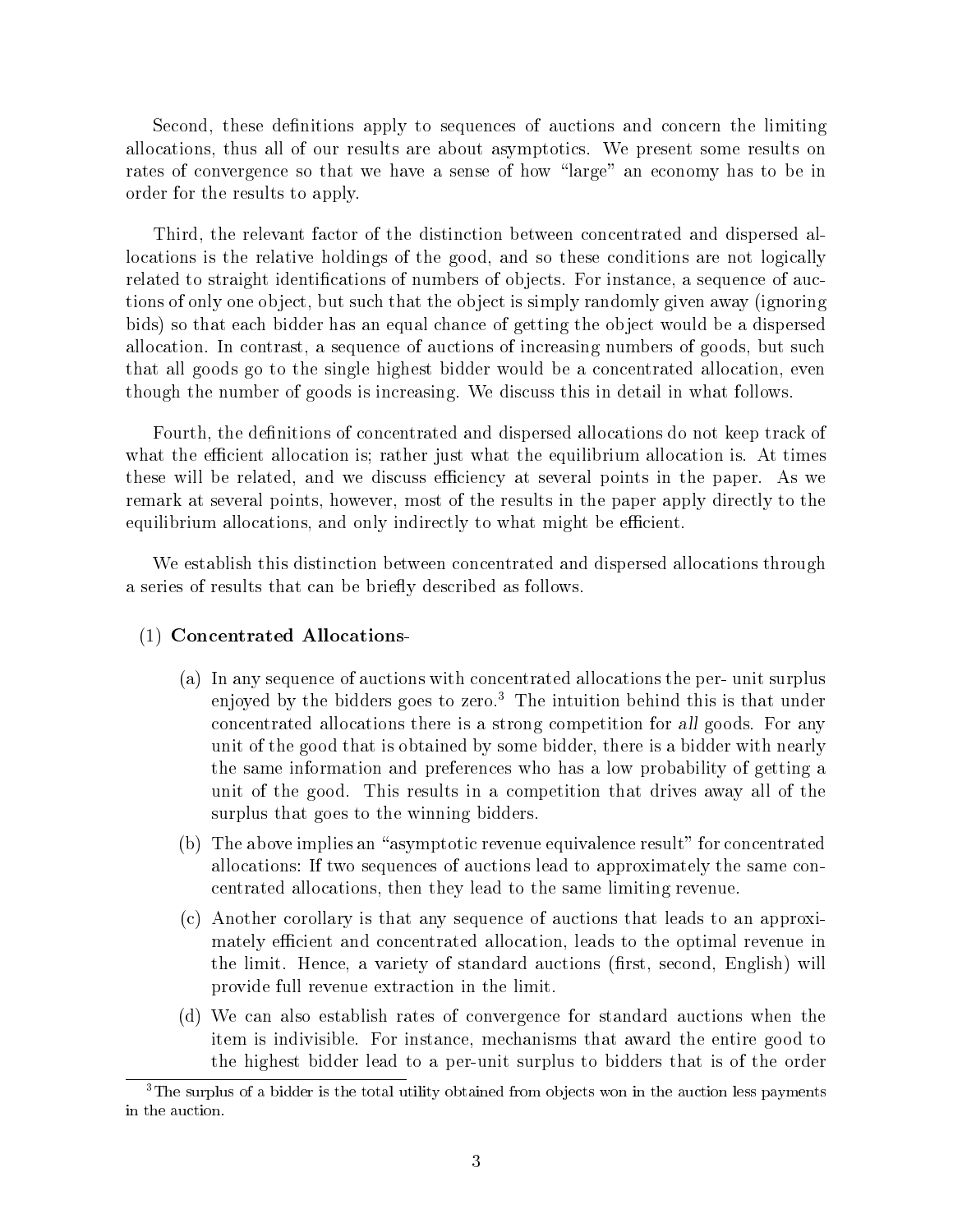$1/n$  where n is the number of bidders. The rate of convergence of both bidders' surplus and revenue applies to many standard auctions such as the first, second price, and English auctions. We show how this can be used to study endogenous (costly) entry decisions regardless of the auction format.

 $(e)$  For the case where the efficient allocation is concentrated, we describe simple mechanisms that extract all revenue (as if the auctioneer was fully informed) in the limit.

#### (2) Dispersed Allocations-

(a) In any sequence of auctions that results in dispersed allocations, if there is any private aspect to bidders' valuations and an individual rationality constraint is satisfied, then bidders enjoy a per-unit surplus that is bounded away from 0. This is the counterpoint to (1-a) and has the following intuition. Here the allocation of goods is such that there are some goods and corresponding winning bidders for whom any other bidder with similar information and preferences also expects to obtain some goods. For these goods there is less competitive pressure and so at least some surplus is enjoyed by the bidders in such sequences of auctions.

Under dispersed allocations, with any correlation among the information observed by bidders, the choice of auction format matters in some systematic ways. In some cases where efficient allocations are dispersed, we compare some standard auction formats to find that:

- (b) If bidders have "flat" demand curves,<sup>4</sup> then uniform price auctions result in revenues that are higher, by an amount bounded below, than discriminatory auctions, even when resulting in exactly the same allocations.
- (c) With downward sloping demand function and private (possibly correlated) values, the uniform auction is asymptotically efficient, while in contrast, discriminatory auctions are necessarily asymptotically inefficient.
- (d) Efficient auction mechanisms can be dominated in terms of revenues by auctions that inefficiently bundle objects together for sale.
- (e) If the efficient allocation is dispersed, then any sequence of mechanisms which extract full revenue in the limit must violate an individual rationality constraint.<sup>5</sup> This together with  $(1-e)$  shows how optimal mechanism design depends on the structure of the efficient allocation.

<sup>&</sup>lt;sup>4</sup>That is, a bidder values objects equally up to some number of items that they wish to purchase. This includes, for instance, single unit demands.

 $5$ The type of individual rationality constraint in question is what we call 'safety'. It is stronger than the standard interim constraint, but weaker than an ex-post constraint. It is equivalent to interim individual rationality under independent signals, but slightly stronger otherwise.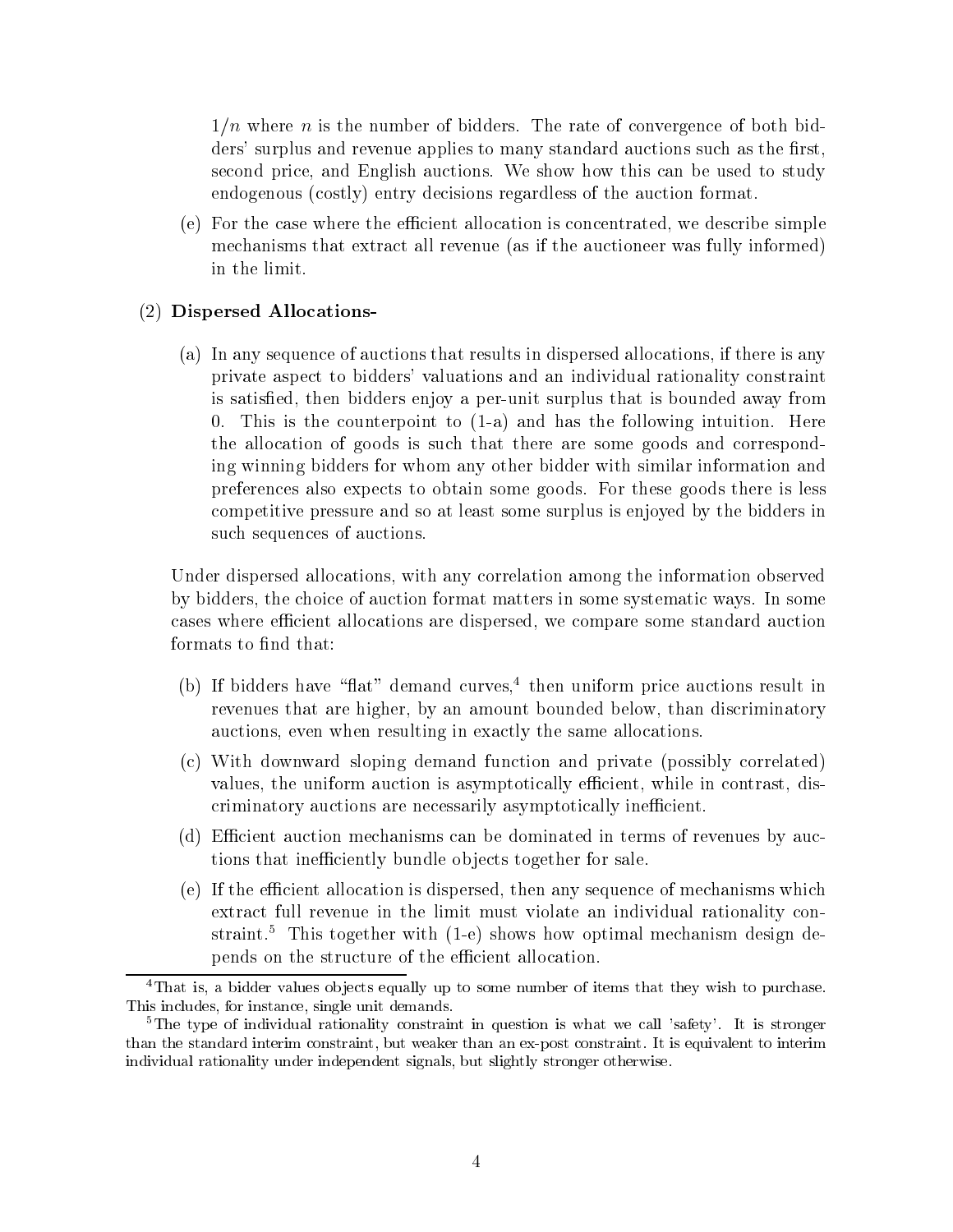The fact that the choice of auction matters under dispersed allocations contrasts with what we saw under concentrated allocations. We note, however, that this contrast is not an obvious implication of other differences between concentrated and dispersed allocations: for instance, bidders' surplus depends on whether the allocation is concentrated or dispersed. That is, it is conceivable that even though dispersed allocations lead to some bidders' surplus, the surplus would be the same across any auctions that led to similar allocations. However, this turns out not to be true. The details depend on how bidders must behave to be sure they get an ob ject when they have high values, and we discuss this in some detail.

#### 1.1 Contributions and Relation to the Literature

Two closely related papers in terms of examining the asymptotics of revenue across auction formats are Kremer (2002) and Bali and Jackson (2002). Both papers consider auctions with growing numbers of bidders and a single unit of a good for sale. Kremer shows that in some common values settings the expected revenues of first price, second price and English auctions all converge to the expected value of the object.<sup>6</sup> Bali and Jackson show that such convergence holds in a across a wide class of auctions and information settings. The intuition is that in a large population the bidder observing the highest signal (and winning the object) faces competition from bidders who have nearby signals and hence almost the same information. Such competing bidders can act as if they had a slightly higher signal no matter what the payment mechanism, and so the winning bidder's surplus will be competed away. This ties down the revenue of the auction simply through incentive compatibility.

The results we show here broaden our understanding in several directions. First, we show that the key characteristic determining whether or not mechanisms matter is the allocation is dispersed or concentrated. So, the asymptotic revenue equivalence and full extraction result is not restricted to single object auctions, but extends provided the allocation is concentrated among a shrinking set of bidders. Moreover, we show that the size of the surplus going to winning bidders as a function of the population is of the order  $\frac{1}{n}$ . This tight bound is useful, for example, in characterizing endogenous entry. Third, and perhaps most importantly, we show that under dispersed allocations competition no longer ties down the asymptotic revenue and the specifics of the auction make a significant difference, both in terms of revenue and efficiency. Moreover, we show that under dispersed allocations (with some minimal private value component to valuations), bidders enjoy non-vanishing surplus. Thus, we develop an explicit understanding of how the way in which goods are allocated determines the extent to which competitive forces dictate price formation.

We make two other small remarks before proceeding.

Our work also has some side implications for how prices can aggregate information

 $6$ See Goeree and Offerman (1999) for a related result.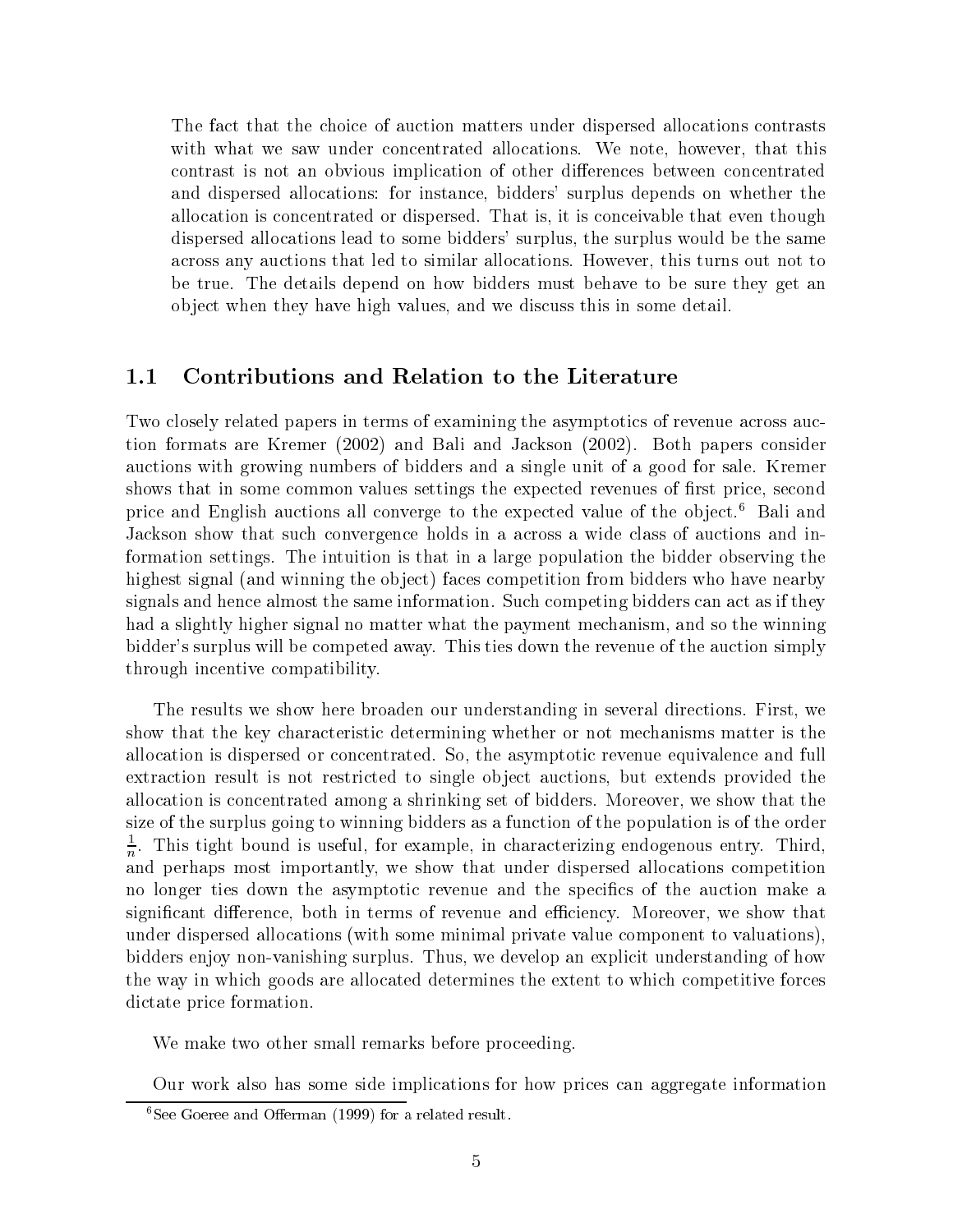in large economies and how that depends on the price setting mechanism. Pesendorfer and Swinkels (1997) examined purely common value settings, and showed that whether or not price converges to value in large uniform price auctions depends on whether or not both the number of bidders getting objects and the number of bidders not getting an object go to infinity. Since we show that different auction formats lead to different revenues with dispersed allocations, we can deduce that this nice property of information aggregation that is enjoyed by uniform price auctions with large numbers of objects is not exhibited by other prominent auctions. In particular, for discriminatory price auctions, not even the average price (nor the max, min, or any order statistic) converges to value. We discuss this in more detail in what follows.

Finally, our work also points out some situations where simple mechanisms extract nearly all of the revenue. Crémer and McLean (1985, 1988) (see also McAfee and Reny (1992)) have shown that with some correlation in information a seller can extract the full value of an object in auctions of a single object.<sup>7</sup> However, such mechanisms are quite complicated and depend critically on knowledge of the underlying distribution of information. As our asymptotic revenue equivalence results show, the complicated mechanisms required for full revenue extraction are not needed when there are large numbers of bidders and concentrated allocations are efficient. In these cases any sequence of auctions that is approximately efficient will also fully extract revenue in the limit. Most importantly, one can use standard auction formats that are independent of the distribution of information in the society (and even when information is independent).

#### $\overline{2}$ Information and Preferences

#### Economies

A sequence of economies is indexed by  $n$ , the number of agents in the economy. A non-random quantity  $Q^n$  of a good is to be sold in economy n. It may be fully divisible or may come in indivisible units. Through randomization in the allocation, indivisible units  $\max$  in eitect be divided. We will be addressing conditions relating to  $Q^+$  that identify when and how differences in auction formats appear.

#### Information

Information is described by a framework that we borrow from Milgrom (1981), as described in detail below. Note, however, that through much of the paper we do not assume the monotone likelihood ratio property. This information structure is particularly suited to the discussion of growing sequences of economies, all based on the same

<sup>&</sup>lt;sup>7</sup>The auctions we consider in obtaining the lower bound of  $\frac{1}{n}$  on the surplus going to bidders place an upper limit on the price paid and only have payments made by winning bidders. These conditions are violated by the Crémer-McLean style mechanisms, explaining why their full extraction results do not contradict our convergence rates.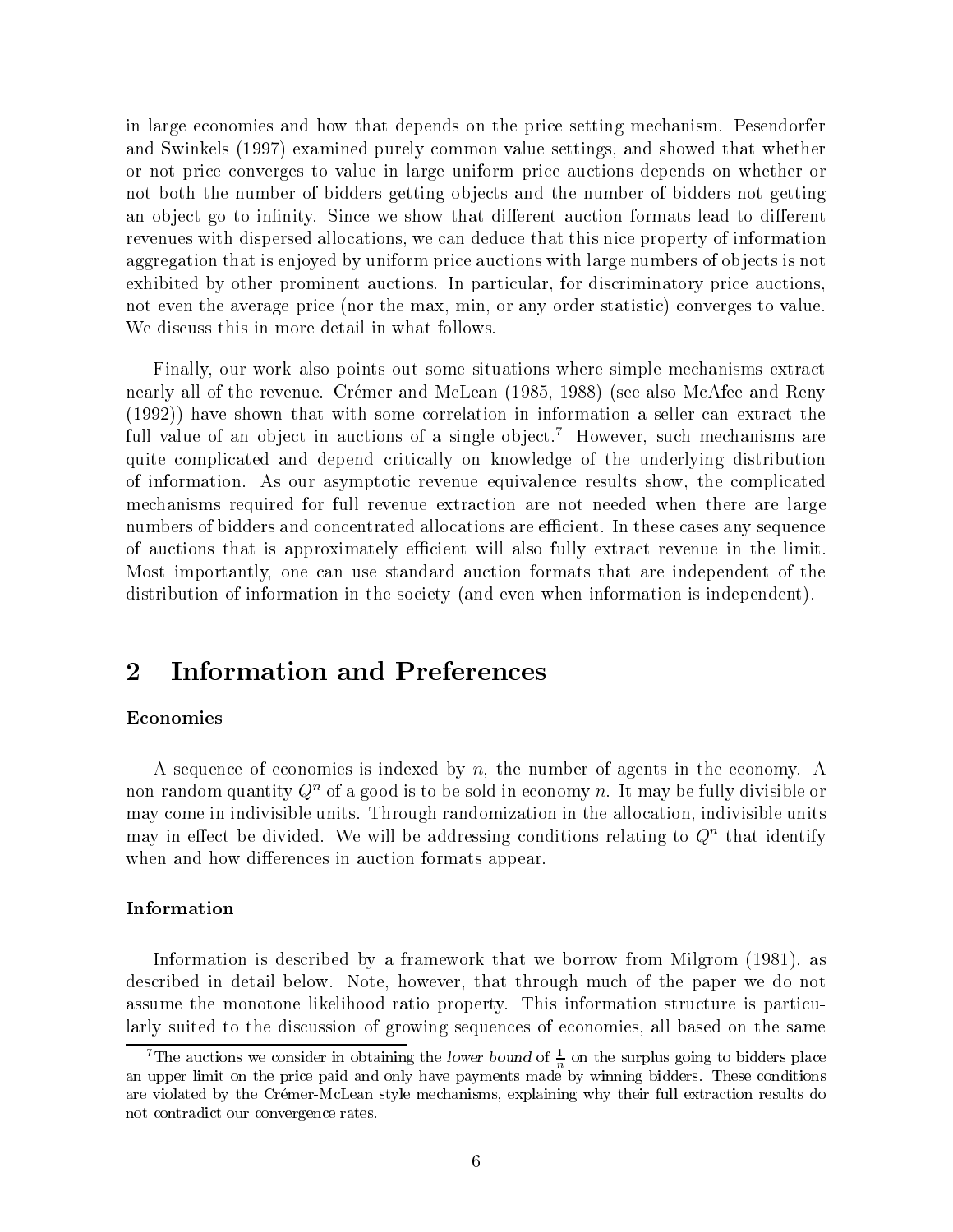underlying information structure. We use upper case letters to denote random variables and lower case letters to denote realizations. We use  $f$  to denote a density or conditional density of a random variable and  $F$  to denote a distribution. In some cases when it may be unclear to which random variables we refer, we use subscripts such as  $f_X(\cdot)$ , while when it is clear we will omit the subscripts.

Each agent  $i \in \{1,\ldots,n\}$  in economy n observes a private signal  $S_i$  that takes on values in  $[0, 1]$ . There is also an underlying random variable X taking on values in  $[0, 1]$ . The  $S_i$ 's are independently and identically distributed conditional on X. This conditional distribution of  $S_i$  given X is described by the density function  $f(s_i|x)$ .<sup>8</sup> We assume that the unconditional (marginal) density of each  $S_i$ ,  $f(s_i)$ , is positive for all  $s_i$ .

Let S denote the vector of signals  $S_1,\ldots,S_n$  and let  $S_{-i}$  denote the vector of signals omitting  $S_i$ . Let  $Y(k)$  denote the k-th order statistic of the signals S and let  $Y_{-i}(k)$ denote the k-th order statistic of the signals  $S_{-i}$ .

We also assume that:

(A1) There exists  $\alpha > 0$  such that for almost every x the density of X conditional on  $S_i$ satisfies

 $|f(x|s_i) - f(x|s'_i)| < \alpha |s_i - s'_i| f(x|s'_i).$ 

(A1) is a Lipschitz condition that implies uniform continuity in signals across  $x^9$ The important implication of this condition is that two nearby signals provide similar information about the realization of X.

#### Preferences

Agent i's valuation for the good is described by  $v : [0, 1]^2 \rightarrow [0, 1]$ , where  $v (s_i, x)$ is i's valuation given the realizations  $(s_i, x)$  of i's signal and of the state variable. In this setting, X represents an objective quality of the good or part that is common to all bidders; and the signal  $S_i$  has a dual role: it contains information regarding X and also represents a personal taste (see Milgrom (1981)). This framework includes as special cases settings of pure private values, where  $v(s_i, x) = s_i$ , and pure common values, where  $v(s_i, x) = x.$ 

The following condition requires that at least one of the variables be important, and that there is some upper bound on the derivative with respect to the private signal.

(A2)  $v(s_i, x)$  is differentiable and non-decreasing in both variables. Moreover, there exist  $\rho > 0$  and  $\gamma > 0$  such that  $\frac{a}{ds_i} + \frac{a}{dx} > \rho$  and  $\frac{a}{ds_i} < \gamma$ .

<sup>&</sup>lt;sup>8</sup>The assumption that the random variables have continuous distributions is made to simplify the exposition, but is not critical to the results.

 ${}^{9}$ For most of our results it is sufficient to assume only uniform continuity.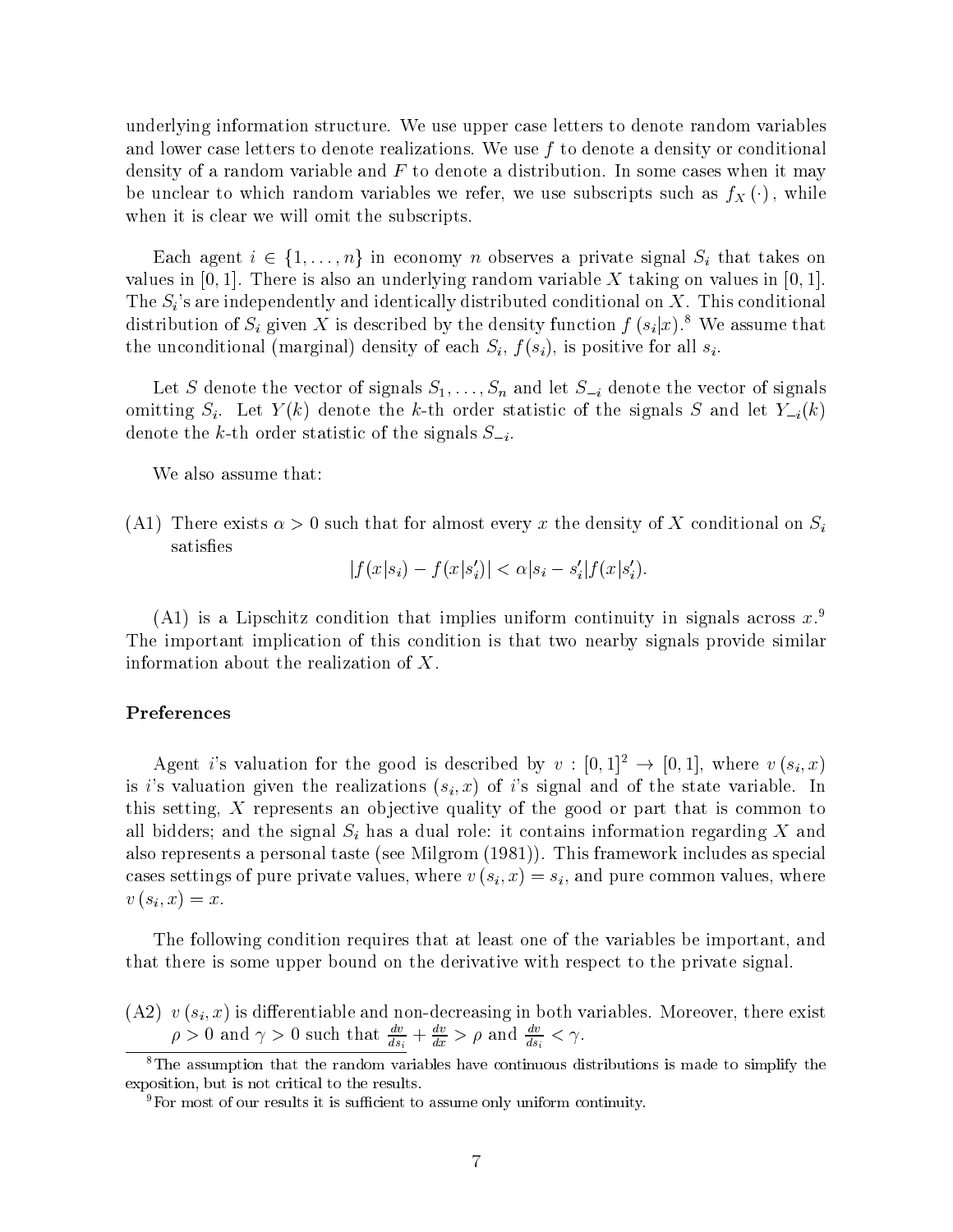Condition (A2) is important in implying that signals have some importance, either directly in terms of private values, or in providing some information about preferences through the common component. The upper bound also puts some limit on how sensitive preferences are to information.

#### A Private Value Component

We sometimes refer to situations in which there is some private value component to the valuation. This does not have to be a case of pure private values, but is captured by the following definition.

A good has a private value component if there exists  $\tau > 0$  such that  $\frac{1}{ds_i}(s_i, x) > \tau$ for any  $(s_i, x)$ .

In the first part of our analysis, bidders have "flat demand curves." That is, the payoff to a bidder from consuming an amount  $q_i$  is simply

$$
v(s_i, x)q_i.
$$

This assumption provides for a more straightforward exposition in the first part of the paper, without much effect on the qualitative results.<sup>10</sup> Once we get to the case of dispersed allocations, however, this assumption starts to have important consequences. Thus, in Section 4.4 we explicitly account for how utility depends on quantity consumed.

#### Mechanisms

Invoking the well-known revelation principle, we restrict attention to direct mechamisms.<sup>21</sup> A mechanism in the *n*-th economy is a pair of functions  $(q^{\alpha}, t^{\alpha})$ , where

- 1.  $q^n : [0,1]^n \to I\!\!R^n$  is an allocation rule that assigns quantities to bidders as a function of the profile of announced signals s, such that  $\sum_{i=1}^n q_i^n(s) \leq Q^n$ , and
- 2.  $t^n: [0,1]^n \rightarrow I\!\!R_+^n$  is a payment function that specifies the payment each bidder makes as a function of the profile of announced signals s, where  $t_i(s)$  denotes the payment of bidder i.

 $10$ Under concentrated allocations, assuming bidders who see similar signals have similar demands, competition still drives their surplus to zero. Under dispersed allocations, bidders still enjoy some surplus and mechanisms matter.

 $11$ Regarding existence: under our information and preference assumptions, there exists a (symmetric) equilibrium for a wide variety of auction formats (including all the standard ones) if the tie-breaking is allowed to be endogenous (see Jackson, Simon, Swinkels, and Zame (2002)), and even with fixed tie-breaking for the case of private and possibly correlated values (see Jackson and Swinkels (2001)). Regardless of whether one deals with a pure or mixed strategy equilibrium or the nature of the tiebreaking, the corresponding direct mechanism is handled by our approach in this paper, and so the results here apply.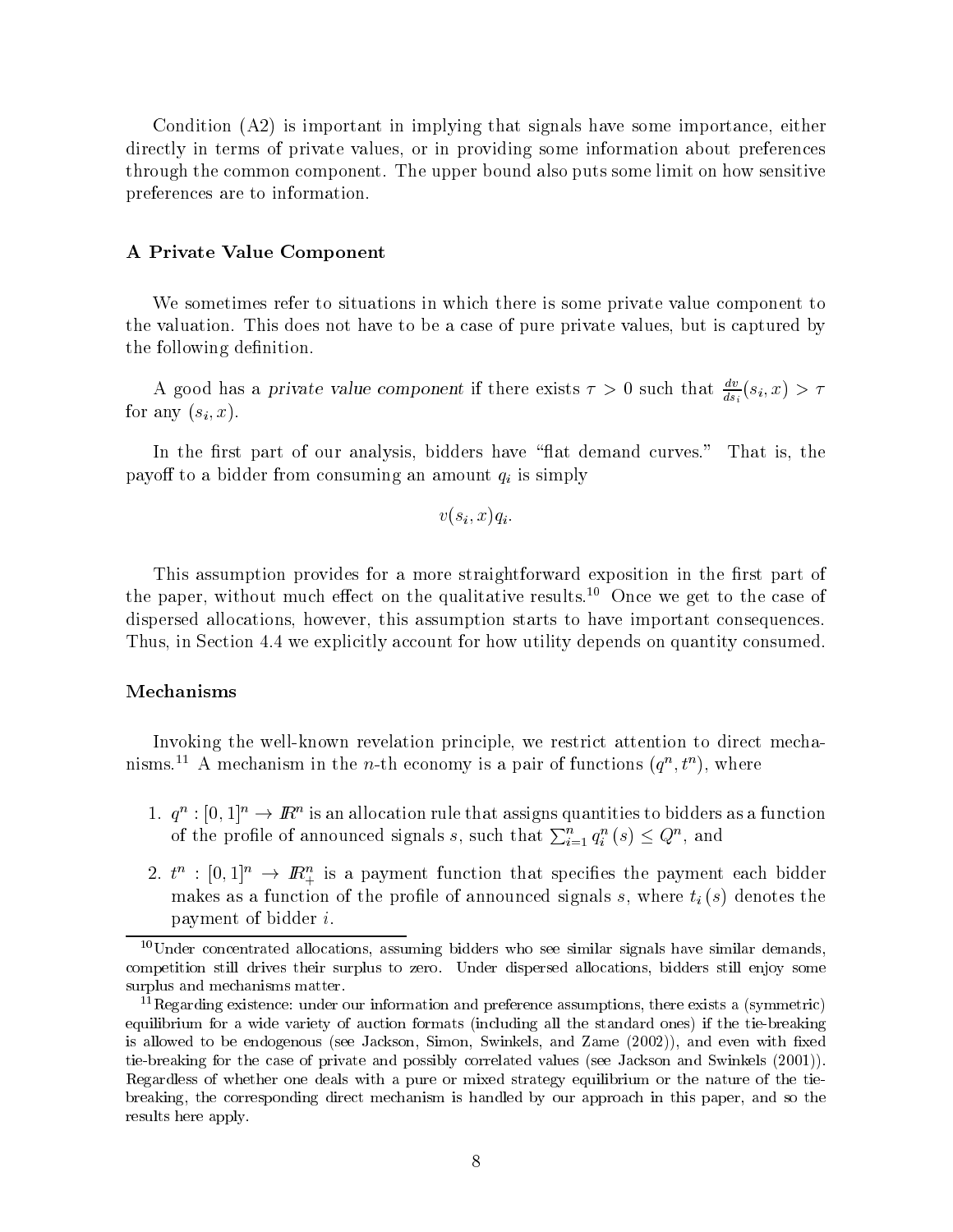We make three remarks about the allocation and payment functions. First, the allocation function does not necessarily allocate all of  $Q^\sim$ . This allows for the incorporation of reserve prices into the auctions considered. Second,  $t_i$  can be positive even when  $q_i$ is not. Thus, the specication allows for bidders to pay even when they do not receive any allocation, and so it allows for features such as entry fees and "all-pay" requirements. Third,  $q_i^*$  and  $\iota_i^*$  can be thought of as expected allocations and payments so that randomization is permitted.

In some of the examples we consider mechanisms that treat bidders symmetrically. Most of the results, however, apply to asymmetric mechanisms. We will be explicit in noting when symmetry is assumed.

#### Payoffs and Incentive Compatibility

Didders are risk neutral, and so under a mechanism  $(q_i, v_j)$  the expected surplus (or payon) obtained by bidder  $i$  who has a signal  $s_i$  and declares  $s_i$  is

$$
Sur_i^n(s_i, s_i') = E\left[q_i^n(s_i', S_{-i})v(s_i, X) - t_i^n(s_i', S_{-i})\,|S_i = s_i\right].
$$

Note that  $Sur_i^+$  is a function of the mechanism  $(q^-, t^+)$ , but we suppress this notation as the mechanisms will usually be given.

Incentive compatibility is written as

$$
Sur_i^n(s_i, s_i) \geq Sur_i^n(s_i, s_i')
$$

for each  $i, s_i$ , and  $s_i$ .

#### Individual Rationality

In what follows we refer to different forms of participation constraints, depending on the timing with respect to which they are applied. We state a familiar one here and defer the other definitions until they are needed.

 $A$  mechanism  $(q_-, t_-)$  is interim individual rational  $\Pi$ 

$$
Sur^n_i(s_i, s_i) \geq 0
$$

for each i and  $s_i$ .

 $12\text{As usual, all conditions are required to hold only almost surely and we omit such mention in what.}$ follows.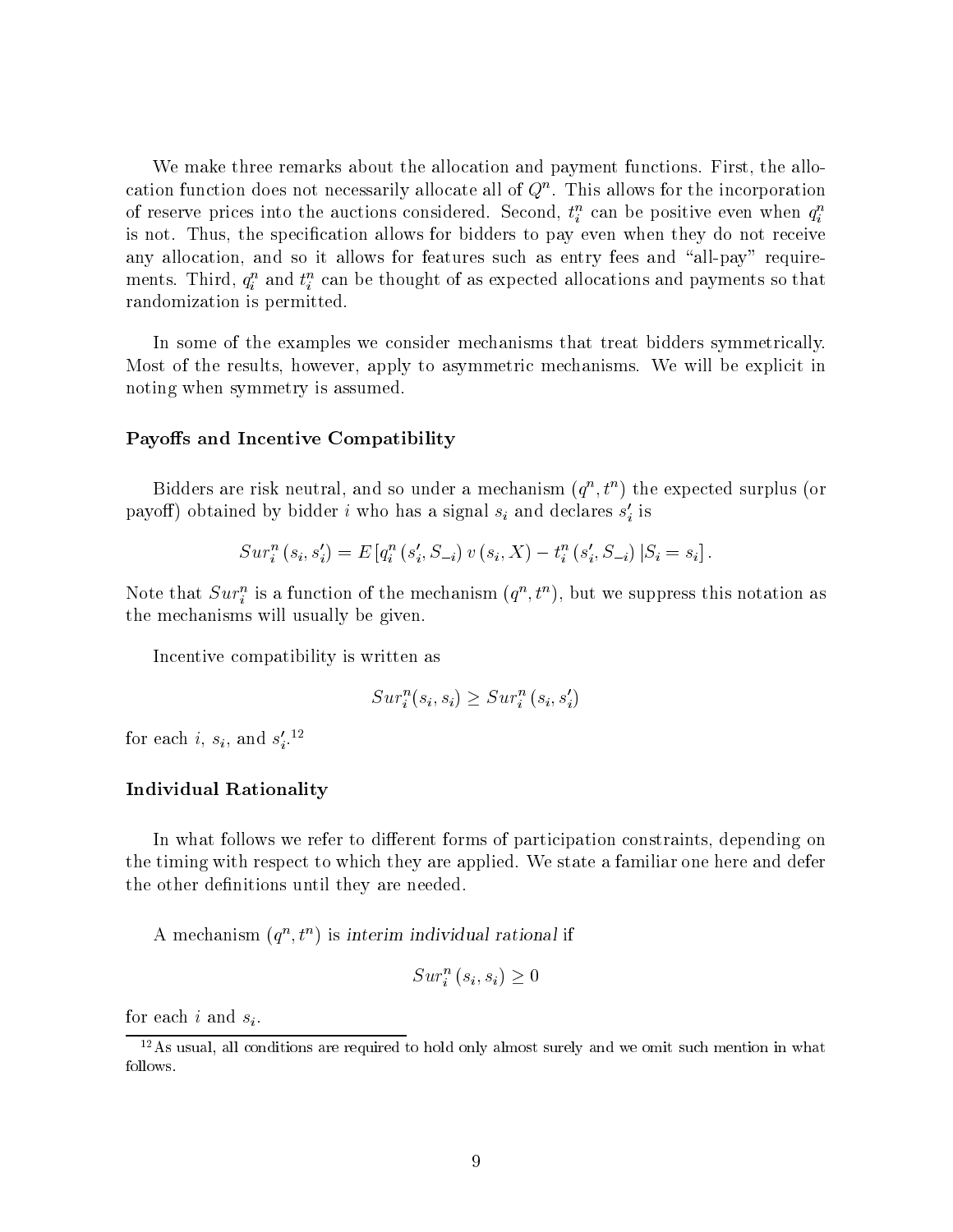#### 2.1 Concentrated versus Dispersed Allocations

One of the main insights in this paper is the difference between concentrated and dispersed allocations.

Let  $q_n \equiv \frac{\zeta_n n}{n}$  denote the per-capita supply of objects for sale, and P be the (unconditional) probability measure over  $S_i$ .

#### Concentrated Allocations:

A sequence of allocation functions  $\{q^n\}$  is *concentrated* if for every  $b > 0$  there exists an n' such that for  $n>n'$  and every i

$$
P\left(\left\{E\left[\frac{q_i^n(S)}{\bar{q}_n}|S_i\right]\geq b\right\}\right)
$$

#### Dispersed Allocations:

A sequence of allocation functions  $\{q^n\}$  is dispersed if there exists  $b > 0$  such that for infinitely many  $n$ 

$$
P\left(\left\{E\left[\frac{q_i^n(S)}{\bar{q}_n}|S_i\right]\geq b\right\}\right)\geq b,
$$

for a number of agents i that is at least  $bn$ .

In what follows, we refer to a sequence of mechanisms as being concentrated or dispersed if their corresponding allocation functions are.

The intuition behind these definitions is that a completely even like a completely event allocations is that a would give  $q_i^n = \overline{q}_n$  to each bidder, so that  $\frac{q_i}{\overline{q}_n}$  would be 1. If this expression is going to zero for almost all bidders, then the allocation is concentrated in the hands of just a small proportion of the bidders (i.e., those who saw certain signals), while ifit is not vanishing for some non-trivial proportion of bidders (and so one can expect to get objects conditional on seeing a non-trivial range of signals) then there is reasonable dispersion.

Let us make a few remarks about the details of the definitions.

First, they are defined relative to the per-capita supply of the good. It is possible to have a dispersed allocation even if  $\overline{q}_n \to 0$  and each bidder's allocation is actually going to 0. Similarly, it is possible to have a concentrated allocation even when  $q_n \rightarrow \infty$ and where every bidder is getting an arbitrarily large allocation in the limit, but the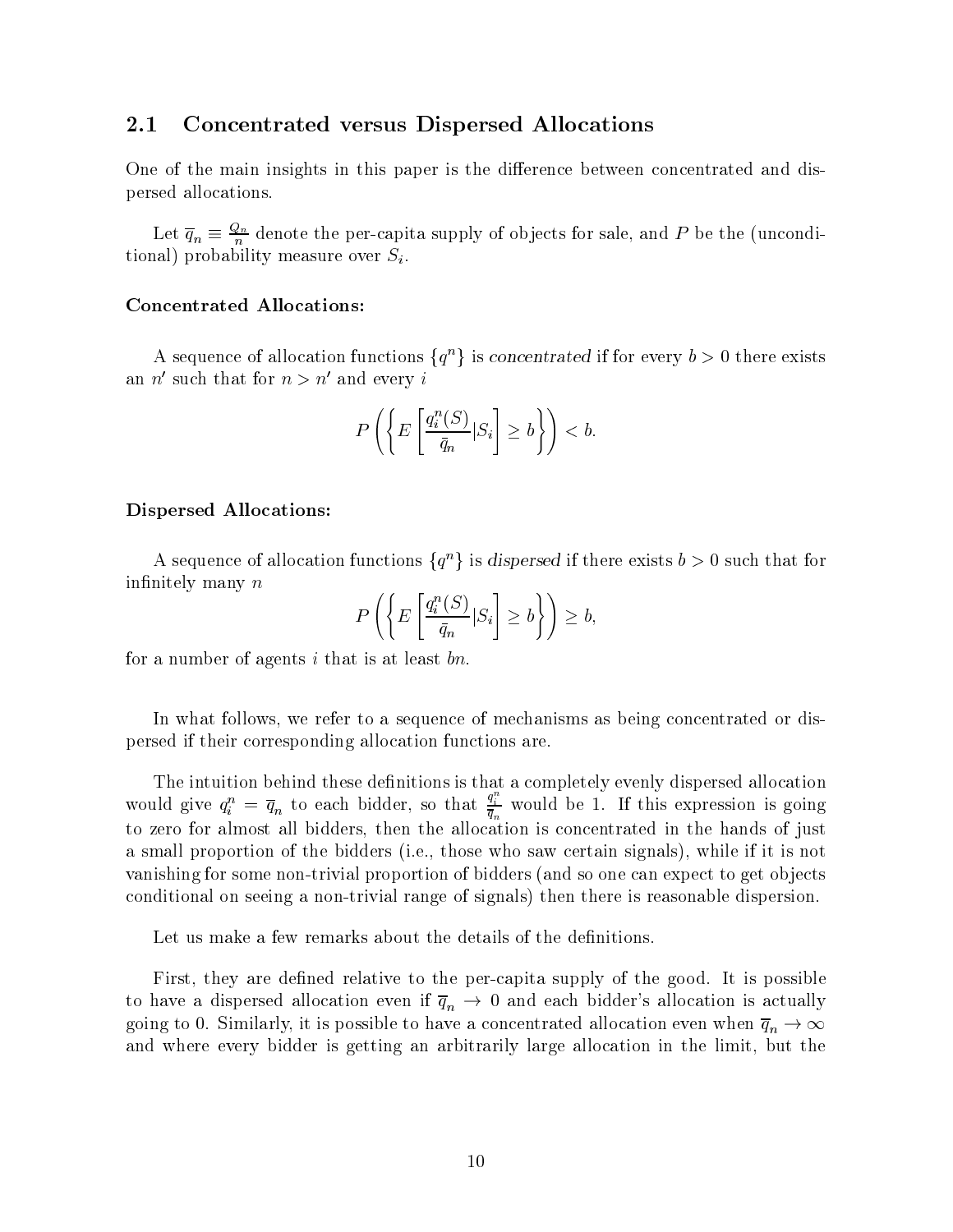highest signal bidders are getting the lion's share.<sup>13</sup> So the important intuition regarding competition that emerges here is that it is the relative disparities in allocations that determine whether or not surplus is competed away in large auctions.

Second, the definitions allow for asymmetric mechanisms, so that different bidders might have different expectations under the mechanisms in question. However, it is important to note that concentration requires a uniformity in the convergence across bidders i. Without this, it would be possible, for example, to have non-vanishing fractions of bidders expecting to get signicant fractions of the ob jects at any date. For example, suppose that objects are simply randomly given to agents with labels between  $n/2$  and  $n$  in auction  $n$ . Here, any given bidder eventually expects to get no objects at all, and yet the allocation is clearly not what one would want to call "concentrated." Thus, the uniformity in convergence rates across bidders under the definition of concentration is critical.

Third, there is a gap between the definitions of concentrated and dispersed allocations. Some sequences of mechanisms do not fall into either category. This gap is in fact necessary given that we wish to account for asymmetric mechanisms. For instance, consider the following situation. There are n bidders and the object is always simply given to bidder 1 at a price of  $0<sup>14</sup>$ . This clearly fails to be a concentrated sequence under the definition. This is important, because the results that are claimed for sequences of concentrated mechanisms (e.g., bidders' surplus going to 0) would not be true for this particular sequence of asymmetric mechanisms. Note also, that it would not make sense to call this a "dispersed allocation," as the objects are always going to one bidder. The reason that our results do not apply is that the particular asymmetry in the mechanism has eliminated all competition for one bidder. Thus, allowing for asymmetric mechanisms requires some gap between the definitions. Note, however, that if one restricts attention to symmetric mechanisms, then the definitions are essentially complementary.

Finally, whether the allocation is concentrated or dispersed depends on the setting and the equilibrium that will result in a given sequence of auctions. Looking at things through the lens of the allocation allows us to extract the general insight regarding how competitive forces work in large economies and how this depends on the distribution of goods. Nevertheless, it is important to be able to tell which type of allocation applies in different situations. The classification of whether or not the allocation turns out to be concentrated or dispersed is often straightforward. That is, many situations can be categorized into general classes where it is clear which type of allocation will result under most standard auction formats. A simple classification is as follows.

<sup>&</sup>lt;sup>13</sup>These features make the conditions different, for instance, from checking whether  $Q^n$  and  $n-Q^n$  are getting large as in the double-largeness condition of Pesendorfer and Swinkels (1997). In fact,  $n-Q^n$  does not play any role in our analysis, and  $Q<sup>n</sup>$  only plays a role in the denominator in determining relative allocations. This means that there are some differences between conditions that ensure information aggregation, and those which correspond to surplus extraction.

 $14$ This is not such a silly mechanism, as note that it corresponds to an asymmetric equilibrium in a second price auction where bidder 1 always bids 1 regardless of her signal and all other bidders always bid 0.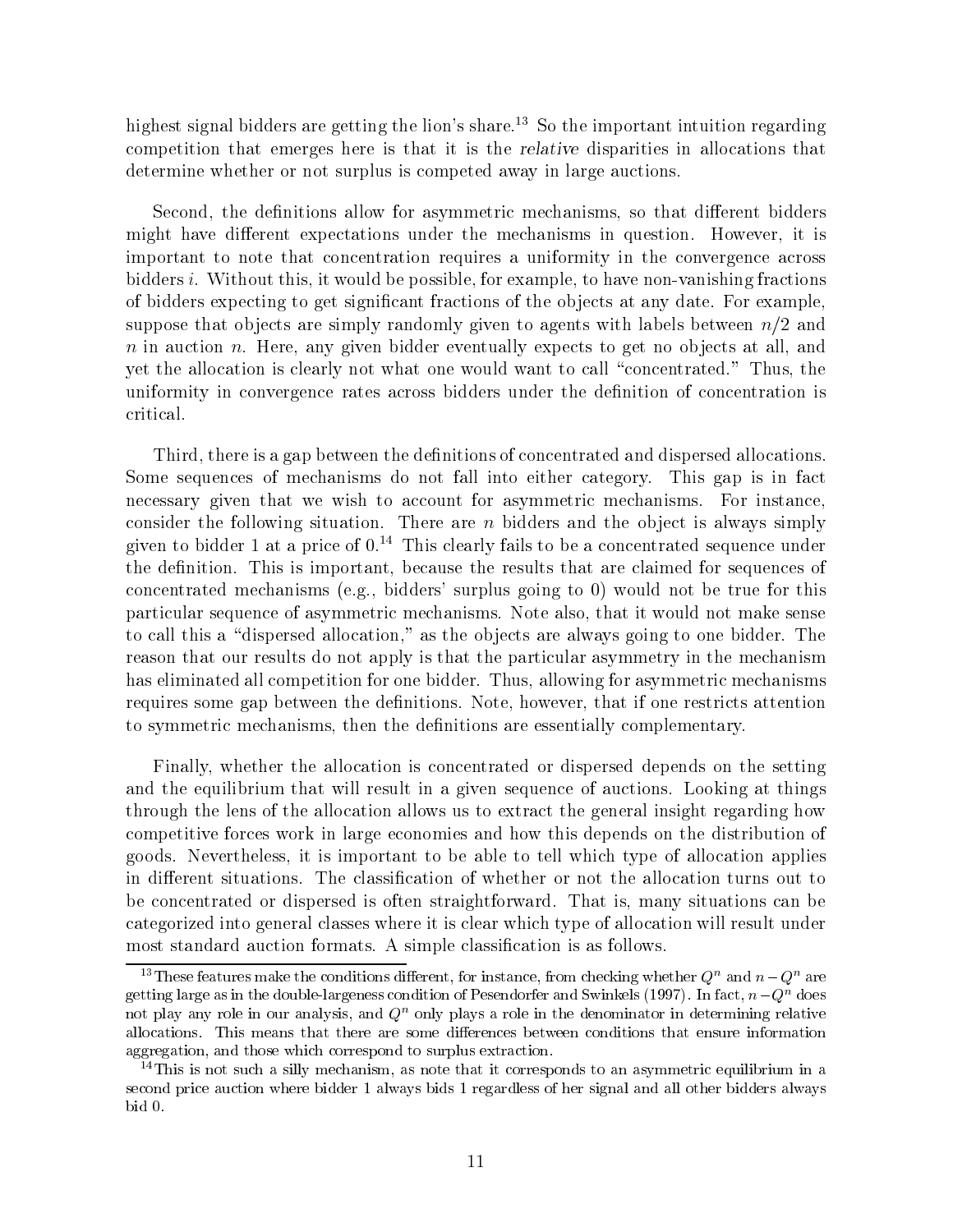- $\bullet$  A concentrated allocation will necessarily result if: the quantity of good to be ahocated ( $Q$  ) is a vanishing fraction of  $n$ , and the good is (asymptotically and approximately) efficiently allocated and there is some private component to the valuation.
- $\bullet$  A dispersed allocation will necessarily result if: Bidders have a finite bound on the amount of the good that they desire and the amount of the good grows in proportion to n.

The above only provides a rough classification, but still covers many of the cases of interest. Auctions of limited numbers of objects (e.g., an art auction) will generally fall into the first case and have a concentrated allocation, while auctions of many objects (e.g., treasury auctions) will often fall into the second case and have dispersed allocations. Given the variety of mechanisms and settings admitted in the model, a fuller characterization of when concentrated versus dispersed allocations result would be quite complicated, without adding much insight. We provide a fuller treatment of two prominent auction formats (uniform and discriminatory) in what follows. We now turn to analyzing auctions under the two types of allocations.

#### 3 Concentrated Allocations 3

We first examine sequences of mechanisms that result in concentrated allocations. In concentrated allocations, for any bidder who gets a signicant proportion of the good we can find another bidder who receives a nearby signal (and hence has nearby beliefs and valuation), but only gets a relatively small amount of the good. The competition from such nearby bidders eliminates the surplus enjoyed by all bidders.

The following "continuity" lemma is useful in establishing this result and some others that follow. The lemma states that the surplus obtained by a given type is nearly obtainable by a nearby type who pretends to be of the given type.

**Lemma 1** If  $(A1)$  and  $(A2)$  are satisfied, then in any sequence of interim individually rational mechanisms and for any n

 $|Sur_i^n(s_i, s'_i) - Sur_i^n(s'_i, s'_i)| \leq (2\alpha + \gamma) |s_i - s'_i| E^n [q_i^n(S) | S_i = s'_i],$ 

where  $\alpha$  and  $\gamma$  are as defined in (A1) and (A2).

Lemma 1 follows from the continuity assumptions and the structure of information we outlined. The intuition is straightforward: altering an agent's signal slightly, but not their report, leads to nearly the same beliefs, preferences, and expectations of the allocation. Under individual rationality, the payments cannot vary much more drastically than the allocation. So the surplus cannot vary by much relative to the total expected allocation.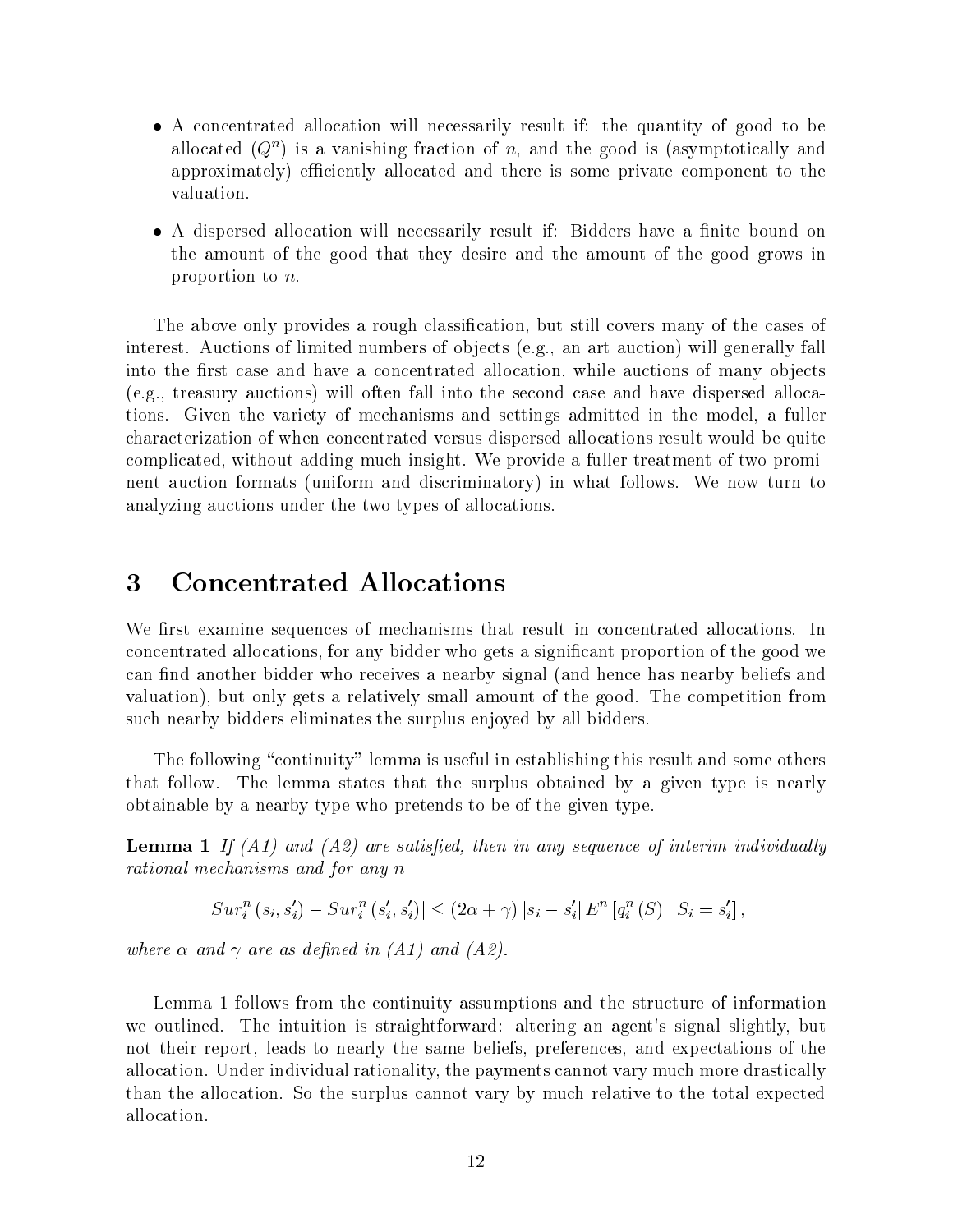Once we couple Lemma 1 with incentive compatibility, we deduce that nearby signals must lead to similar expected surpluses. An implication of the above Lemma is that if the allocation sequence is concentrated, then agents compete away their surplus, which is stated as follows.

**Theorem 2** If  $(A1)$  and  $(A2)$  hold, then for any sequence of concentrated, interim individually rational, and incentive compatible mechanisms,  $\frac{\sum_i Sur_i^n(S_i,S_i)}{Q^n}$  converges to 0 in probability.15

The intuition behind the theorem is as follows. Under a concentrated allocation, the circumstances in which a bidder can expect to win non-trivial amounts of ob jects (in per-capita terms) is shrinking. That is, the set of signals under which a bidder expects to win ob jects is a shrinking set. Nearby signals must lead to expectations of no surplus. Then given incentive compatibility, and the continuity noted in Lemma 1, since nearby signals expect a low surplus, the winning signals must also expect a low surplus. In terms of more traditional language of competition: the ob jects are being concentrated in the hands of just a few winning bidders. As the economy grows, there will also be many other bidders who have very similar information and preferences to those who end up winning. The competition between these bidders eliminates the surplus.

### 3.1 Revenue Equivalence

Theorem 2 implies that the total revenue in an a sequence of auctions with concentrated allocation functions is the approximate full (expected) valuation of the objects to the winning bidders. As we have not specified the allocation functions beyond being concentrated, this does not necessarily imply full revenue extraction. For instance, it could be that the mechanisms never give any objects away and do not result in any revenue.

However, Theorem 2 still provides a revenue equivalence result, in that any two sequences with similar allocation functions must result in similar revenues. This is stated in the following corollary.

**Corollary 3** Let  $(A1), (A2)$  hold and consider two sequences of incentive compatible and interim individually rational mechanisms,  $\{(q^n,t^n)\}\$ and  $\{(\overline{q}^n,\overline{t}^n)\}\$ , with concentrated allocation functions. If the allocation functions are approximately the same, i.e.,

$$
\frac{E\left[\sum_i q_i^n(S)v(S_i, X) - \sum_i \overline{q}_i^n(S)v(S_i, X)\right]}{Q^n} \to 0,
$$

then they lead to approximately the same expected revenues:

$$
\frac{E\left[\sum_i t_i^n(S) - \sum_i \overline{t}_i^n(S)\right]}{Q^n} \to 0.
$$

 $15$ We actually prove that the expected per unit surplus converges to 0, which implies convergence in probability since this is a nonnegative random variable.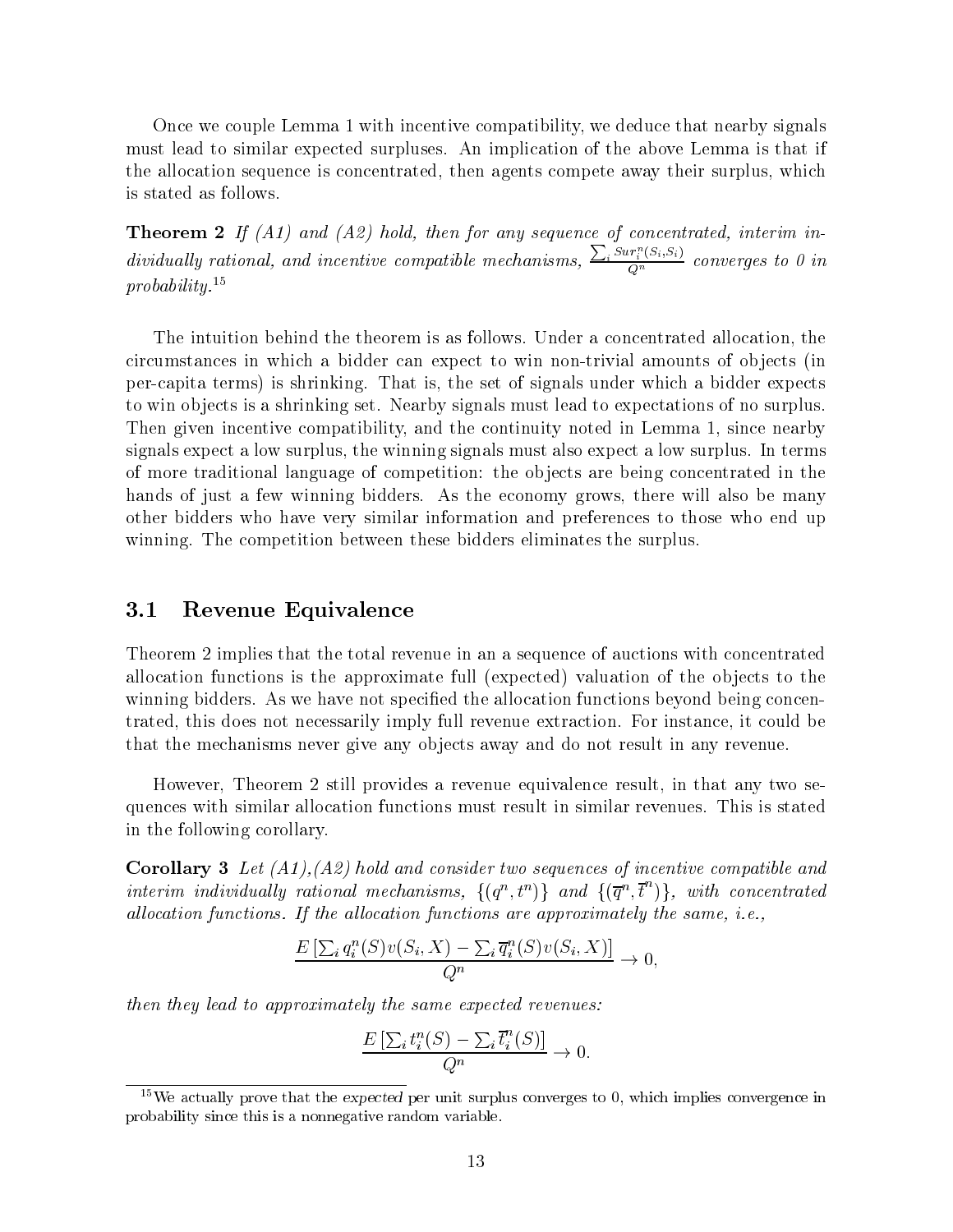Corollary 3 provides a fairly general asymptotic revenue equivalence theorem, as it applies with correlated values and/or common values, and the sale of more than one ob ject.<sup>16</sup>

As we shall see, it is critical to the above result that the mechanisms be concentrated. Otherwise, mechanisms with identical allocation functions can lead to very different revenues, even in the limit.

#### 3.2 Optimal Mechanisms

Let us note another important implication of Theorem 2: any sequence of auctions that results in concentrated and efficient allocations provides full revenue extraction in the limit. One implication of this is that with large numbers of bidders, auction formats that lead to efficient and concentrated allocations also lead to approximately full revenue and one does not need to resort to the complicated and parametric types of mechanisms identified by Crémer and McLean (1988) and McAfee and Reny (1992). Moreover, this holds in a variety of settings, including correlated private values, common values, as well as under complete independence (where Cremer and McLean mechanisms fail to work).

To be careful, we have to argue that there will exist some mechanisms that achieve efficiency (at least approximately when efficient allocations are concentrated) in order for the above statements to be non-vacuous.<sup>17</sup> Indeed, there exist mechanisms, even symmetric ones, that will achieve an approximately efficient allocation in a variety of situations, and so full revenue extraction is feasible. This mechanism even satisfies ex-post individual rationality constraints and works without the correlation structure inherent in the Cremer-McLean approach. Without giving a formal argument, let us heuristically describe such mechanisms in the case where the efficient allocation involves awarding all ob jects to one bidder.18 , <sup>19</sup> Pick some subset of agents and ask them their signals. If symmetry is desired, randomly pick the agents. Keep this set of surveyed agents of size  $\sqrt{n}$  , so that it grows with  $n,$  but is negligible in the limit. These agents will not get any of the allocation, so it is incentive compatible for them to reveal their information. Based on their announcements, estimate X, and then  $v(1, X)$ . Randomly order the remaining agents, and make them take it or leave it offers at the price of  $v(1, X) - \varepsilon$ , until some agent agrees to buy the objects. This will happen with very high probability for large enough n, and the object(s) will end up in the hands of an agent who values them at nearly the maximal possible level.

 $16C$ orollary 3 generalizes the main result of Bali and Jackson (1999), in that it applies to the auctioning of more than one good, and also allows for entry fees. However, it requires more structure on information (the mineral rights setting) and on mechanisms than the results of Bali and Jackson (1999).

<sup>&</sup>lt;sup>17</sup>We thank a referee for pointing this out.

 $18$ With flat demands it is efficient to treat the supply as indivisible. This can be modified as long as the efficient allocation is concentrated.

<sup>&</sup>lt;sup>19</sup>Variations on this sort of "folk" mechanism appear in a number of places. For an auctions version, where interdependencies in valuations are present, see Jackson (1998). For versions satisfying strategyproofness in private values settings, see Cordoba and Hammond (1998) and Kovalenkov (2002).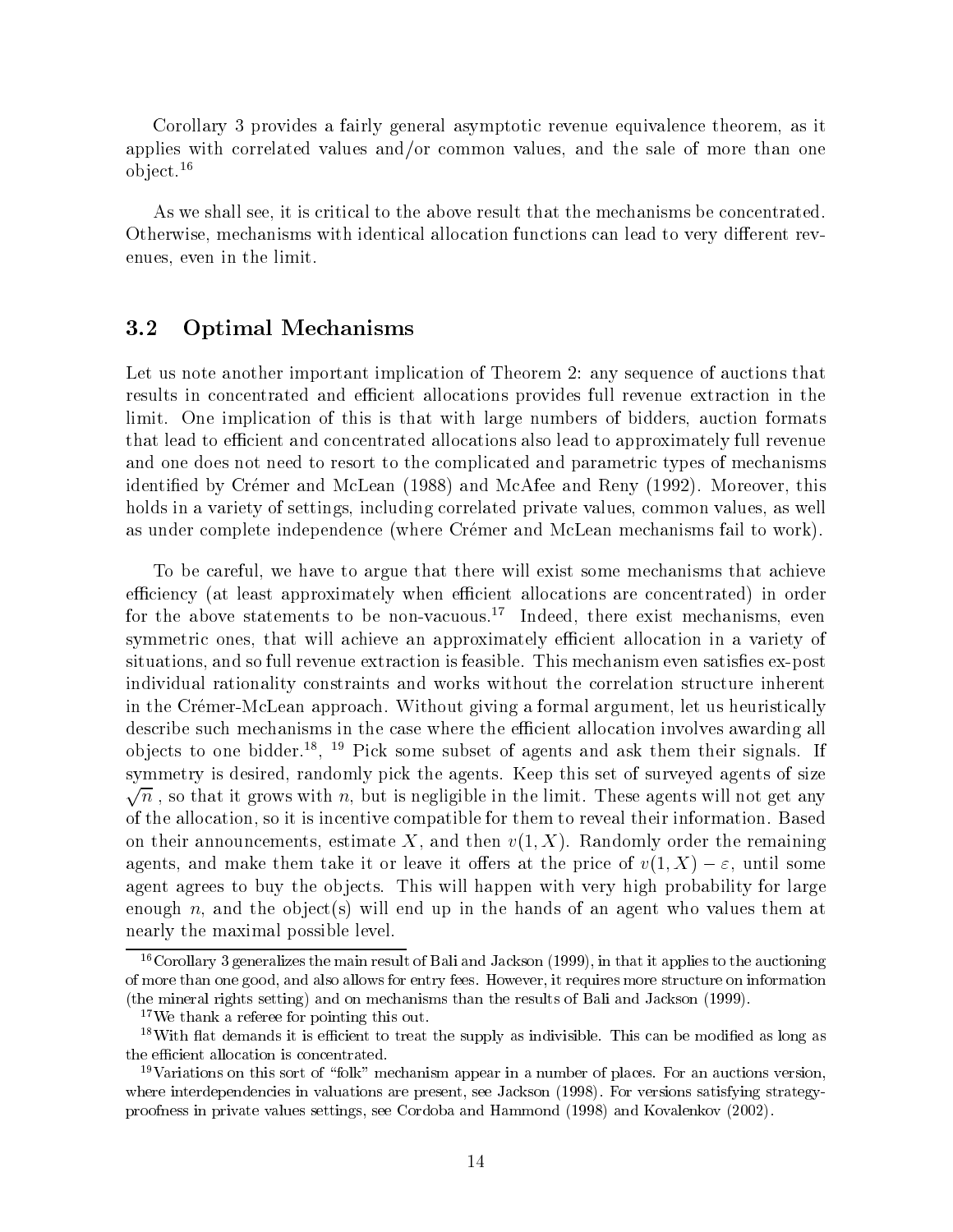#### 3.3 Indivisible Goods

A case of concentrated allocations that is of particular interest is where an indivisible good is to be auctioned to the highest bidder. This covers, for instance, first price, second price, and English auctions. We focus on this case to get some insight into rates of convergence to the competitive outcome. We first show that the surplus to the winning bidder decreases at a faster rate than  $n = 1$  for any  $a > 0$ . To develop a tight bound on surplus, we also consider the following condition on the information structure.

(A3) There exists  $\beta > 0$  such that  $\beta > f(s_i | x) > \frac{1}{\beta}$  for every  $s_i$  and x.

(A3) bounds the likelihood of any signal conditional on a given X both above and below, thus limiting the informativeness of any given signal and implying some diversity in the signals observed.

**Theorem 4** Let  $(A1)$ - $(A3)$  hold and consider a sequence of incentive compatible and interim individually rational mechanisms,  $\{(q^n,t^n)\}\,$ , which award the entire  $Q^n$  to a highest signal observer. The bidders' surplus (per unit) converges to zero at a rate faster than  $n^a$  for any  $a < 1$ . That is for any  $a < 1$ ,  $n^a \frac{\sum_i Sur_i^n(S_i,S_i)}{O^n}$  converges to 0 in probability.

The bound in Theorem 4 comes from bounding the conditional probability of winning for an observer of a given signal. That probability goes to 0 at an exponential rate, even for signals going to 1 at a rate  $n^a$   $(a < 1)$ . This bounds the surplus that can be expected for high signals. The Lipschitz continuity of information then implies that this surplus is approximately the same as is enjoyed by the highest signal. The complete proof appears in the appendix.

We now explore the tightness of this bound. We show that the surplus going to bidders is at least the order of  $\frac{1}{n}$  in any case where the good has some private value component, and so the bounds established in Theorem 4 are tight for a standard class of auctions.

**Theorem 5** Let  $(A1)$ - $(A3)$  hold and consider a good that has a private value component and a sequence of incentive compatible mechanisms  $q^{\alpha}, v^{\alpha}$  such that all of the good is qiven to a single biader who has the highest signal, and payments  $(\iota_i^-(s))$  hever exceed 1 and are only made conditional on receiving the object  $(t_i^*(s) \geq 0$  implies  $q_i^*(s) \geq 0$ ).<sup>21</sup> There exists  $\varphi > 0$  such that the total surplus per unit to the bidders is at least  $\frac{1}{n}$  for all n. That is, there exists  $\phi > 0$  such that for any n

$$
\frac{E\left[\sum_{i}Sur_i^n(S_i, S_i)\right]}{Q^n} > \frac{\phi}{n}.
$$

<sup>&</sup>lt;sup>20</sup>This "losers do not pay" condition has been studied by Lopomo (2001) in analyzing conditions under which the English auction is optimal. See Lopomo (2001) for additional discussion of this condition, and optimal mechanisms sub ject to it.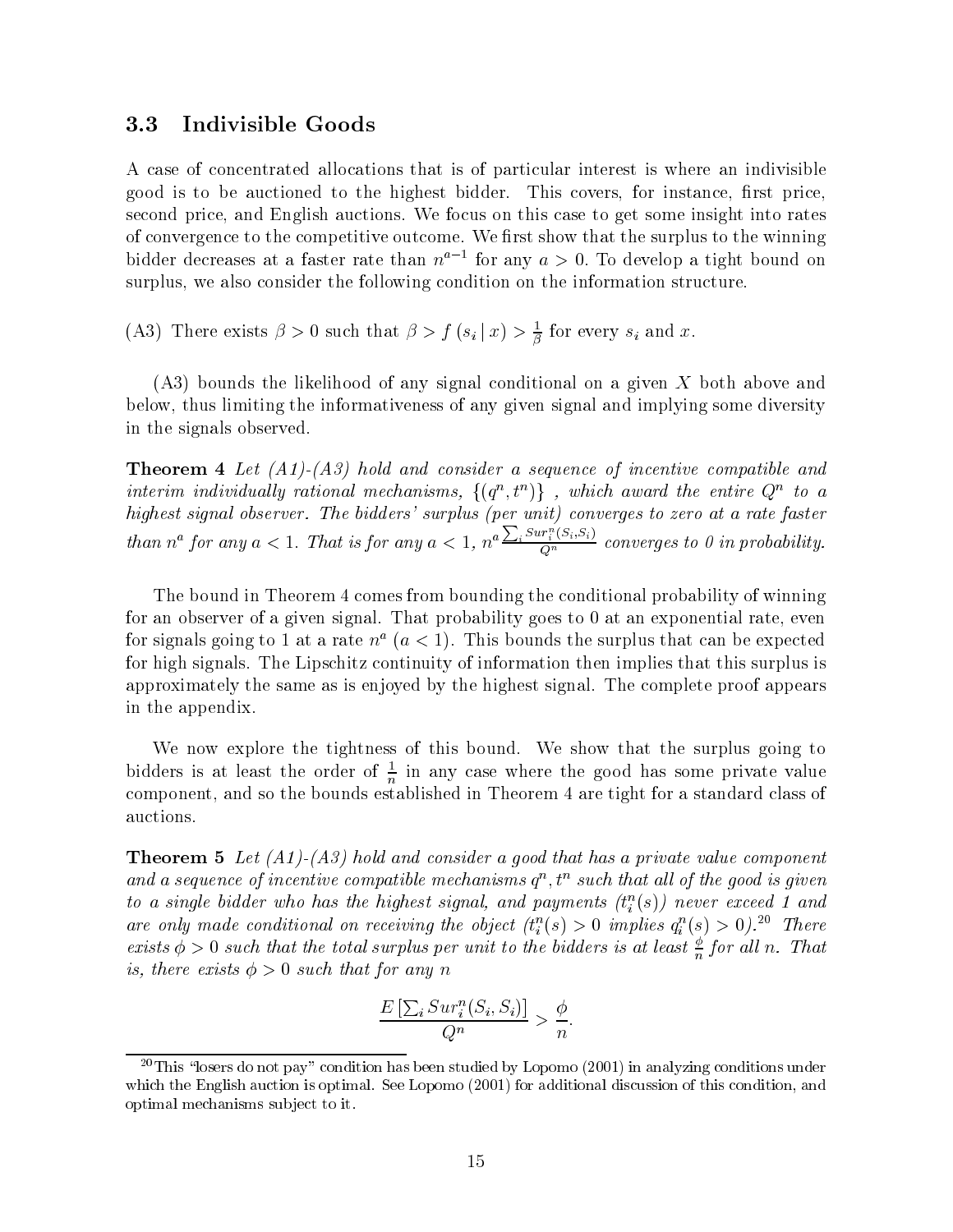Theorem 5 shows that the bound established in Theorem 4 is tight. It is proven by showing that the winner expects a distance between her signal and the next highest signal that is on the order of  $\frac{1}{n}$ . This implies, given the private value component, that the winner the problem as that is that is that is denoted the second that is that is higher than the second highest that is of the order of  $\frac{2}{n}$ . Then, regardless of the particular payment format, incentive compatibility implies that winner must get a surplus of the order of  $\frac{1}{n}$ .

If we allow for arbitrary mechanisms, then with correlation among the signals there is a possibility of extracting full surplus from the bidders, as shown by Cremer and McLean (1988)21 . The full extraction mechanisms are ruled out under Theorem 5 as payments never exceed the maximum possible value and are only made conditional on receiving the ob ject. Neither of these conditions are met by the Cremer-McLean style mechanisms, as such mechanisms require occasionally large payments and payments even by bidders who do not obtain the object. These features of Crémer-McLean style mechanisms are not exhibited by many standard auction formats  $(e.g.,$  first price, second price, English auctions, etc.) which satisfy the condition of Theorem 5.

### 3.4 An Application to Endogenous Entry

We now show that the results regarding the convergence rate of bidders' surplus are not simply a technical curiosity, but can be used to provide insight into auctions where the entry decision is endogenous and costly.<sup>22</sup>

Suppose that a quantity of the good  $Q$  is sold as an indivisible good, and bidders must pay an (ex-ante) entry fee of  $c^{23}$  Let us examine the number of entrants and the markdown in prices as a function of  $Q$  and entry cost,  $c$ . The novelty is that we establish these relations without relying on a specific mechanism. We only assume that mechanism does not charge a bidder unless they get the good (excluding the entry cost), payment never exceeds the upper bound on the good's value, and the good has some private value component (we also assume the information assumptions from the last section).

Theorem 5 tells us that there exists some  $\phi > 0$  such that total surplus that goes to bidders exceeds  $\rightleftharpoons$  for any n. Hence, in order for it to be an equilibrium for n and not n to enter the 1 bidders to enter (at an except before signals are observed) we know that  $\alpha$ 

$$
c \ge \frac{1}{n+1} \left( \frac{\phi Q}{n+1} \right)
$$

 $^{21}$ McAfee and Reny (1992) show that this is also true for the continuous signal case, to an arbitrary approximation.

 $^{22}$ For other examples of usefulness of such convergence rates in auctions and bargaining see Satterthwaite, Rustichini, and Williams (1994) and Neeman (1999).

 $23$ We are considering a two stage process where bidders first decide whether to enter or not and then observe their signals and participate in the auction if they have paid the entry fee.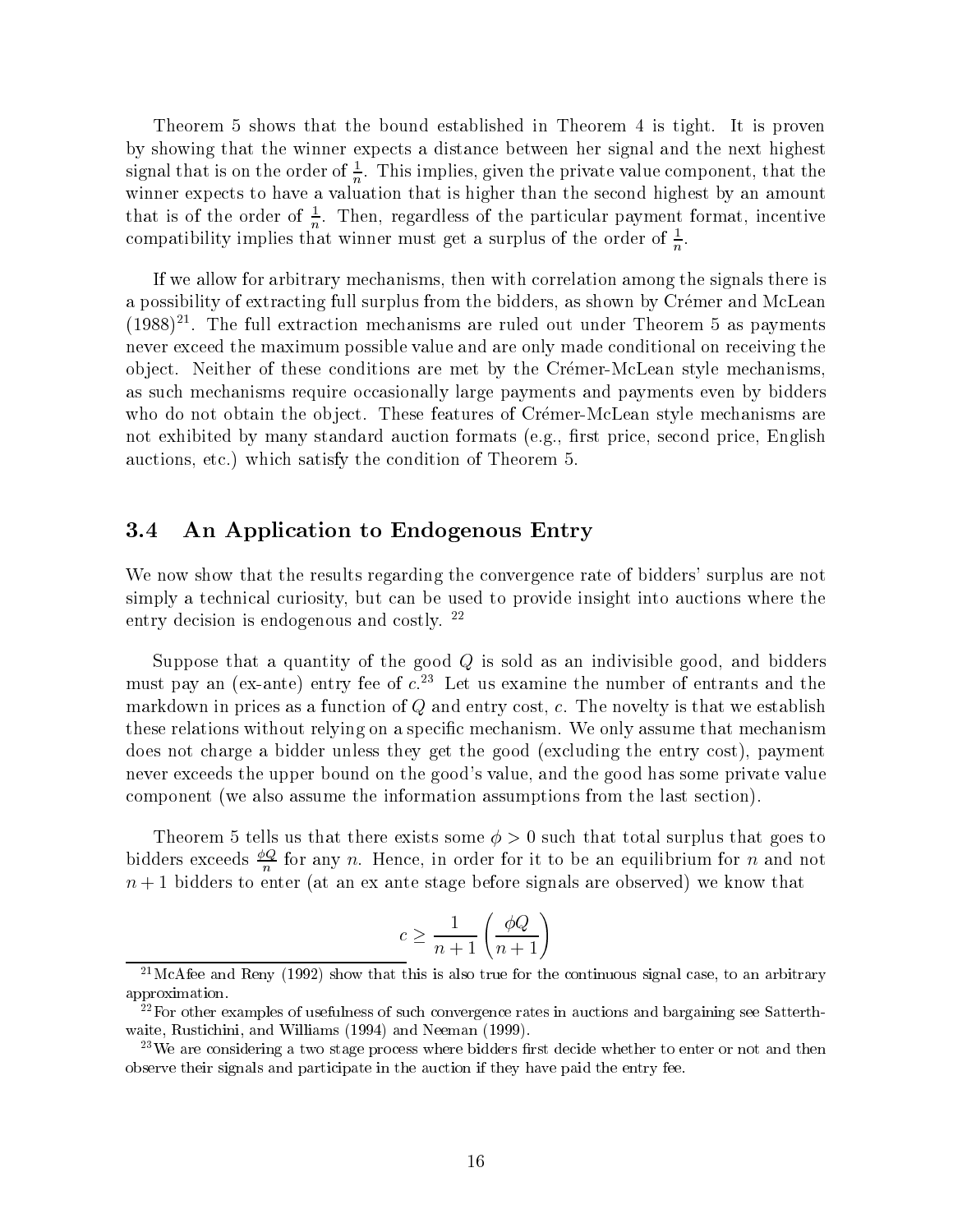or that

$$
n \ge \sqrt{\frac{\phi Q}{c}} - 1.
$$

This gives us a lower bound on n. Next, let us explore an upper bound. If  $\frac{4}{c}$  (and hence  $n$ ) is large, Theorem 4 bounds the total surplus to be below  $\frac{u}{n^a}$  for any  $a < 1$ . Thus, for n bidders to be willing to enter we must have

$$
\left(\frac{1}{n}\right)\frac{Q}{n^a} \ge c,
$$

or

$$
\left(\frac{Q}{c}\right)^{\frac{1}{1+a}} \geq n.
$$

Putting these lower and (approximate) upper bounds together leads to

$$
\left(\frac{Q}{c}\right)^{\frac{1}{1+a}}\geq n\geq \sqrt{\frac{\phi Q}{c}}-1,
$$

for any  $a < 1$ . So, we have obtained an approximation on the number of bidders who will enter an auction:<sup>24</sup>

$$
n \propto \sqrt{\frac{Q}{c}}
$$

Since the expected surplus excluding entry costs that goes to the bidders is on the order of  $\div$  (Theorems 4 and 5), substituting from the approximation for n we find that the expected surplus going to bidders in the auction is approximately proportional to  $\sqrt{Qc}$ . This in turn implies that the average markdown in price per unit (compared to the winner's valuation) is approximately proportional to  $\sqrt{\frac{c}{Q}}$ .

## 4 Dispersed Allocations

We now turn our attention to sequences of auctions with dispersed allocations. First we use the general mechanism design approach to provide some impossibility result for surplus extraction. We then turn our attention to explicit mechanisms: the uniform and discriminatory auctions.

### 4.1 The Impossibility of Full Surplus Extraction

#### Individual Rationality and Safety

 $^{24}$ The approximation, of course, is only valid for large n, and so is more accurate if the total value of goods to be auctioned relative to the entry cost  $(\frac{\ast}{c})$  is large.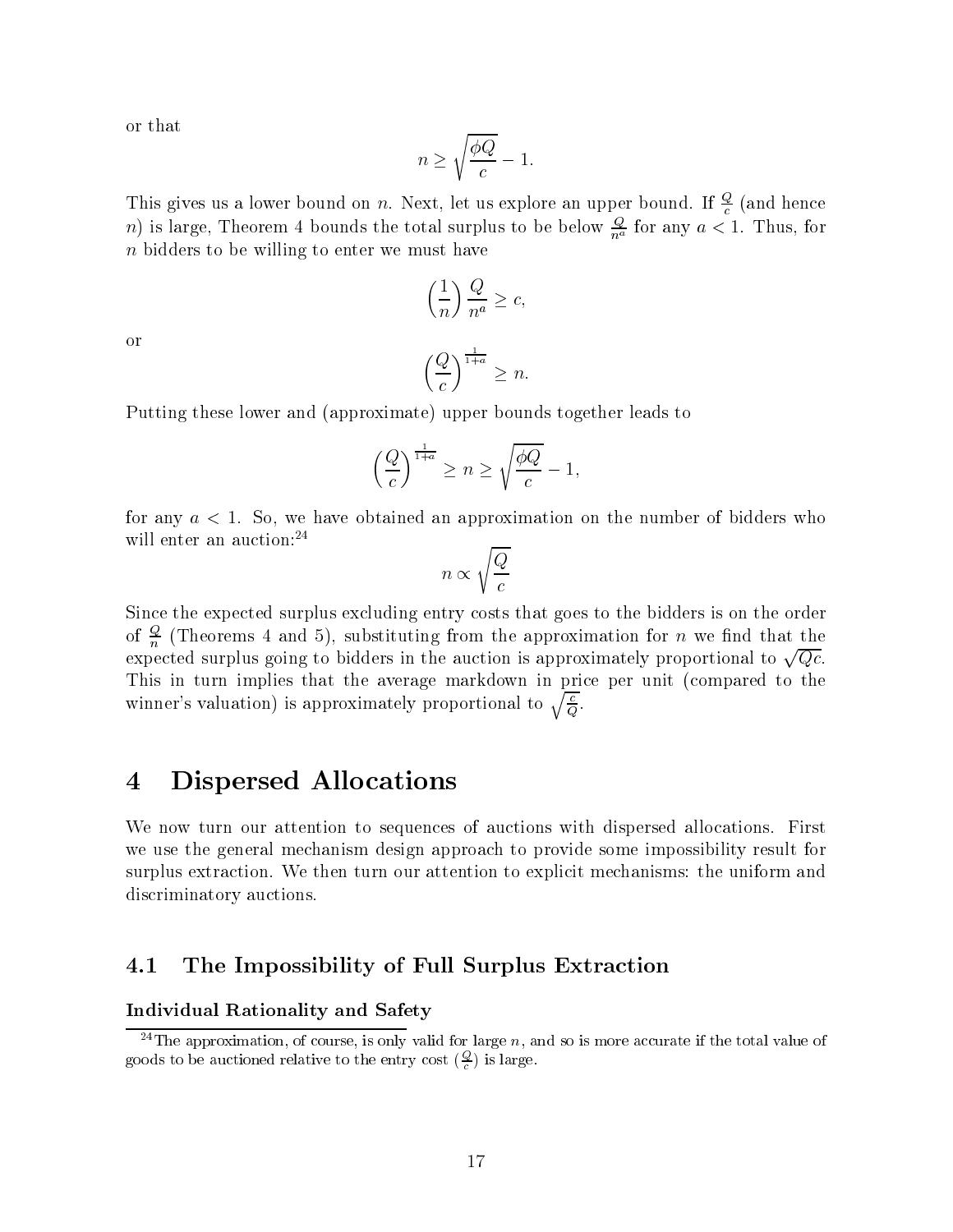In what follows we consider a strengthening of interim individual rationality. It is useful to compare it to a standard strengthening is the following condition, which is the following.

A mechanism  $(q^+, t^-)$  is ex-post individual rational if

 $q_i^n(s) E[v(s_i, x) | S = s] - t_i^n(s) \ge 0$ 

for each i and s.

Ex post individual rationality requires that agents do not over-pay when conditioning on all signals. While this condition holds for some standard mechanisms in a private values (possibly correlated) setup, it is often violated when there is any common value component.

We introduce a concept that is intermediate to interim and ex-post individual rationality, which captures the idea that bidders should not expect to over pay conditional on their own information - but not independent of the realization of the other signals.

A mechanism  $(q^-, t^-)$  is safe if

$$
E\left[q_i^n\left(s_i, S_{-i}\right)v\left(s_i, X\right) - t_i^n\left(s_i, S_{-i}\right)|S_i = s_i'\right] \ge 0
$$

for each i,  $s_i$ , and  $s_i$  such that  $s_i' \geq s_i$ .

This condition of safety looks like interim individual rationality, except that beliefs are taken relative to any signal  $s_i' \geq s_i$  rather than  $s_i$ ; and hence it is a stronger condition. It requires that a given type  $s_i$  does not expect lower types to over-pay. It is equivalent to interim individual rationality if signals are independent, and is always implied by ex-post individual rationality. If the often-assumed monotone likelihood ratio property holds, then safety is satisfied by many standard auctions, even under common values. This is because a higher type estimates the common value component to be higher.

There is a major difference in behavior between mechanisms with dispersed versus concentrated allocations. The following theorem shows that the (approximate) fullextraction of revenue that occurs with concentrated allocations will generally not hold with dispersed allocations.

**Theorem 6** Let  $(A1)$  and  $(A2)$  hold and consider a good that has a private value component, and a sequence of incentive compatible and safe mechanisms that are dispersed. There exists  $\phi > 0$  such that the expected total surplus per unit obtained by the bidders in the auction is at least  $\mathcal{O}Q^+$  for any n. That is, there exists  $\mathcal{O} > 0$  such that for every n

$$
E\left[\sum_{i} Sur_{i}^{n}(S_{i}, S_{i})\right] \geq \phi Q^{n}.
$$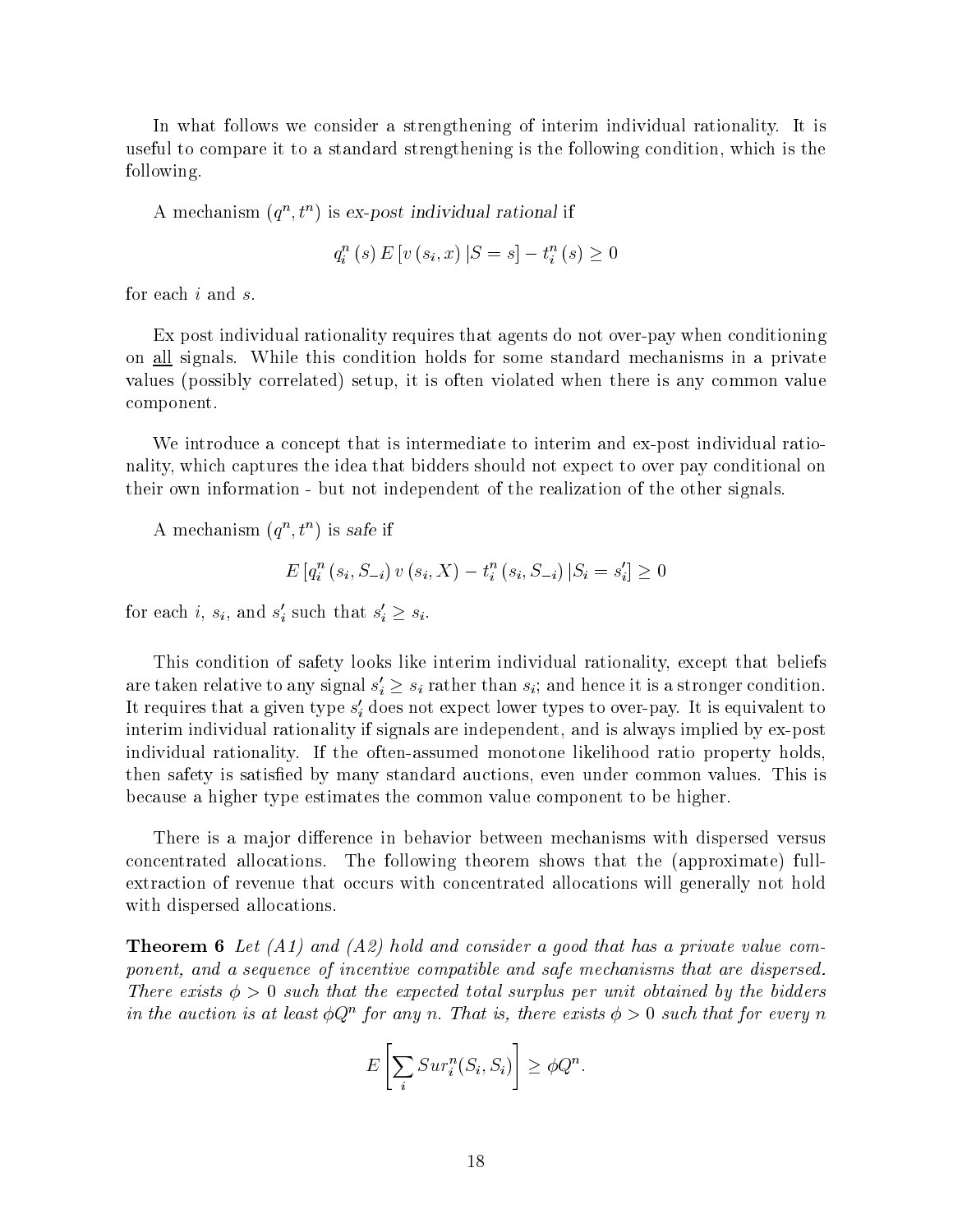Theorem 6 tells us that under dispersion, if there is any private component to the valuation structure, then bidders will capture some rents.

The theorem itself follows from a simple intuition. We state the intuition for the case where allocations are to high bidders, but such monotonicity is not essential (see the proof for details). Under dispersed allocations, a bidder with a high signal could pretend to have a slightly lower signal and still expect with some non-trivial probability to obtain some of the object. As long as (i) the high signal bidder does not expect to pay more than what would be fair for a bidder for the lower signal (the role of the safety condition), and (ii) according to the high type's belief a lower type should expect to get a non-trivial fraction of the good (the role of dispersion); it follows that the high signal bidder could obtain a positive expected surplus by pretending to have observed the lower signal. By incentive compatibility, the high-signal observing bidder must get at least this surplus under truthful announcement of his signal.

### 4.2 Non-Existence of Approximately Optimal Mechanisms

An implication of Theorem 6 is that the possibility of designing approximately optimal mechanisms in terms of extracting full revenue is precluded for the case where the efficient allocation is dispersed, at least if one wants to respect safety. With independent signals safety is no stronger than the standard incentive constraint. Hence, there does not exist a mechanism that achieves first best. With correlated signals, in order to extract full revenue, especially from high-valued signal observers, one can still resort to methods of a la Cremer and McLean (1988). The necessary violation of safety, however, means that extracting full revenues, even in a limiting sense, must involve very sensitive use of the correlation structure.

### 4.3 Different Mechanisms–Different Revenues

While Theorem 6 shows that the full revenue extraction that held with concentrated allocations fails under dispersed allocations, it does not tell us whether the particulars of the auction format matter. We now show that under dispersed allocations, the auction format matters signicantly, and this represents a further departure from the results of concentrated allocations.

For the following result, we concentrate on a particular, but still prominent and interesting class of dispersed allocations. We return to a more general setting in the next section.

The class we examine here is one such that a quantity  $Q^{\pi}$  is auctioned in indivisible units and any bidder is awarded (or values) at most one unit. In particular, we look at mechanisms for which, in equilibrium, the goods are allocated to the  $Q<sup>n</sup>$  bidders with the highest signals. In this setting, the allocation is dispersed.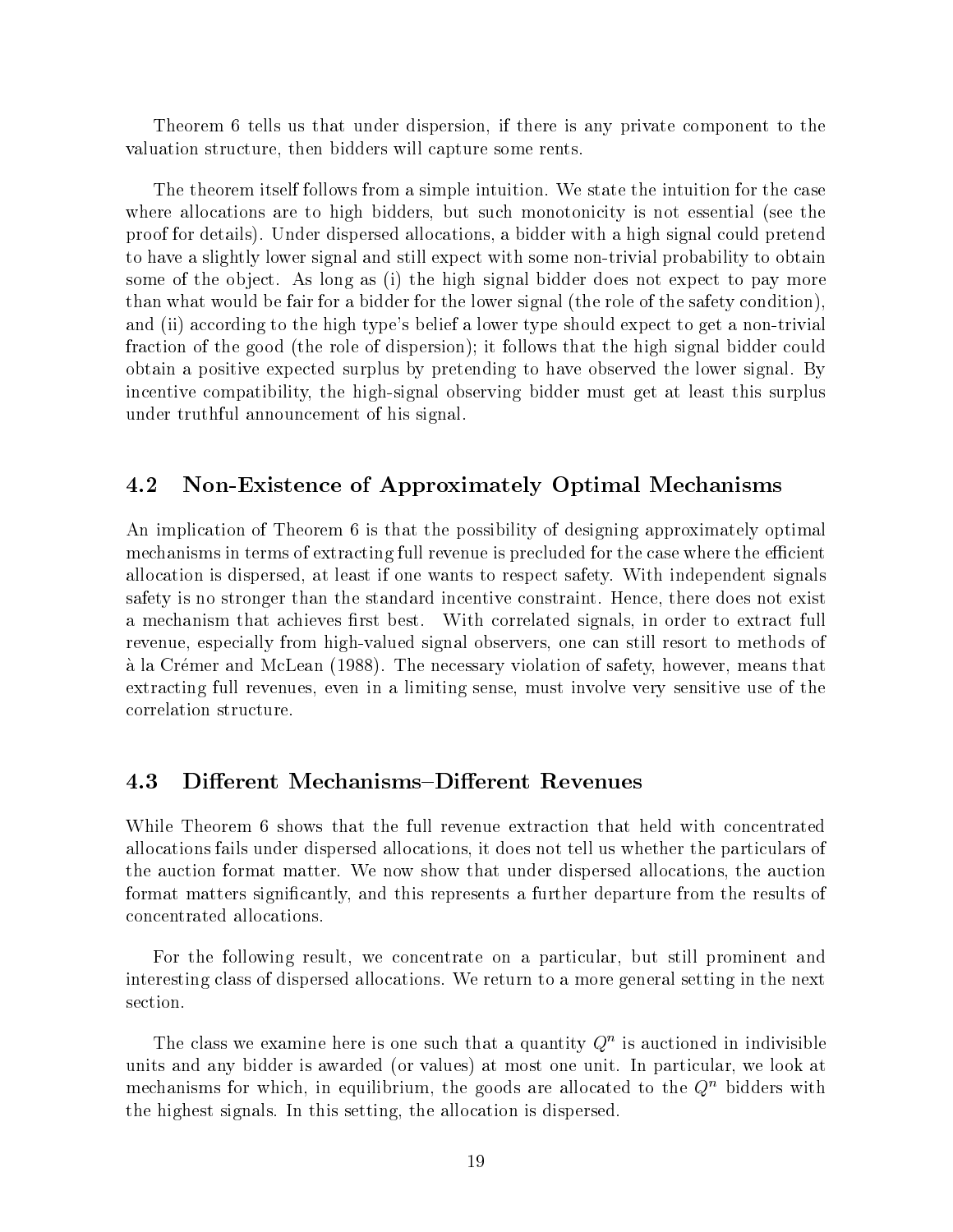To obtain a comparison of revenues of auctions, we work under the familiar strict monotone likelihood ratio property. To simplify the exposition we also assume continuity:

(A4)  $F(s_i|x)$  and  $f(x)$  are continuous in x and the Strict Monotone Likelihood Ratio Property (henceforth, MLRP) holds:

$$
\frac{f(s_i | x)}{f(s'_i | x)} > \frac{f(s_i | x')}{f(s'_i | x')} \text{ for all } s_i > s'_i \text{ and } x > x'.
$$

We now show that there is an asymptotic revenue difference between two standard mechanisms that have dispersed equilibrium allocations when the number of objects for sale  $\varphi$  is proportional to  $n$ . The mechanisms we examine are:

- $\bullet$  Discriminatory price (pay-your-bid) auction: each bidder submits a bid for a single  $\bullet$ unit and pays his bid upon winning.
- $\bullet$  Uniform price (pay the highest losing bid) auction: the  $Q^{\alpha}$  highest bidders each get a single unit and pay the highest losing bid.

Note that under (A4) there exist (symmetric) equilibria for both mechanisms and that they support the same efficient allocation, where the  $Q<sup>n</sup>$  highest signal holders obtain the objects.<sup>25</sup> We denote the corresponding expected payments by  $t^{n,d}$  and  $t^{n,u}$ , respectively.

**Theorem 7** Let (A2) and (A4) and hold and  $\frac{Q^n}{n} \to b$  where  $1 > b > 0$ . The uniform price auction yields higher expected revenue per capita (and per-unit) than a discriminatory price auction, by an amount that is bounded below as  $n \to \infty$ .

We prove the theorem (in the appendix) using the following technique. Using the logic of Milgrom and Weber (1982), we can show that the expected payment of any given signal holder in a uniform auction is at least that of his clone in a discriminatory auction. We then argue that above a certain signal (one that is approximately sure to receive an object for large  $n$ ) the payment schedule for a discriminatory auction flattens out, as higher signal holders can always bid asif they had this lower signal and willstill be approximately certain to get an object. In the uniform auction, however, this payment schedule does not flatten out, as under strict MLRP observers of higher signals expect higher market clearing prices. Through this we establish a bound on the difference in revenues.

We provide two simple examples that illustrate Theorem 7. We consider two cases, a pure private value case and a pure common value case. In both cases the revenue in

 $^{25}$ Milgrom (1981) provides the unique symmetric equilibrium strategy in the uniform price auction (see also Pesendorfer and Swinkels (1997)). An extension of the equilibrium of the first price auction described in Milgrom and Weber (1982) constitutes a symmetric equilibrium in a multiple unit discriminatory mechanism. It is the unique equilibrium in the class of monotonic symmetric equilibria in which bidders use pure strategies, but its uniqueness properties are more generally difficult to ascertain.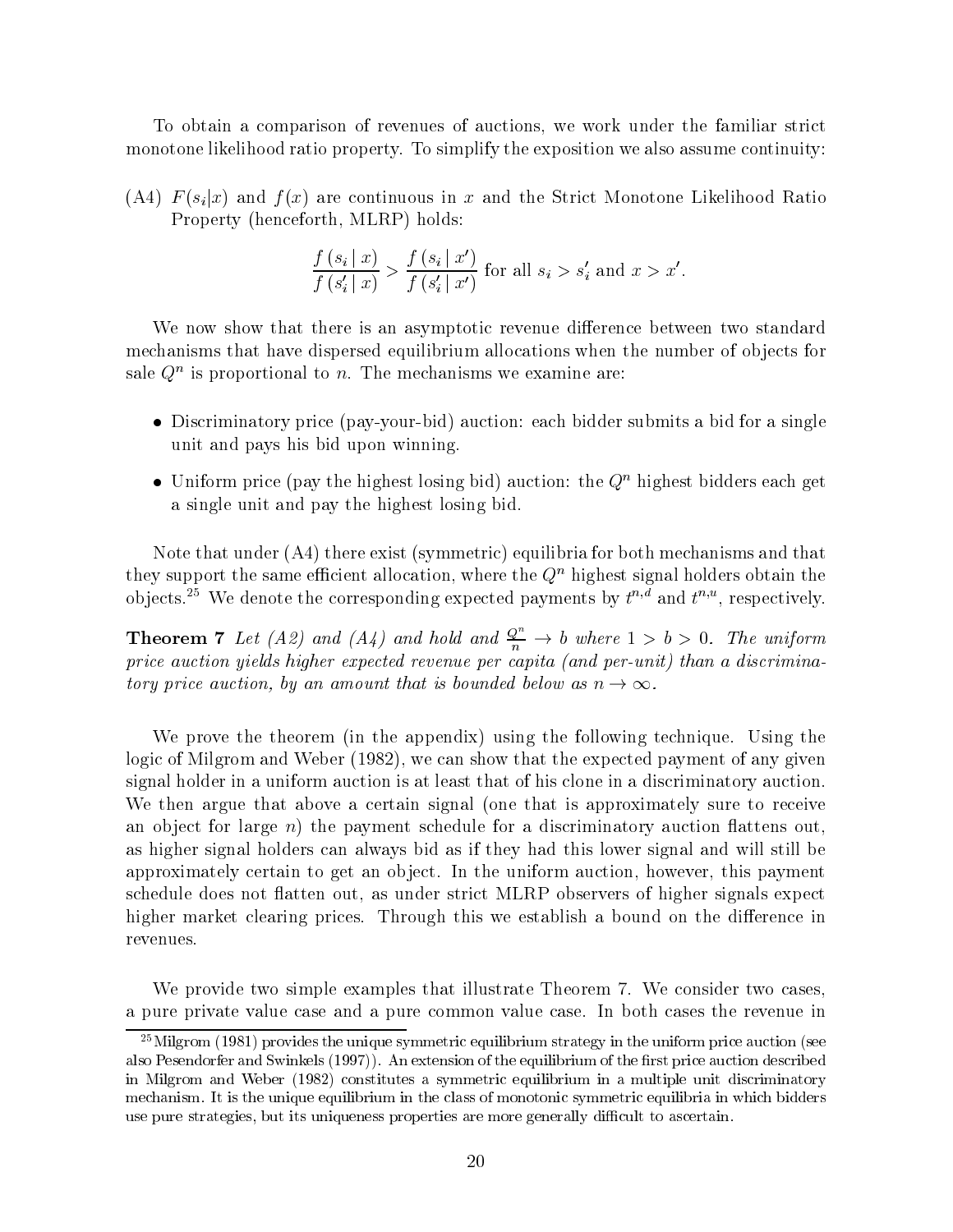the uniform price auction is approximately 16% higher than that of the discriminatory auction, even as  $n$  becomes large.

The following describes the information structure for these examples.

- $\bullet$   $\Lambda$  is distributed uniformly on [0, 1].
- Signals are distributed uniformly on  $[0, x]$ , that is  $(S_i|X=x) \sim U[0, x]$ .
- $\bullet$   $\omega$   $=$   $\frac{\omega}{2}$ .

Example 8 Private Values.

First, consider the case of private values where  $v(s_i, x) = s_i$ .

We begin by analyzing the discriminatory (pay-your-bid) auction format. Let  $F_{Y_{n/2}|S_i}$ and  $f_{Y_{n/2}|S_i}$  denote the distribution and density functions of the median signal conditional on  $S_i$ . A similar argument to that of Milgrom and Weber (1982) shows that a monotonic symmetric pure strategy equilibrium bidding function in the  $n$ -th economy,  $\sigma$  , is the solution to the following differential equation:

$$
b^{n'}(s_i) F_{Y_{n/2}|S_i}(s_i|s_i) + b^{n'}(s_i) f_{Y_{n/2}|S_i}(s_i|s_i) = s_i f_{Y_{n/2}|S_i}(s_i|s_i),
$$

which satisfies the boundary condition  $\delta^+(0) = 0.1$  his equation has a closed form solution that implies  $b''(s_i) \to b(s_i)$ , where  $b(s_i)$  satisfies the following equation for  $s_i < 0.5$ .

$$
b'(s_i) \frac{s_i}{1 - s_i} + b(s_i) \frac{2}{1 - s_i} = s_i \frac{2}{1 - s_i},
$$
\n(1)

and  $v_0$  ( $s_i$ )  $\equiv$  0 for  $s_i > 0.5$ . Together with the boundary condition,  $v_0$ ( $v$ )  $\equiv$  0, we get a unique expression for the limit of the bidding functions, b.

$$
b(s_i) = \begin{cases} \frac{2s_i}{3} & \text{if } s_i < .5, \text{ and} \\ \frac{1}{3} & \text{if } s_i \ge .5. \end{cases}
$$

Conditional on  $X = x$ , we compute expected revenues by computing the average bid over winning signals. For large  $n$ , the distribution of 'winning' signals is approximately uniform over  $[x/2, x]$ . Hence, for  $x < 0.5$  we get an approximate average winning bid of<sup>27</sup>

$$
\frac{1}{0.5x} \int_{x/2}^{x} \frac{2s_i}{3} ds_i = \frac{x}{2}.
$$

For  $x \geq 0.5$ , the average winning bid converges to:

$$
\frac{1}{0.5x} \left( \int_{x/2}^{0.5} \frac{2s}{3} ds + \int_{0.5}^{x} \frac{1}{3} ds \right) = -\frac{x}{6} + \frac{2}{3} - \frac{1}{6x}.
$$

<sup>26</sup>Note that  $F_{Y_{n/2}|S_i} (t|t) \to \min[1, \frac{t}{1-t}].$ 

<sup>&</sup>lt;sup>27</sup>This and other calculations below follow from the Dominated Convergence Theorem and the pointwise convergence of  $\theta$ . To  $\theta$ .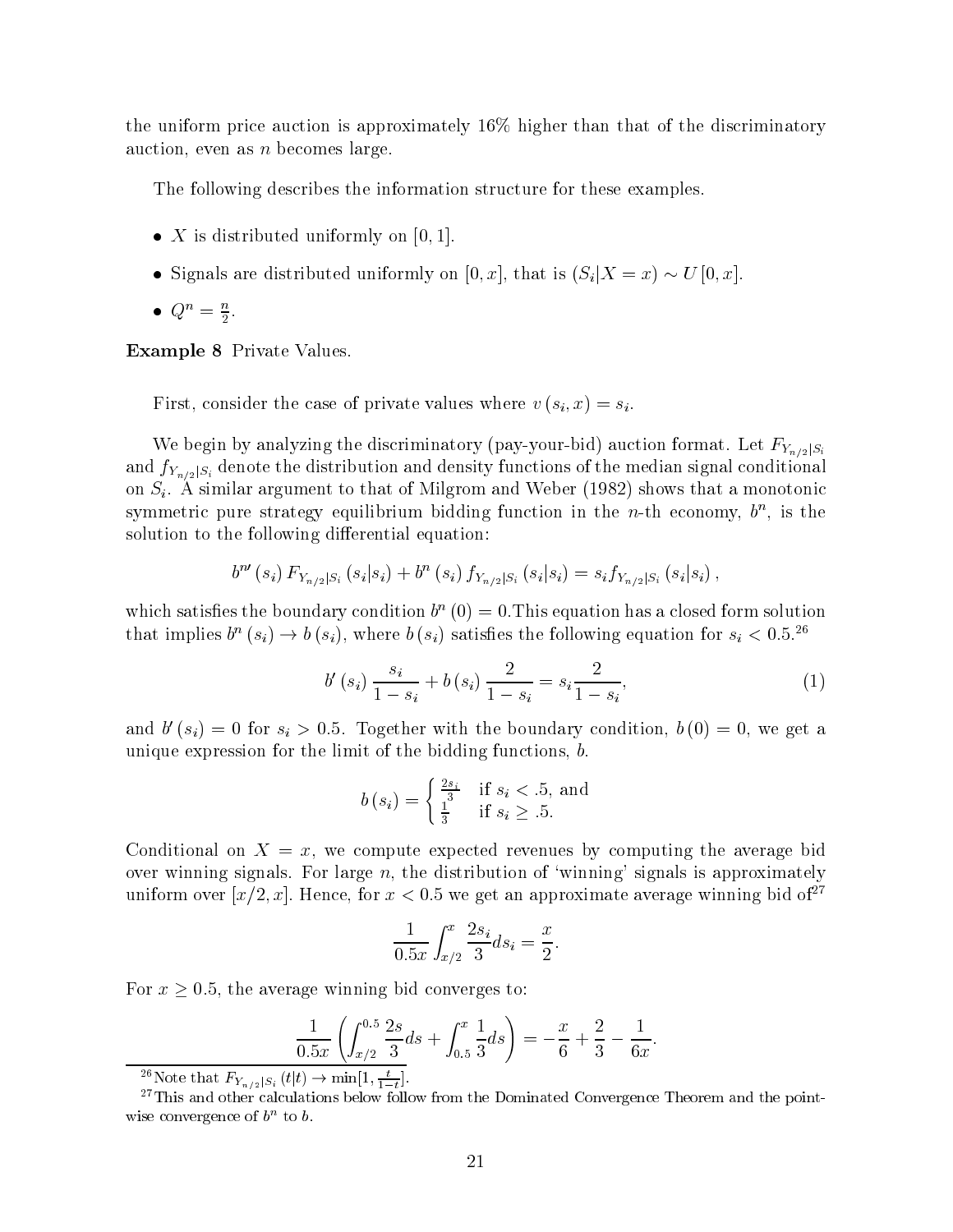Taking expectations over  $X$ , average revenue per unit converges to

$$
\int_0^{0.5} \frac{x}{2} dx + \int_{0.5}^1 \left( -\frac{x}{6} + \frac{2}{3} - \frac{1}{6x} \right) dx = 0.215.
$$

Let us compare this to the revenue in a uniform price auction. There the  $Q<sup>n</sup>$  highest bidders get objects and pay the  $Q^n + 1$  highest bid. There is a symmetric equilibrium (which involves unique dominant strategies) where each bidder bids his personal valuation, that is,  $v_-(s_i) = s_i$ . This implies that the price is set to the valuation of the agent who has the  $Q^n + 1$  highest signal. The price in a uniform auction thus converges to  $\frac{x}{2}$ as  $n \to \infty$ . When taking expecations over x, we find that in the uniform auction the average revenue per unit converges to

$$
\int_0^1 \frac{x}{2} dx = 0.25.
$$

Thus, the revenue in large uniform price auctions is approximately 16% more than that of discriminatory auctions.

Also note that as Theorem 5 predicts, both mechanisms fail to extract all the surplus from the bidders even in the limit. The expected average value of the goods to winning bidders is  $E\left[\frac{1}{4}\right] = .325$ .

Example 9 Common Values.

Next, consider the case of common values where  $v(s_i, x) = x$ .

A similar argument to the one used in the private value setup implies that the symmetric monotonic equilibrium bidding strategy in the discriminatory auction converges to the solution of the following differential equation:

$$
b'(s_i) \frac{2}{1 - s_i} + b(s_i) \frac{s_i}{1 - s_i} = \frac{4s_i}{1 - s_i} \text{ for } s_i < 0.5
$$

and  $v_0$  ( $s_i$ )  $=$  0 for  $s_i >$  0.5. Using the boundary condition of  $v_0$  ( $v_1 = 0$  we get the following characterization for the limiting bid function.

$$
b(s_i) = \begin{cases} \frac{4s_i}{3} & \text{if } s_i < .5, \text{ and} \\ \frac{2}{3} & \text{if } s_i \ge .5. \end{cases}
$$

Note that this is twice the bidding function that we saw in the private values case, and hence expected revenue per unit converges to .43, which is twice that of the private value case.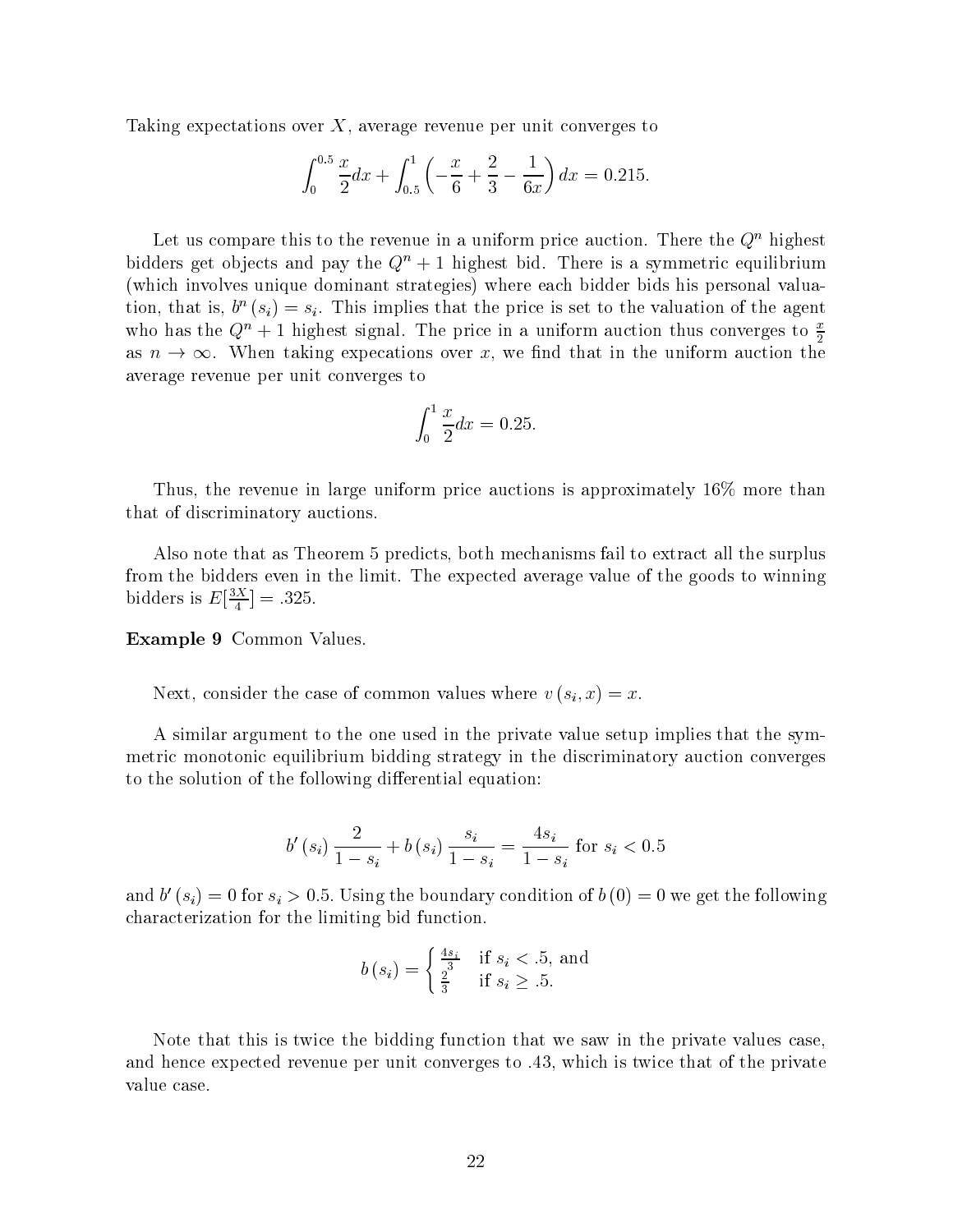In the uniform price auction, it is an equilibrium for an agent with a signal  $s_i$  to  $\frac{1}{2}$  the expected value of X conditional on  $Y_{\frac{2}{2}} = Y_{\frac{2}{2}+1} = s_i$  (see Milgrom (1981)). Straightforward calculations lead to

$$
b^{n}(s_{i}) \rightarrow b(s_{i}) = 2s_{i}.
$$

Price per unit is given by the marginal bid  $b(Y_{\frac{n}{2}+1})$  . This implies that conditional on X = x, the price converges to the true value of the good, x. When averaging over x we get revenues per unit of 0.5.

Again, the uniform price auction leads to revenue that is 16% more than that of a discriminatory auction.

#### 4.3.1 Information Aggregation and Efficiency Under Flat Demands

The results that different auction formats lead to different revenues also has a side implication for the ability of different auction formats to aggregate the information of bidders.

Pesendorfer and Swinkels (1997) examine uniform price auctions in a common value setting which has features similar to the previous section. They address the issue of information aggregation in competitive markets. They argue that while the condition for information aggregation in the case of a single object identified by Milgrom (1979, 1981) (see also Wilson (1977)) is very strong, prices aggregate information in cases in which the number of goods increases with the number of bidders. Specically, they show that if a double largeness condition holds:  $Q^n \to \infty$  and  $(n - Q^n) \to \infty$ , then price converges to value almost surely. <sup>28</sup>

Our analysis shows that the results in Pesendorfer and Swinkels (1997) do not extend to discriminatory auctions.<sup>29</sup> Of course, in discriminatory auctions, there is no single price to identify. Nevertheless, one might expect that in a discriminatory price auction the average price paid would converge to the good's value. As Theorem 7 and Example 9 show, not only is the average price not a consistent estimator for the good's value, it is a biased estimator: the average price is biased downward even in the limit. This implies that the minimal price being paid is also biased downward, and as the example shows, so is the median price. It also shows that the highest price does not converge to the good's value.

Finally we note the fact that in a discriminatory auction the average price does not converge to the asset's value may lead to efficiency loss. This occurs if the seller has a reservation value or has a cost of producing the items. In the next section we demonstrate

<sup>&</sup>lt;sup>28</sup>See Hong and Shun (2000) for a detailed look at how the rate of information aggregation in common value uniform auctions compares to that of standard single object auctions.

 $29$ Again, the concepts of dispersed and concentrated allocations consider the relative distribution of ob jects, and so do not correspond to the double largeness condition of Pesendorfer and Swinkels. However, there are still allocations that are both dispersed and doubly large.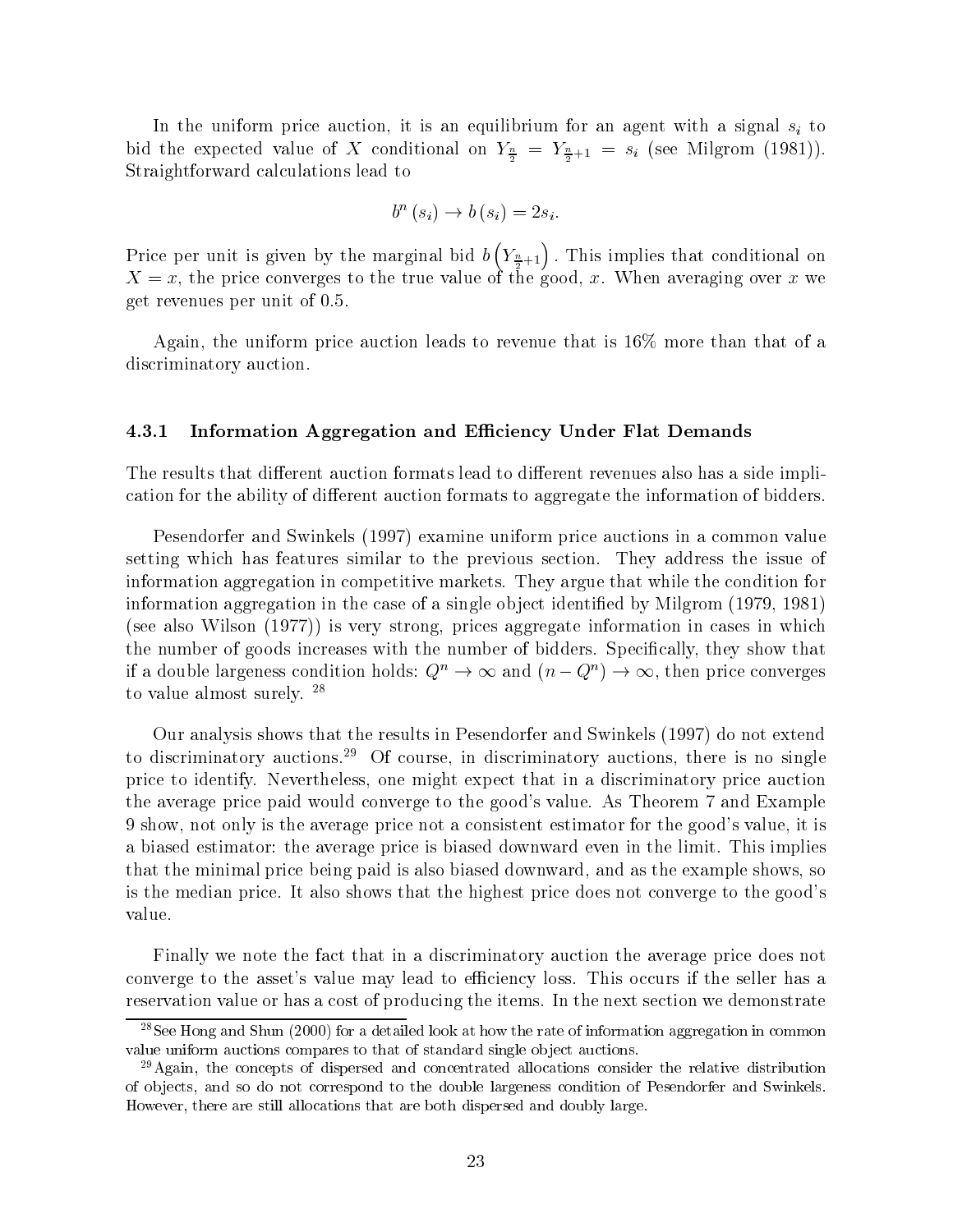that the discriminatory auction results in efficiency loss even when the selling decision is taken as given.

### 4.4 Efficiency in Uniform and Discriminatory Auctions

In the previous section we examined uniform and discriminatory auctions when agents have single unit demands. While that case is of interest, we now a develop a wider understanding of the behavior of uniform and discriminatory auctions under dispersion.

In order to develop a deeper understanding, we specialize to the case of private (but possibly correlated or affiliated) valuations. At the same time, however, we also generalize the previous setting in another direction. We allow bidders to have different valuations for different quantities. <sup>30</sup> In particular, a bidder may have a decreasing marginal valuation for additional objects.<sup>3132</sup> Each agent values m units. The value of the j-th unit for an agent who has a signal  $s_i$  is given by  $v_i(s_i)$ . We modify (A2) to:

(A2') Agents have private values and decreasing marginal utilities, that is,  $v_k(s_i) \ge v_i(s_i)$ for any  $s_i$  and  $j \geq k$  and  $v_1(s_i) > v_m(s_i)$ .  $\{v_j(s_i)\}_{i=1}^m$  are differentiable and increasing in si. We normalize v1(si) to be equal to si.

The utility of an agent i who is awarded k units and pays  $t_i$  is

$$
\sum_{j=1}^{k}v_{j}\left( s_{i}\right) -t_{i}
$$

In uniform auctions with multi-unit demands, the impact a bidder has on price can affect equilibrium behavior.<sup>33</sup> This can persist even with large numbers of bidders. However, if there is a small uncertainty about the number of active bidders, then the problem disappears, as shown by Swinkels  $(2001)$ . So, we follow Swinkels  $(2001)$  (see his definition 3) in assuming that

(A5) There is some probability  $\tau > 0$  that each bidder is inactive. The inactivity is independent across bidders and is independent of  $X$ .

 $30$ The previous analysis was essentially one of a flat demand, where a bidder's valuation was constant up to some limit and then zero thereafter. Although we assumed that the marginal valuation was constant, it is straightforward to extend the analysis to allow for a zero valuation after some limit.

 $31$ This is similar to the setting of Swinkels (2001), except that we maintain the structure of affiliated signals while Swinkels (2001) examines the case of independent signals. This results in some critical differences in behavior of the auctions.

<sup>&</sup>lt;sup>32</sup>See Jackson and Swinkels (2001) for a proof of existence of equilibria for a wide range of auction formats in such private value settings.

 $33\text{As}$  is well-known, the fine details of how the price is set matters. For instance, the true Vickrey-Groves auction form does not encounter such difficulties, while a uniform auction format that is often used in practice does.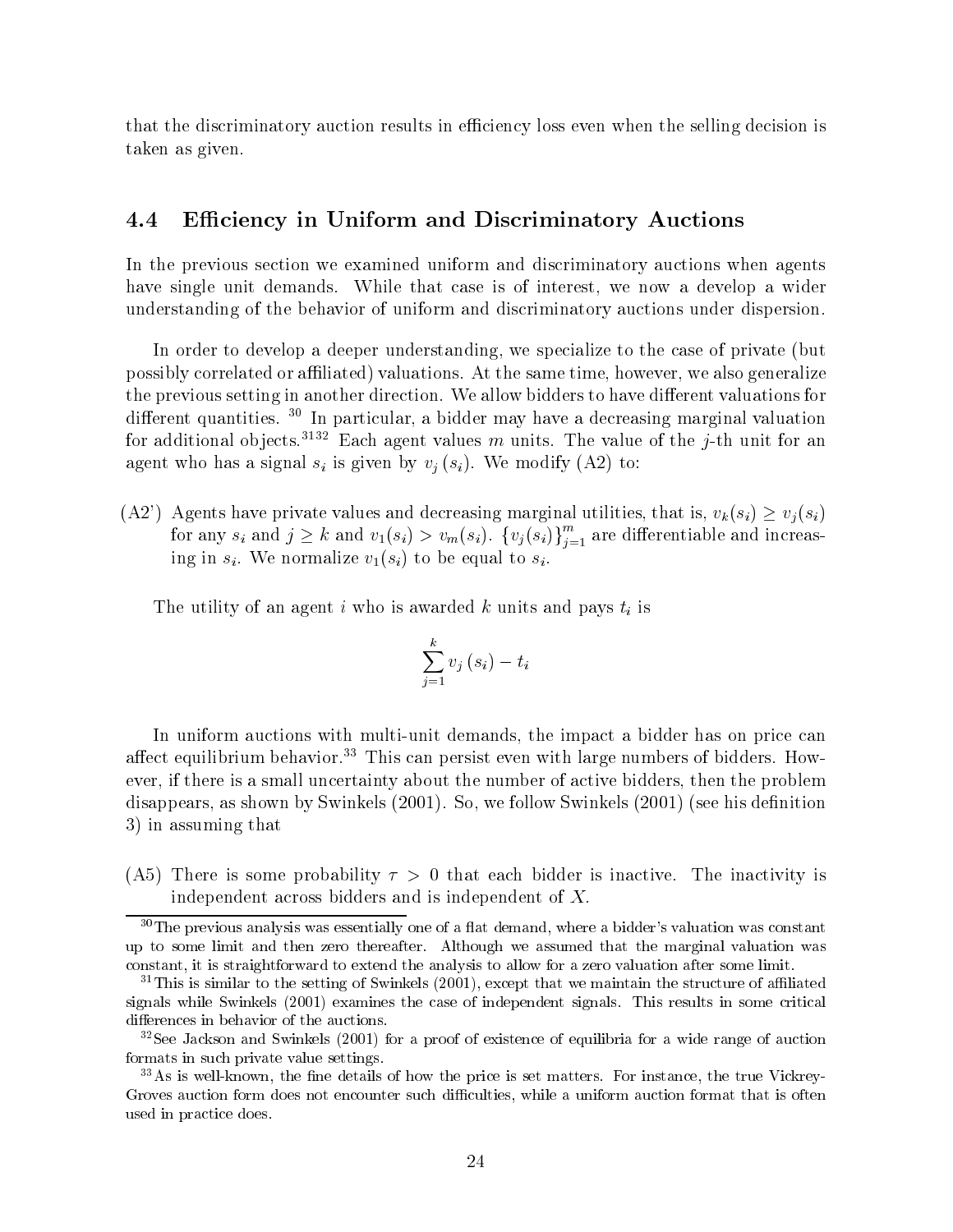(A5) can be thought as adding an atom in the distribution of signals at  $S_i = 0$ . It is also equivalent to having a random number of participants. The randomness however is quite mild. Laws of large numbers imply that in the limit there are approximately  $(1 - \tau)n$  active bidders. But, as mentioned above, this slight randomness helps in ruling out persistent price manipulation in large economies.

We consider uniform price and discriminatory auctions. In each auction each bidder submits m bids; we denote the j-th bid of bidder i by  $b_{ij}(s_i)$ . We order bids so that  $b_{ij}(s_i)$  is non-increasing in j. In either auction format, the  $Q^n$  highest bids are each awarded a unit of the good. In the discriminatory auction bidders pay the sum of their winning bids. In a uniform price mechanism all bidders pay the same price per unit, which is the  $Q^{n} + 1$ -st highest bid.

It is important to note that in both cases our results will apply to all equilibria, including asymmetric ones or those in mixed strategies. The existence of a pure-strategy equilibrium or a monotonic equilibrium are important open problems in our setup. However, this existence does not affect our conclusions.

#### 4.4.1 Allocations and Efficiency

We break our analysis into two parts. First we analyze and compare the auctions with regards to the allocations they induce and their asymptotic efficiency properties. After that, we return to the question of revenue comparisons.

Let

$$
u(s_i,q_i)=\sum_{j=1}^{q_i}v_j(s_i).
$$

This is the utility of agent i observing signal  $s_i$  and obtaining a number of objects  $q_i$ .

#### Asymptotic Efficiency

A sequence of allocations is said to be asymptotically efficient if in the limit the per unit loss of ex-ante total surplus compared to the efficient surplus converges to zero. That is, letting  $q - (s)$  be an emclent allocation,  $q -$  is asymptotically emclent if

$$
E\left[\frac{\sum_{i} u_i(q_i^{*n}(S), S_i)}{Q^n} - \frac{\sum_{i} u_i(q_i^n(S), S_i)}{Q^n}\right] \to 0.
$$

We focus on the case in which  $\frac{Q}{n(1 - \tau)} \to a < m$ , where  $a > 0$ . This implies that the allocation will be dispersed, and that a non-trivial fraction of bidders receivers  $\mathbf{f}$ their full demand.<sup>34</sup> We maintain this assumption for the remainder of Section 4.

<sup>&</sup>lt;sup>34</sup>The case where  $a \geq m$  is a trivial one where all (active) agents can simultaneously be satiated at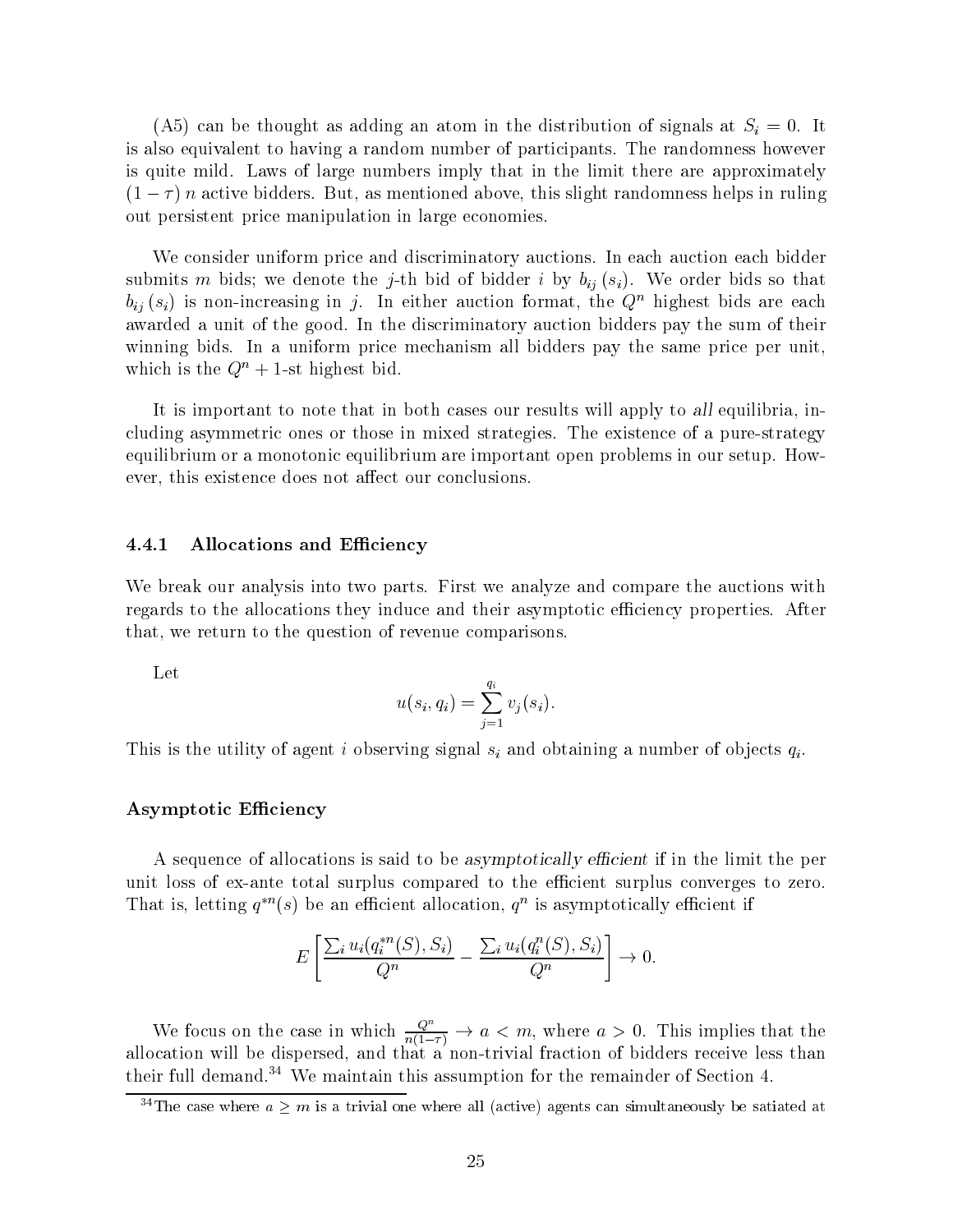#### 4.4.2 **Efficient Allocations in Uniform Price Auctions**

We first argue that:

**Lemma 10** Consider a setting satisfying  $(A1)$ ,  $(A2)$ , and  $(A5)$ , and a sequence of equilibria of uniform price auctions. For any  $\varepsilon > 0$ , there exists a large enough n such that conditional on any state X the probability that any bidder i can influence the price by more than an  $\varepsilon$  is smaller than  $\varepsilon$ .

Lemma 10 implies that in the limit the outcome of a uniform price auction is competitive. Price converges to the price that would occur if there was no asymmetric information and the allocation becomes emclent. Let  $p_c^c$  denote this price (the  $Q^c + 1$ -st highest valuation in the population) which we term the "competitive" price.

**Theorem 11** Consider a setting satisfying  $(A1)$ ,  $(A2)$ , and  $(A5)$ , and any sequence equilibria of uniform price auctions. The equilibrium allocations are asymptotically efficient and the corresponding equilibrium prices converge to the competitive price in probability; that is,  $p^n - p_c^n \to 0$  in probability (where  $p^n$  is the equilibrium price, the  $Q_n + 1$ highest bid).

Note that this applies to any sequence of equilibria, and not just symmetric ones. The key is that under (A5), the asymmetric strategies where some bidders bid 1 and others bid 0, for instance, are not equilibria. The fact that some bidders may be inactive give all bidders some chance of winning objects in equilibrium.

This theorem tells us that uniform auctions are well behaved in this dispersed allocation setting, providing efficient allocations and competitive prices. We now turn to the more muddied analysis of discriminatory auctions.

#### 4.4.3 Inefficient Allocations in Discriminatory Auctions

The analysis of discriminatory auctions is trickier. To get some intuition as to why, note that in a sense the discriminatory auction is like an asymmetric auction (we discuss this in more detail below). For instance, with  $n = m = 2 = Q^n$  each bidder's high bid competes with the other bidder's low bid, and vice versa. With a uniform auction, even with this sort of asymmetry, the incentives are reasonably straightforward as ones bid is unlikely to affect the price. However, with a discriminatory auction, one's bid always affects the price paid (if an object is won). This asymmetry means that bids are no longer monotonic in value when compared across bidders. For example a value of 1/2 on a second unit corresponds to a different signal and hence information about the potential

a bid of zero. At the other extreme where  $Q^n/n \to 0$ , if the monotone likelihood ratio property holds, then under either of the auction formats the allocation is approximately efficient and concentrated. In that situation the full surplus is extracted and the choice of mechanism does not matter in determining either the allocation or revenue.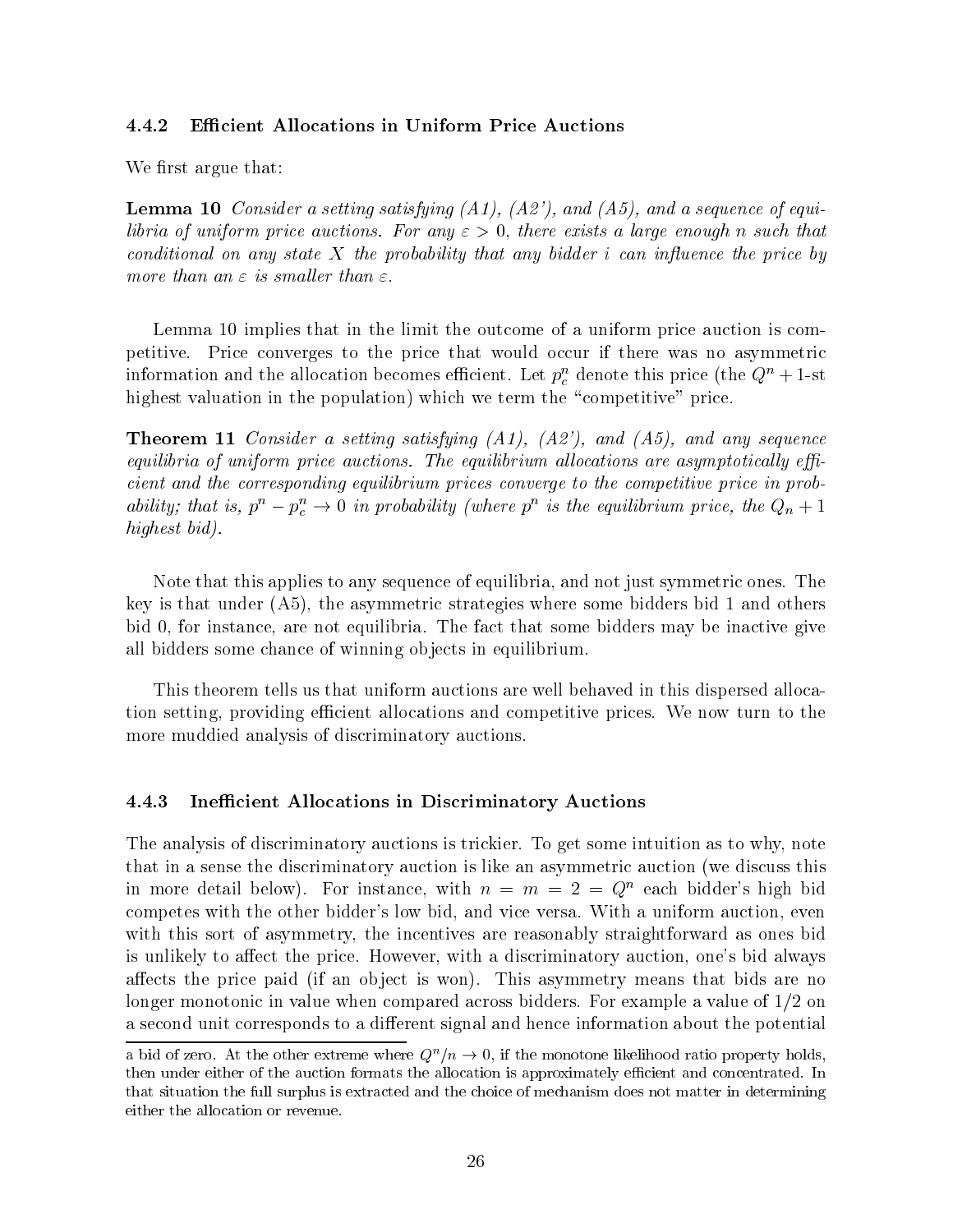bids of others, than a value of  $1/2$  on a first unit. This loss of monotonicity across bidders is the key reason why the discriminatory auction is inefficient even in the limit.

To simplify the exposition we add two new assumptions. Let  $M^n$  denote the efficient cuton, i.e., the  $Q$  -th highest valuation. Let

$$
min(s_i) = \sup \{ v \mid lim_n \text{Prob}(M^n \ge v | S_i = s_i) = 1 \}.
$$

So,  $\min(s_i)$  is the minimum of the support of  $M^n$  under the limiting distribution conditional on  $S_i = s_i$ .<sup>35</sup>

The MLRP and continuity assumptions imply that  $\min(s_i)$  is continuous and nondecreasing.

 $(A6)$  In an efficient allocation, at least one type sees a positive probability of obtaining m units. That is,  $\min(s_i) < v_m(s_i)$  for some  $s_i$ .

Since min  $(s_i)$  and  $v_m(s_i)$  are continuous, and min  $(s_i)$  lies above  $v_m(s_i)$  at  $s_i = 0$  and below  $v_m(s_i)$  for some  $s_i$  under (A0), it follows that there exists s so that min (s )  $=$  $v_m$  (s).

We assume that

 $(A)$  min  $(v_m(s)) \leq \min(s)$ , for some s such that min  $(s) = v_m(s)$ .

While (A6) is fairly mild, (A7) has a bit more to it. (A6) is essentially without loss of generality, as otherwise we can reset  $m$  to simply cover units that might be obtained. (A) requires that min (s) is increasing between  $v_m(s)$  and s (or at least comparing the endpoints). This means that signals convey some information about the support of the emclent cutoil value  $M_\odot$  , at least in the limit.

Theorem 12 states that under the above assumptions, the discriminatory auction always yields inefficient outcomes even in the limit.

**Theorem 12** Under assumptions  $(A1)$ ,  $(A2')$ ,  $(A6)$  and  $(A7)$ , any sequence of equilibria of discriminatory auctions fails to be asymptotically efficient.  $36$ 

The intuition behind the theorem is quite straightforward. If the allocation were to be efficient, some of the marginal bids would be coming from bidders who are bidding on their first unit (with value  $s_i$ ), while others would be coming from bidders who are bidding on their last unit (with value  $v_m(s_i)$ ). Under (A7), these two classes of bidders near the margin for an efficient allocation have different beliefs about the cutoff value.

<sup>&</sup>lt;sup>35</sup>Note that this may (and generally will) be above 0 even if  $M<sup>n</sup>$  has full support for each n.

 $36$ This theorem also holds if (A5) is added, with effectively no changes to the proof, and so can be compared to Theorem 11 under (A6) and (A7).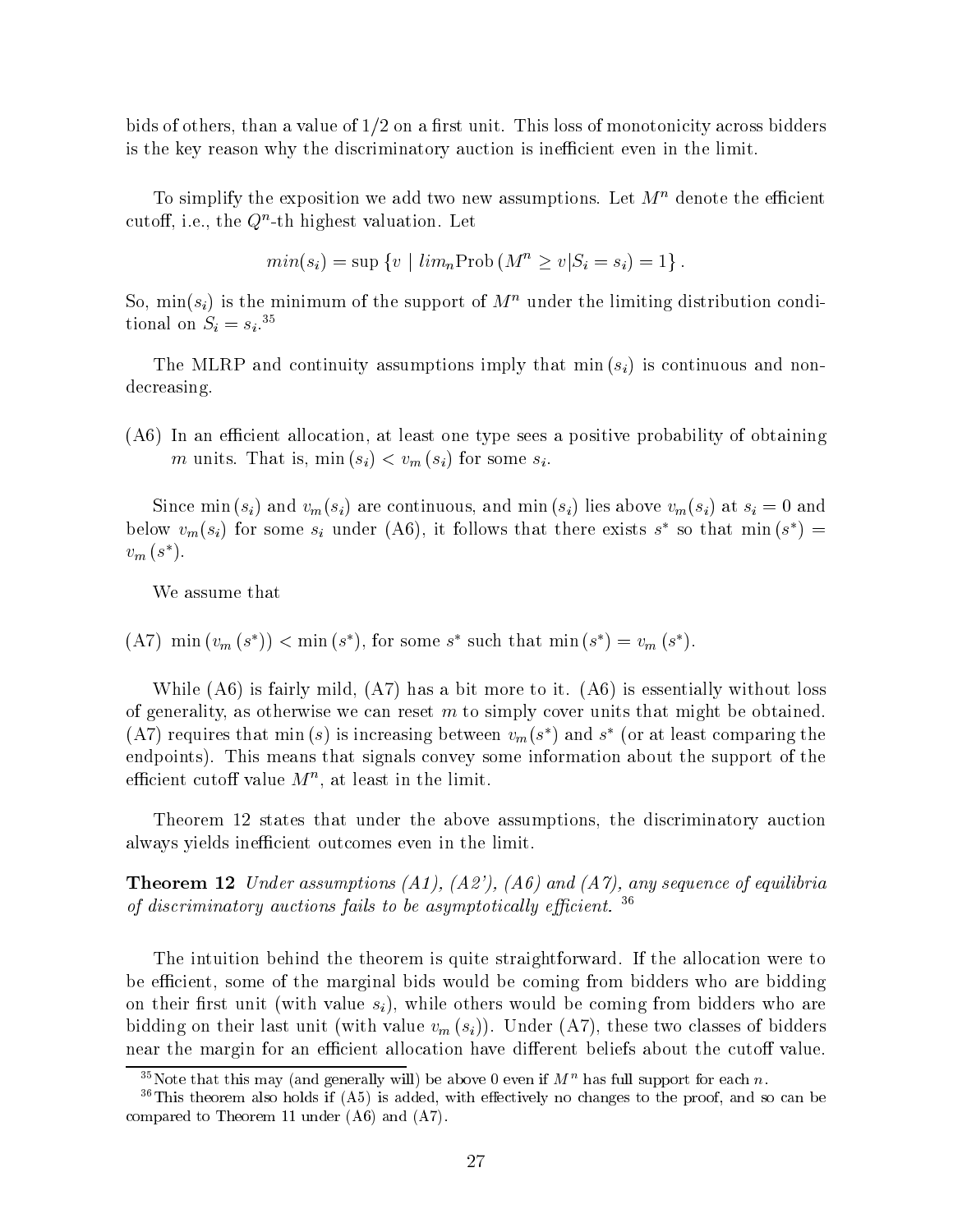This provides for different bidding behavior of the same valuations. The resulting bids are not monotonic in values and the allocation fails to be efficient, even approximately and asymptotically.

We conclude this subsection with an example.

**Example 13** Inefficiency in Discriminatory Auctions.

- $\bullet$   $\Lambda \sim U$  [0.5; 1]
- $\bullet$   $S_i \sim U[0, A]$
- $\bullet$   $Q^n = n$  and  $m = 2$
- $v_2(s_i) = \alpha s_i$ , where  $0 < \alpha < 1$ .

In the limit there is a fraction  $\frac{1}{X}$  of the bidders with a value of the first unit exceeding some value v, and a fraction  $\frac{X}{\alpha X}$  of bidders who have a value for their second unit that exceeds  $v$ . The limit of the cutoff  $M^+$ , denoted  $M$  is the solution of

$$
\frac{X-M}{X} + \frac{\alpha X - M}{\alpha X} = 1 \Rightarrow M = \frac{\alpha X}{1 + \alpha}.
$$

It follows that

$$
\min(s_i) = \max\left\{\frac{\alpha}{2(1+\alpha)}, \frac{s_i\alpha}{1+\alpha}\right\}.
$$

Assumption (A6) is satisfied since  $\min(1) = \frac{1}{\alpha+1} < \alpha$  together with the fact that  $\min{(0.5)} = \frac{\alpha}{2(1+\alpha)} > \alpha/2$ . We conclude that there exists a unique  $s^* \in [0.5, 1]$  for which  $\min(s^*) = \alpha s^*$ . Since  $\min(s_i) = \frac{1}{1+\alpha}$  on [0.5, 1], it follows that  $\min(\alpha s^*) < \min(s^*)$  and that assumption (A7) also holds.

#### $\overline{5}$ 5 Concluding Remarks

We have shown that whether or not the auction format matters in large societies is related to whether or not the allocation of objects is concentrated or dispersed. In addition, for certain cases we are able to provide tight bounds on the revenues raised in concentrated allocations, and discuss at length how allocations and revenue may differ under dispersed allocations. While this work points out the importance of the distinction between concentrated and dispersed allocations, it also points to important questions for future research, of which we now mention some obvious ones.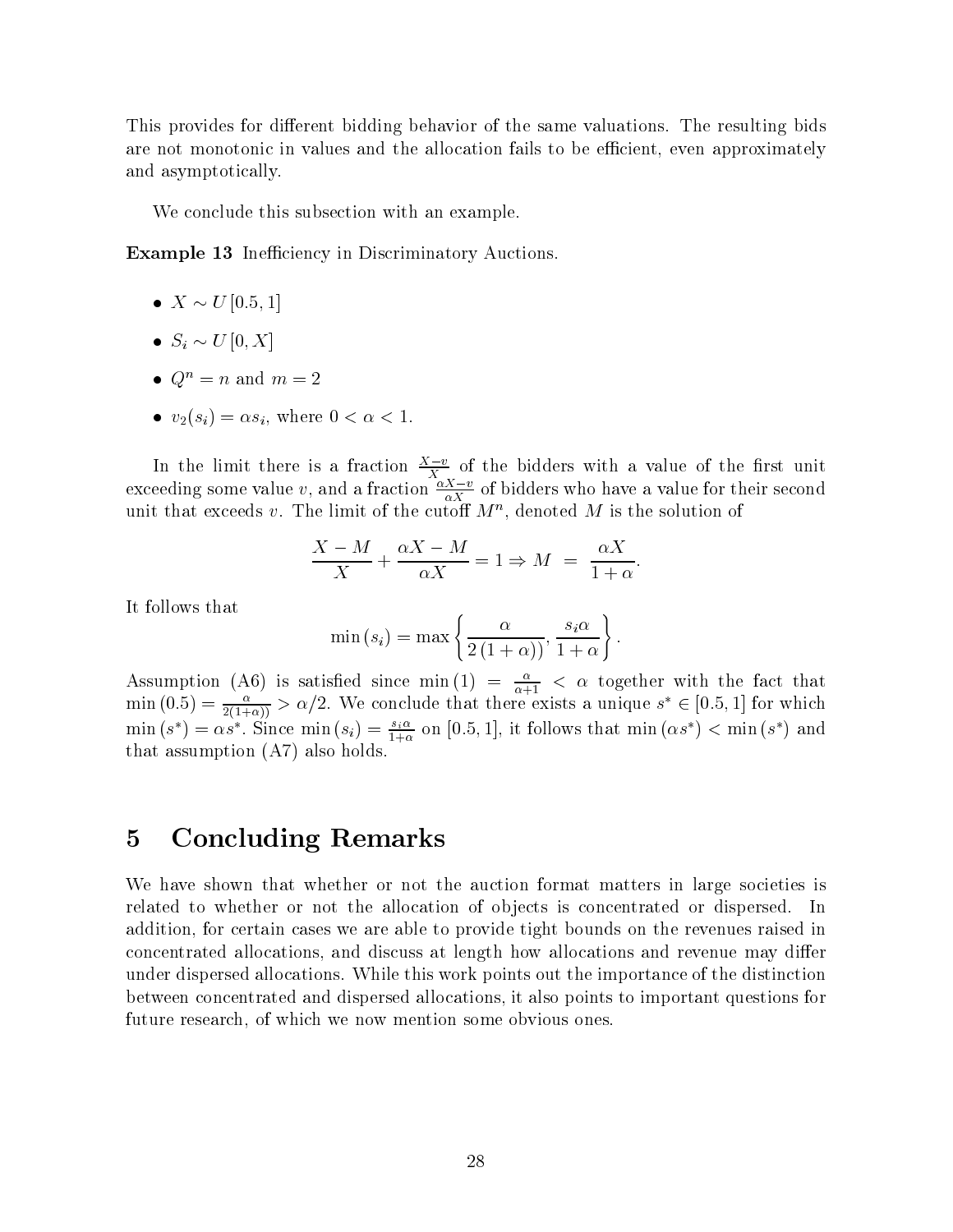### 5.1 Comparison of Revenues in the Two Auctions

Although we have allowed for asymmetric mechanisms, we have worked under an assumption of some symmetry in information and preferences across bidders. While it is clear that removing this assumption will not impact the basic properties of concentrated and dispersed allocations, the symmetric setting was critical to results such as Theorem 7, which shows that with at demands the uniform price auction leads to higher revenue per unit than discriminatory auctions by an amount that is bounded below. As is evident from an example of Maskin and Riley (2000), with asymmetries among bidders these revenue ranking can be reversed. As this question is an important one for a number of applications, $37$  it will be important to untangle how asymmetries affect the relative performance of various auction formats under dispersed allocations.<sup>38</sup>

Also, let us also mention that the revenue ranking between the auctions depends in some other ways on the setting considered. For instance, it is natural to conjecture that the asymptotic revenue for the discriminatory auction would be no higher than that of the uniform price auction in symmetric settings. The reason that this seems natural is that the uniform price auction leads to an asymptotically efficient allocation and the competitive price in the limit, while the discriminatory auction can lead to an inefficient allocation, and one might guess, that it then leads to a correspondingly lower price. This would dovetail nicely with the analysis of Section 4. The following example illustrates, however, that there are some additional issues to think about.

Example 14 Higher Revenue from Discriminatory Auctions.

Reconsider Example 8 with some modifications.

The information structure is the same: Each agent observes  $S_i$  uniform on [0, X], where X is uniformly distributed on  $[0,1]$ . However, agents value two objects. The value for the first object is  $K + s_i$  and the value for the second is  $s_i$ , where K is to be defined below. There are  $3n/2$  objects for sale. So, when  $K \geq 1$ , the efficient allocation is that each bidder gets at least one object, and the  $n/2$  bidders having the highest s<sub>i</sub>'s each get two objects.

The asymptotic expected revenue per object in the Vickrey auction is easy: it converges to  $X/2$  and in expectation is .25.

In the discriminatory auction, for large enough  $K$ , the following is the limit of a

 $37$  For example, this has been an important issue for treasury auctions for many years. See Bikhchandani and Huang (1993) for an overview of some of the debate over use of uniform versus discriminatory auctions; and Binmore and Swiezbinski (2000) and Hortascu (2000) for some recent empirical investigations.

<sup>38</sup>Recent work by Pekec and Tsetlin (2002) shows that uncertain participation by bidders can be another important factor in ranking auctions. We have not faced this issue, as we have been working with large numbers. But clearly, understanding when large numbers of agents will participate is an issue of importance.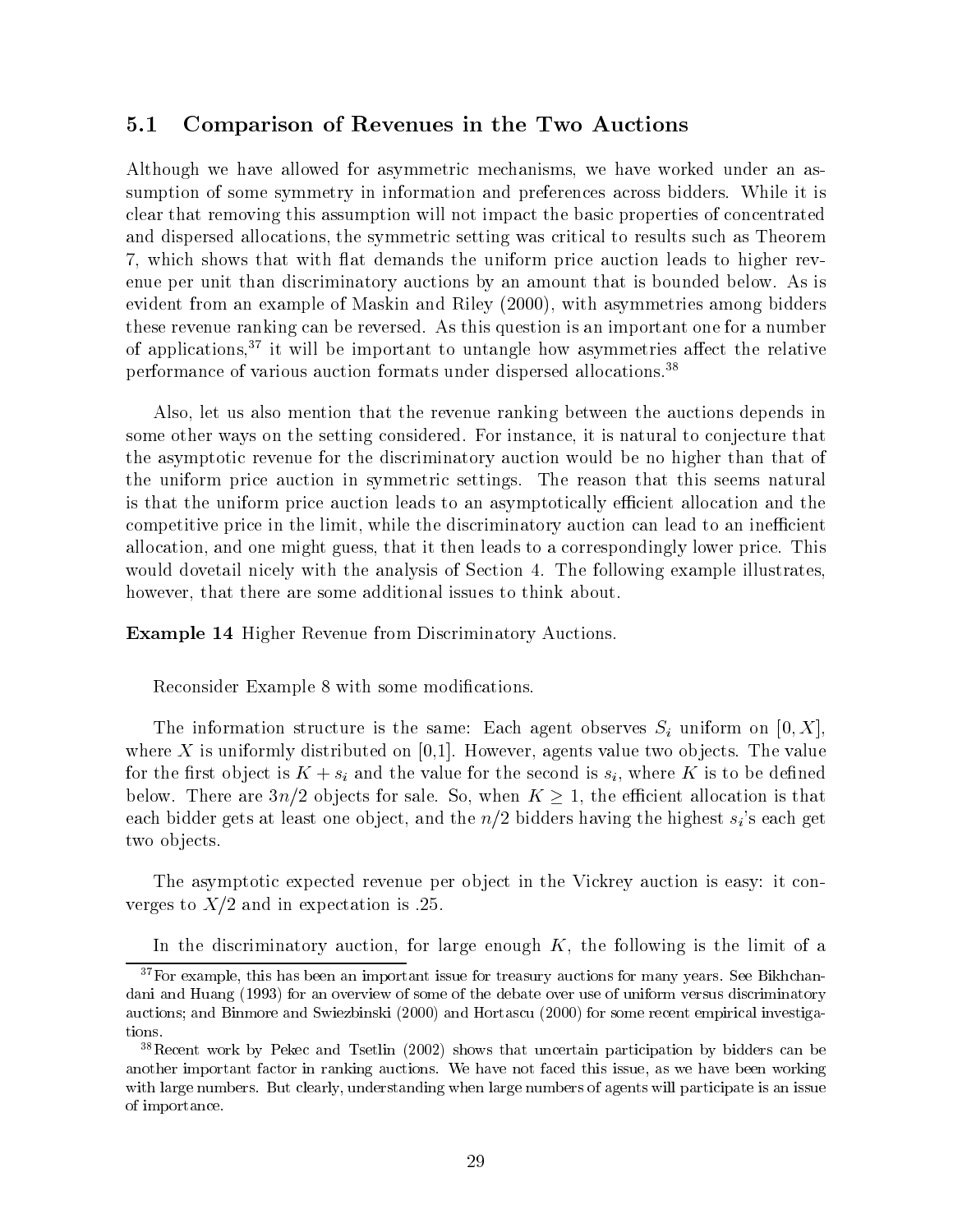sequence of equilibria: bidders' first bid is always  $1/3$ ; and the bidders' second bid is as described in Example 8.

This sequence of equilibria is asymptotically ecient <sup>39</sup> and also gives higher revenue in the limit than the Vickrey (or the uniform) auction. The revenue is as follows: in the limit  $2/3$  of the objects are sold at a price of  $1/3$  and  $1/3$  of them are sold at a price of .215; so this is an average price of .294. The average price in the Vickrey auction is .25.

Without providing full detail, let us sketch why this is the limit of a sequence of equilibria. If all the first bids are above the support of the low bids, then the second bids are still the limit of a sequence of equilibria since the n bidders end up bidding for the remaining  $n/2$  items, exactly as in Example 8. So the argument is that for some large enough K and n, all bidders place their first bid at the top of the support of the lower bids. This simply requires that when looking conditional on any  $s_i$ , there is some minimum (bounded away from zero) of the conditional density of the cutoff bid falling near the top of the support (which must happen in an equilibrium). This means that even if a bidders sees a low  $s_i$ , that bidder still places some chance on high X 's. Then for large K, lowering a bid by some  $\varepsilon$  below the top of the support of the expected cutoff will lower the payment by  $\varepsilon$  when winning, but loses a value of at least K with probability  $\varepsilon$ times the marginal probability lost which is bounded below.

This example shows, when combined with Theorem 7, that one cannot generally rank the auctions in terms of the asymptotic revenue they generate. Here, the downward sloping demands introduce large enough additional asymmetries between first and second ob ject valuations to result in some interesting behavior and reversal in revenue ranking from what we saw before.

This example also provides a comment on Theorem 12 regarding the inefficiency of the discriminatory auctions. Here  $K$  is large enough so that first objects are effectively not competitive with second objects. It is almost as if there are two separate auctions going on, and this results in efficient allocations. This is a rather special case, but points out the importance of an assumption behind Theorem 12 - that some signals tell a bidder that he will not be getting any objects. That fails in the above example, where even bidders seeing the lowest signals are sure that they should get at least one object.

#### 5.2 Revenue versus Efficiency

It is often natural to think about standard auctions where bidders can enter any number of bids and objects are allocated to the highest bids. We now point out, however, that even when this results in an efficient allocation, there may be other auction designs that lead to higher revenues, and hence there can be a very fundamental tension between efficiency and revenue maximization.

 $39$ The example can easily be modified to be inefficient, and so the ranking of revenues has no general relationship with asymptotic efficiency.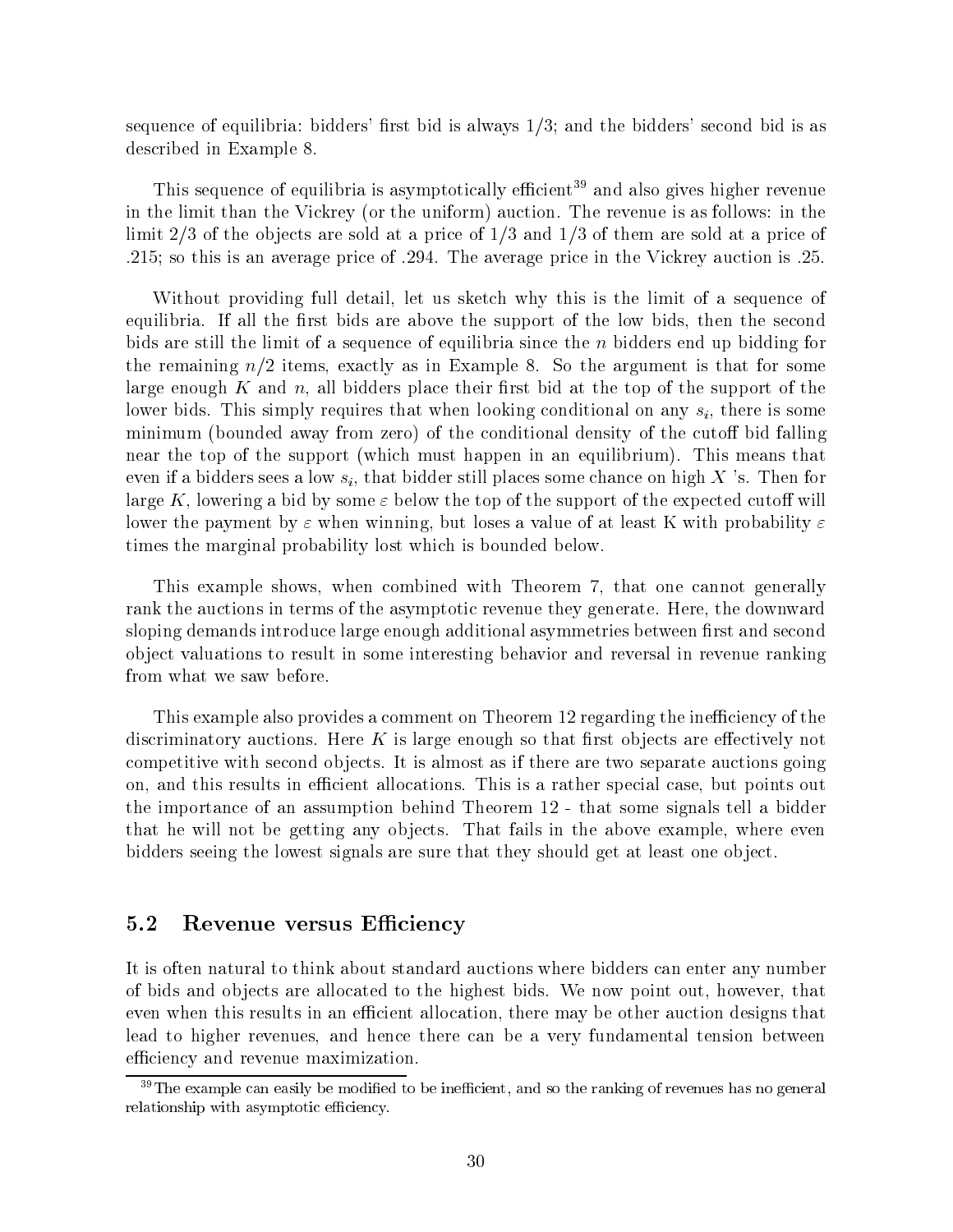In auction design, there are several tensions between efficiency and revenue that have been noted in the literature. First, the commitment to a reservation fee can raise expected revenues while decreasing efficiency (e.g., see Myerson  $(1981)$ ), as sometimes an object is not sold when it would be efficient to do so. Second, with asymmetric distributions of information, awarding the ob ject to the bidder with the highest virtual utility (which maximizes revenue) may conflict with awarding the object to the bidder with the highest utility (which is efficient), as shown by Myerson  $(1981)$ . Third, with heterogeneous ob jects, a seller may have an incentive to bundle ob jects together (Palfrey (1983), Jehiel and Moldavanu (2001)).

The example below points out that such an incentive to inefficiently allocate objects (in particular to bundle them) arises in situations where dispersed allocations are efficient, even in a case with homogeneous objects and independent symmetric type distributions. In particular we show that any mechanism which results in an allocation which is approximately efficient is dominated in terms of revenue by one that bundles goods and sells them in an inefficient manner. The intuition for this follows closely from the optimal nonlinear pricing literature (e.g., see Wilson (1990)) where there is often a tension between a monopolist's profit maximization and efficiency. This shows that even Vickrey mechanisms, or any other approximately efficient variation, lead to lower revenue than from bundling the goods and auctioning them in pairs. The benefits of inefficient bundling of goods is different from the benefits of inefficiency arising from use of a reservation price.

The following example is one where dispersed allocations are efficient, and any mechanism leading to an (approximately) efficient allocation provides less revenue than one which allocates the goods in a dispersed, but inefficiently bundled manner.<sup>40</sup>

#### Example 15 Bundling

 $S_i$  is distributed uniformly on [0, 1]. There are  $\frac{2}{2}$  indivisible objects to be allocated. Bidders have a value of  $s_i$  for a first object, a value of  $\frac{1}{2}$  for a second object, and no value for any additional objects.

First, consider any (approximately) efficient allocation, which for large numbers corresponds (approximately) to giving one object to each of the  $\frac{1}{2}$  highest signal observers. Given the independent signals, revenue equivalence among individually rational mechanisms holds in this world (see Ausubel and Cramton (1995)), and so the expected revenue of any mechanism that results in this allocation converges to  $\frac{1}{2}$  per object.

Next, consider the following inefficient allocation. Objects are bundled and only sold in pairs. The pairs of objects are awarded to the  $\frac{\cdot}{4}$  highest signal holders via a Vickrey auction. In this case, the price setting bidder for large  $n$  will have a signal of

 $^{40}$ As shown by Ausubel and Cramton (1999), a perfect resale market for goods leads to a revenue maximizing mechanism being an efficient one. So, it is important that perfect (costless) resale is not possible in this example.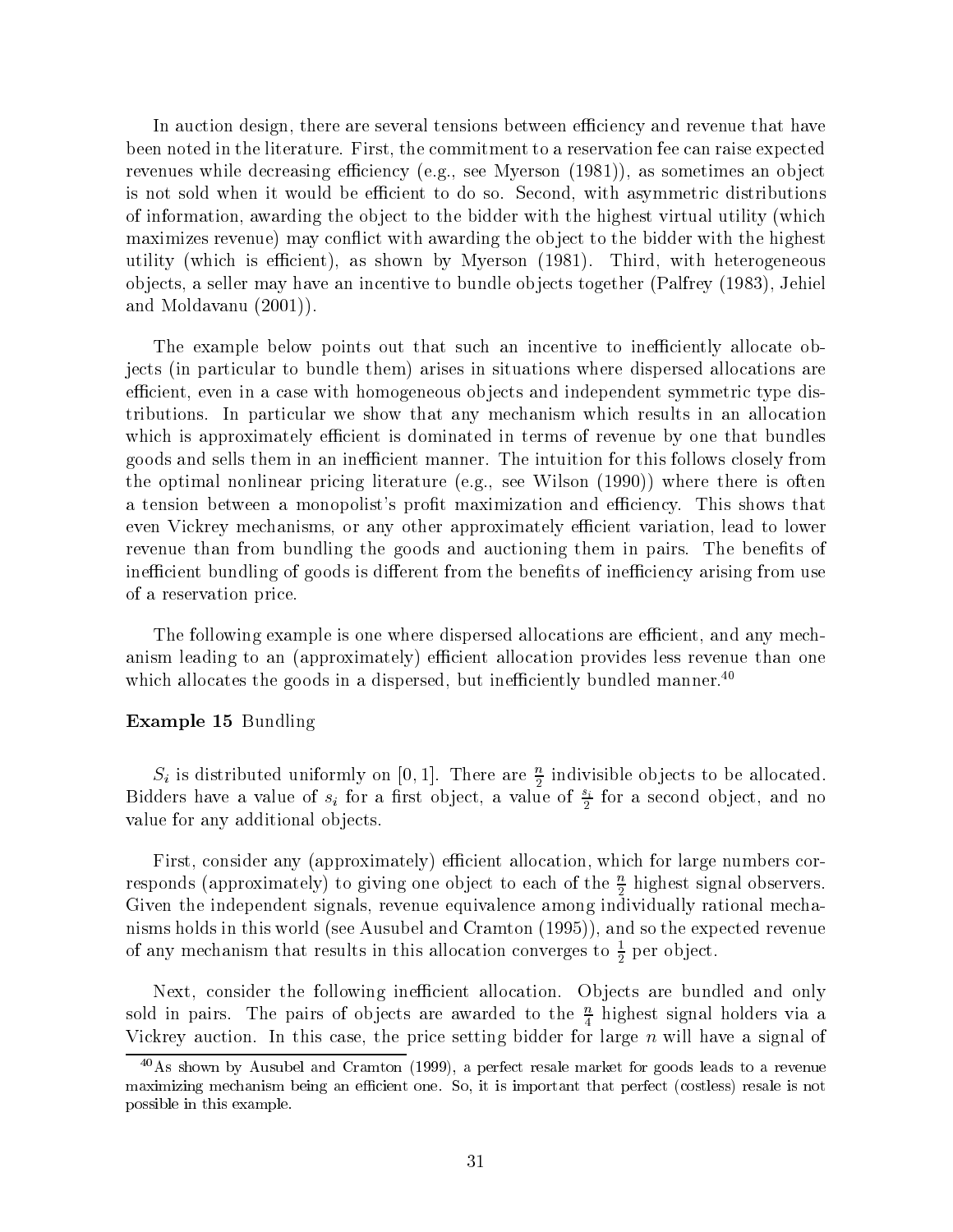approximately  $\frac{3}{4}$ . That bidder's valuation for a pair of objects will be  $\frac{3}{4} + (\frac{1}{2}) \frac{3}{4} = \frac{9}{8}$ , ar  $\left(\frac{1}{2}\right)\frac{3}{4}=\frac{9}{8}$ , and the revenue per object converges to  $\frac{1}{16}$ .

Although bundling leads to an inefficient allocation, it lead to an increase in revenue of over  $6\%$  compared to mechanisms leading to the efficient allocation.

In the case of dispersed allocations we know that the mechanism matters. We have made some progress here in comparing uniform and discriminatory auctions under different scenarios. However, as the last example (Example 15) shows, sellers might prefer auctions which bundle or allocate objects in ways beyond these two standard auctions. Moreover, this is not due to some externalities across ob jects, so that a combinatorial auction is of value. This is more directly tied to incentive compatibility.

Obtaining a better understanding of optimal mechanisms in such situations, as well as the tension between efficiency and revenue maximization, is a challenging but important open problem.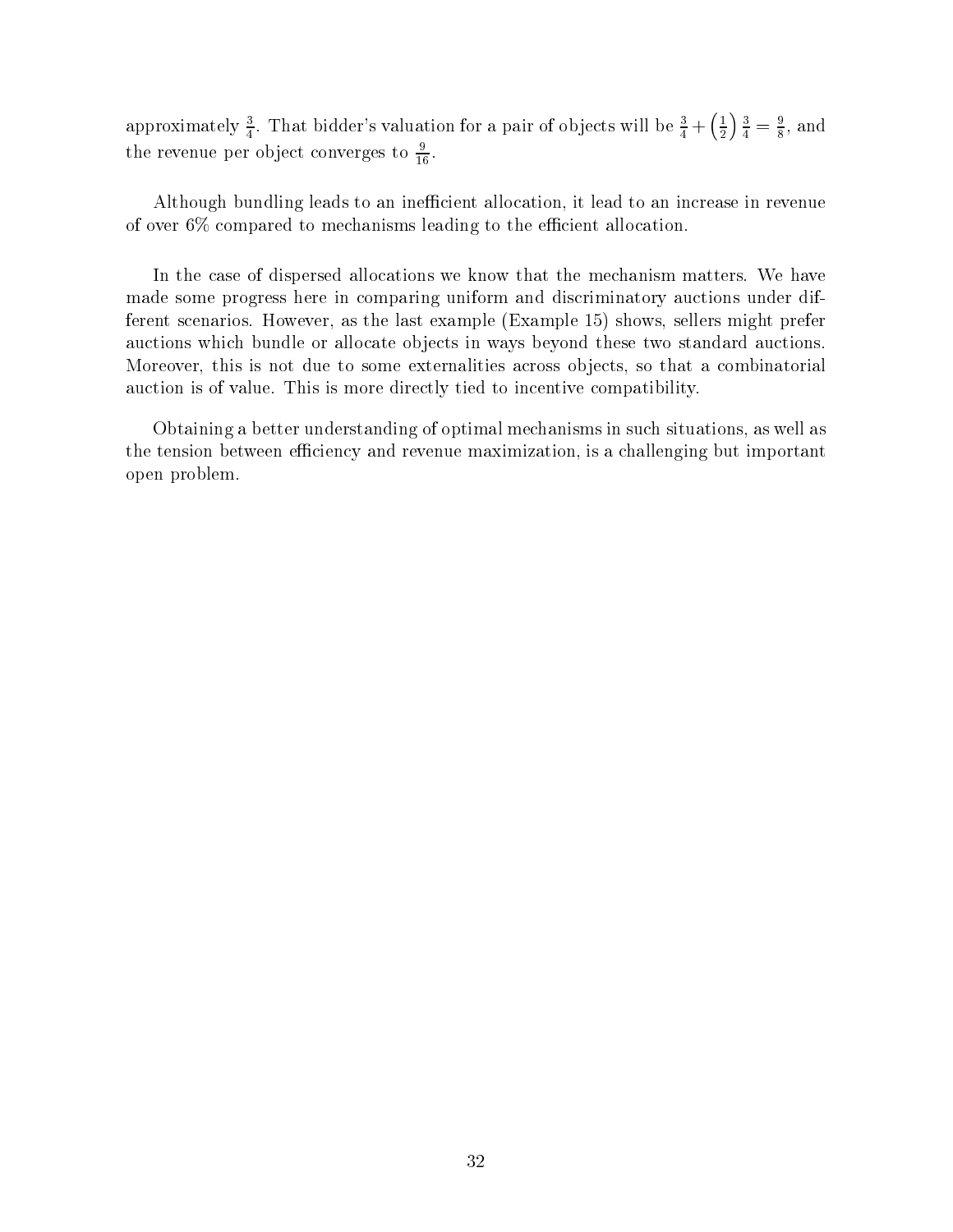## 6 Appendix

#### Proof of Lemma 1: Write

$$
I^{n} + II^{n} \geq |Sur_{i}^{n}(s_{i}, s_{i}') - Sur_{i}^{n}(s_{i}', s_{i}')|
$$

where  $T^*$  is the difference in the utility from the good received:

$$
I^{n} = \left| \int q_{i}^{n} (s'_{i}, s_{-i}) v(s_{i}, x) dF^{n} (s_{-i}, x | s_{i}) - \int q_{i}^{n} (s'_{i}, s_{-i}) v(s'_{i}, x) dF^{n} (s_{-i}, x | s'_{i}) \right|
$$

and II" is the difference in expected payment

$$
II^{n} = \left| \int t_{i}^{n} (s'_{i}, s_{-i}) dF^{n} (s_{-i}|s_{i}) - \int t_{i}^{n} (s'_{i}, s_{-i}) dF^{n} (s_{-i}|s'_{i}) \right|.
$$
  
Step 1:  $I^{n} < (\alpha + \gamma) |s_{i} - s'_{i}| E[q_{i}^{n}(S) | S_{i} = s'_{i}]$ 

 $(A2)$   $\left(\frac{a}{ds_i} \leq \gamma\right)$  implies that for any n

$$
\left| \int q_i^n(s'_i, s_{-i}) \left[ v(s_i, x) - v(s'_i, x) \right] dF^n(s_{-i}, x | s'_i) \right| \leq \gamma |s_i - s'_i| E\left[ q_i^n(S) \mid S_i = s'_i \right]. \tag{2}
$$

(A1) implies that:

$$
|dF^{n}(s_{-i}|s_{i}) - dF^{n}(s_{-i}|s'_{i})| = \left| \int_{x} f^{n}(s_{-i}|x)(f(x|s_{i}) - f(x|s'_{i}))dx \right| \leq \alpha|s_{i} - s'_{i}|dF^{n}(s_{-i}|s'_{i}).
$$

Then since  $1 \geq |v(s, x)|$ , we deduce that:

$$
\left| \int q_i^n \left( s_i', s_{-i} \right) v \left( s_i, x \right) dF \left( s_{-i}, x | s_i \right) - \int q_i^n \left( s_i', s_{-i} \right) v \left( s_i, x \right) dF^n \left( s_{-i}, x | s_i' \right) \right| \tag{3}
$$
  

$$
\leq \alpha |s_i - s_i'| E^n \left[ q_i^n \left( S \right) | S_i = s_i' \right].
$$

Hence, the claim in Step 1 follows from (2) and (3).

Step 2: 
$$
II^n \leq \alpha |s_i - s_i'|E^n [q_i^n(S) | S_i = s_i']
$$

Again using (A1), it follows that:

$$
\left| \int t_i^n(s'_i, s_{-i}) dF^n(s_{-i}|s_i) - \int t_i^n(s'_i, s_{-i}) dF^n(s_{-i}|s'_i) \right| \leq \alpha |s_i - s'_i| E^n[t_i^n(S)|S_i = s'_i],
$$

and so  $II^n < \alpha | s_i - s'_i | E^n \left[ t_i^n(S) | S_i = s'_i \right]$ . From the interim individual rationality constraint and the fact that  $1 \ge v(s_i, x)$ , it follows that:

$$
E^{n}[q_i^{n}(S)|S_i = s'_i] \ge E^{n}[t_i^{n}(S)|S_i = s'_i].
$$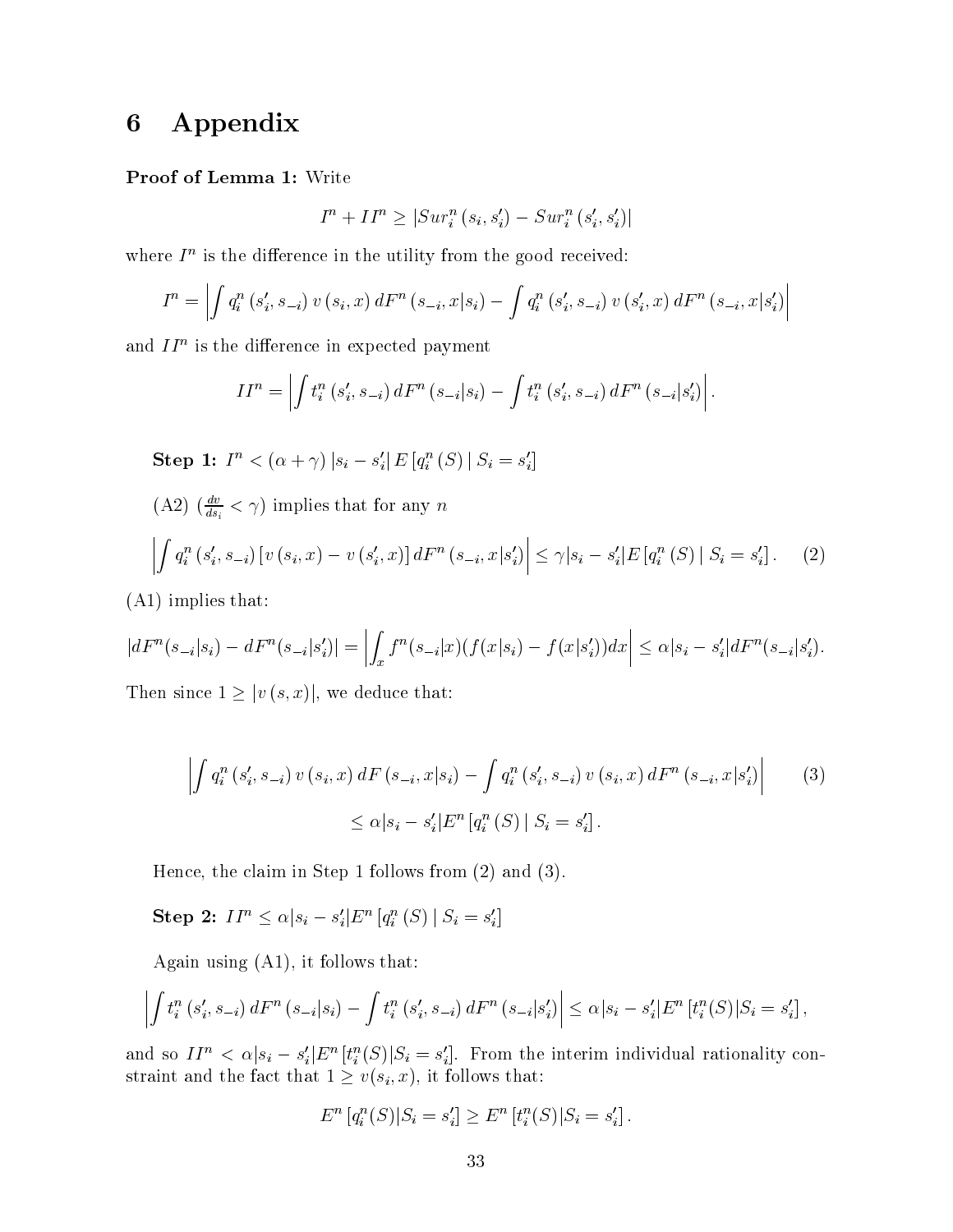which concludes the argument.

Proof of Theorem 2: We actually prove that

$$
\frac{E\left(\sum_{i} Sur_{i}^{n}(S_{i}, S_{i})\right)}{Q^{n}} = \sum_{i} \int_{[0,1]} \frac{Sur_{i}^{n}(s, s)}{Q_{n}} dF(s),
$$

converges to 0, which implies convergence in probability since  $\mathcal{S}ur_i^-(S_i, S_i)$  is a nonnegative random variable.

Fix any small  $\varepsilon$  and by Lemma 1 find a  $\delta$  such that  $|s - s^*| < \delta$  implies that for all i and n

$$
|Sur_i^n(s^*,s) - Sur_i^n(s,s)| \le \varepsilon E^n \left[ q_i^n(S) \, | S_i = s \right].
$$

For the given  $\varepsilon$  and any  $i$ , let  $A_i^-(\varepsilon)$  denote the set of types who expect to receive supply less than  $\varepsilon \bar{q}_n$ , that is:

$$
A_i^n(\varepsilon) = \{ s_i \text{ s.t. } E\left[\frac{q_i^n(S)}{\bar{q}_n} | S_i = s_i\right] < \varepsilon \}.
$$

Pick  $n > n'$  (where n' is defined by concentration) so that for any s that is in the support of f, there exists  $s_i^n(s) \in A_i^n(\varepsilon)$  such that  $|s - s_i^n(s)| < \delta$ .<sup>41</sup> Incentive compatibility and Lemma 1 then imply that:

$$
Sur_i^n(s, s) \leq Sur_i^n(s_i^n(s), s_i^n(s)) + \varepsilon E^n[q_i^n(S)|S_i = s].
$$
\n(4)

By the definition of  $A_i^u(\varepsilon)$  and  $\overline{q}_n$ , we can bound the surplus of types  $s_i^u(s) \in A_i^u(\varepsilon)$ :

$$
\sum_{i} \frac{Sur_i^n(s_i^n(s), s_i^n(s))}{Q_n} \le \sum_{i} E\left[\frac{q_i^n(S)}{Q_n} | S_i = s_i^n(s)\right] < \varepsilon. \tag{5}
$$

Thus, from (4) and (5) it follows that for large enough  $n$ 

$$
\sum_{i} \int_{[0,1]} \frac{\operatorname{Sur}_i^n(s,s)}{Q_n} dF(s) \le \varepsilon + \sum_{i} \int_{[0,1]} \varepsilon \frac{E^n \left[ q_i^n(S) | S_i = s \right]}{Q_n} dF(s). \tag{6}
$$

Since

$$
Q_n \ge \sum_i \int_{[0,1]} E^n \left[ q_i^n(S) | S_i = s \right] dF(s),
$$

it follows that

$$
1 \ge \sum_{i} \int_{[0,1]} \frac{E^n \left[ q_i^n(S) | S_i = s \right]}{Q_n} dF(s). \tag{7}
$$

<sup>&</sup>lt;sup>41</sup>Note the following simple claim. Consider any density f on [0,1]. For any  $\delta > 0$ , there exists  $\gamma < 1$ such that for every s in the support of f and every set  $A \subset [0,1]$  with measure at least  $\gamma$  under f, the distance of s to A is less than  $\delta$ . (To see this, simply subdivide the interval into into  $\delta/2$  sized pieces, and set  $\gamma$  to be one minus the smallest positive probability given to a subinterval under f.)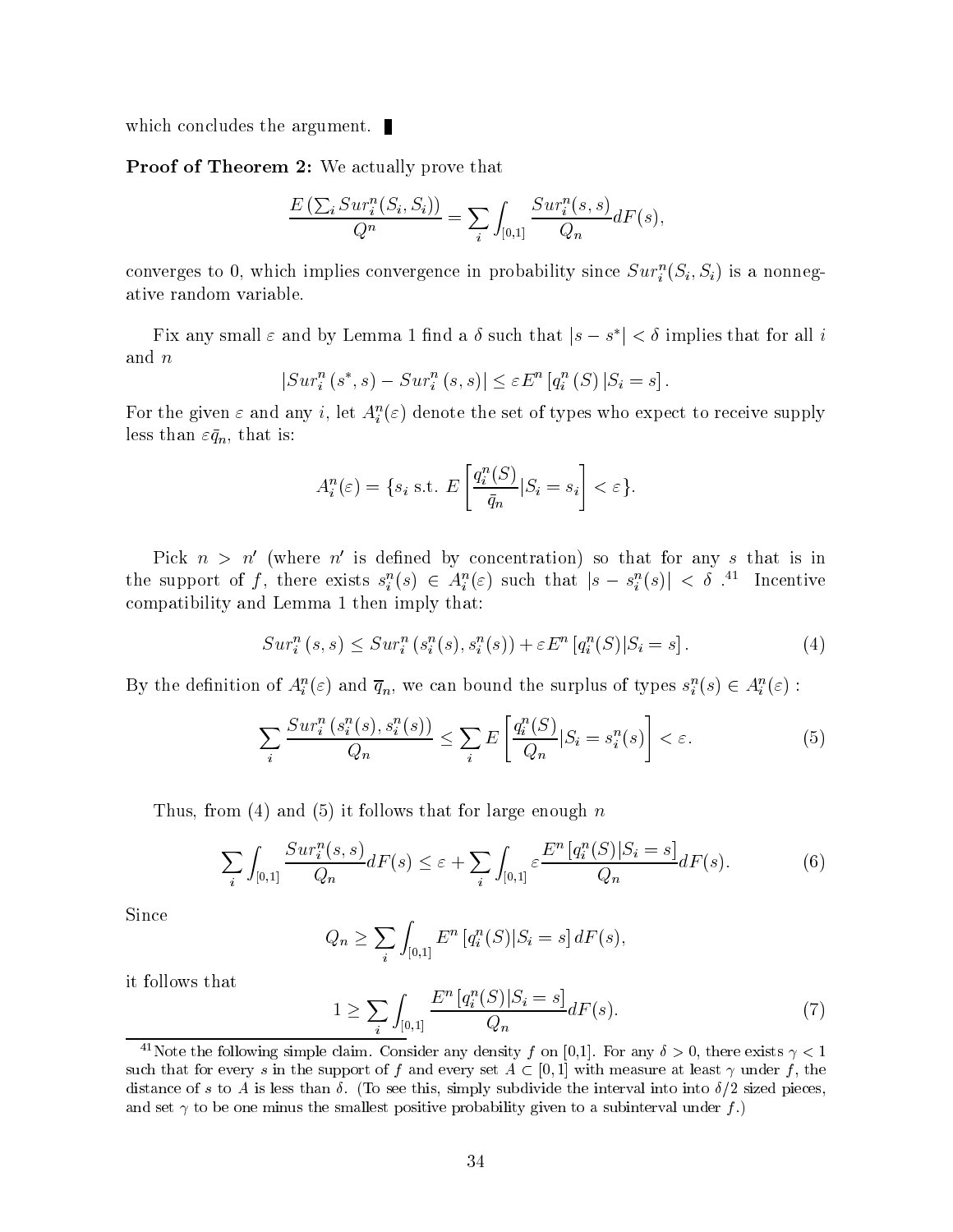$(6)$  and  $(7)$  then imply that for large enough n

$$
\sum_{i} \int_{[0,1]} \frac{Sur_i^n(s,s)}{Q_n} dF(s) \le 2\varepsilon.
$$

## $\blacksquare$

The following lemma is useful in the proof of Theorem 4.

**Lemma 10** Let  $s^2 = 1 - n^2$  . If (A3) is satisfied, then there exists some  $s > 0$  and some N such that  $F_{Y^n_{-i}(1)|S_i}(s^n|s_n^i) < e^{-bn^a}$  for all  $n > N$ .

**Proof of Lemma 16:** The claim is clear if  $a \geq 1$ , so consider  $a < 1$ . Write

$$
F_{Y_{-i}^n(1)|S_i}(s^n|s_n^i) = \int_x F_{Y_{-i}^n(1)|X}(s^n|x) f(x|s_i^n) dx.
$$

By  $(A3)$  it follows that for any x

$$
F_{Y_{-i}^n(1)|X}(s^n|x) < (1 - \frac{n^{a-1}}{\beta})^{n-1}.
$$

Thus,

$$
F_{Y_{-i}^n(1)|S_i}(s^n|s_n^i) < (1 - \frac{n^{a-1}}{\beta})^{n-1}.
$$

Since  $(1-\frac{n^{a-1}}{a})^{n-1}\to e^{-\frac{n}{\beta}}$ , the claim follows. 

**Proof of Theorem 4:** First, we show that for any  $a > 0$ , there exists N' such that for all  $s_i$  and all  $n>N'$ 

$$
Surn (si, si) < 2\alpha na-1Qn,
$$
\n(8)

where  $\alpha$  is identified in (A1).

Let  $s^n = 1 - n^{a-1}$ , and identify b and N from Lemma 16, such that  $F_{Y_{-i}^n(1)|S_i}(s^n|s_n^i) <$  $e^{-\theta n}$  for all  $n>N$ .

If  $s_i \leq s^{\alpha}$  for some  $n > N$ , then it follows that  $\mathcal{S}ur^{\alpha}(s_i, s_i) \leq Q^{\alpha}e^{-\alpha \alpha}$ . Taking, *N* to be large enough so that  $e^{-m} < \alpha n^{a-1}$ , we know that (8) holds for any  $s_i < s^n$  when  $n > N' = \max\{N, N''\}.$ 

Next, consider any  $s_i \geq s^n$  for some  $n > N'$ . By Lemma 1

$$
|Sur^n(s^n, s_i) - Sur^n(s_i, s_i)| < \alpha n^{a-1}Q^n.
$$

Since  $e^{-\omega n}Q^n \geq Sur^n(s^n,s^n) \geq Sur^n(s^n,s_i)$ , this implies that

$$
Sur^n (s_i, s_i) < e^{-bn}Q^n + \alpha n^{a-1}Q^n.
$$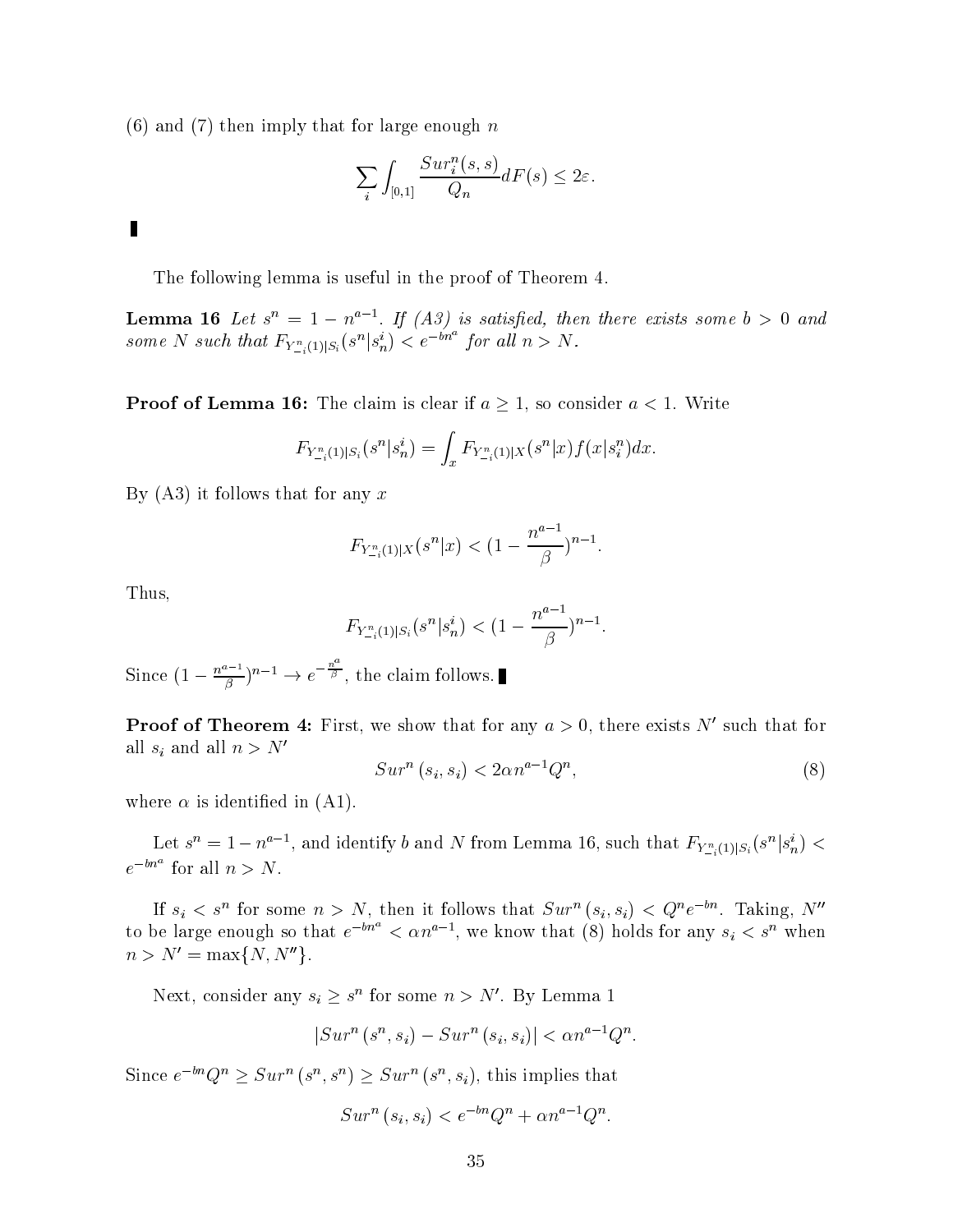Since  $n > N'$  we know that  $e^{-bn^a} < \alpha n^{a-1}$  (recall the definitions of  $N''$  and  $N'$ ), and so (8) holds for any  $s_i \geq s^n$ . Thus, we have established (8).

So, let us now argue that for any  $a > 0$ ,  $\frac{n^{1-a}\sum_i Sur_i^n(S_i,S_i)}{Q^n}$  converges to 0 in probability.

Since  $Q^n$  goes to just one bidder,<sup>42</sup>

$$
\int Sur^n(s_i, s_i)dF_{Y^n(1)}(s_i) \geq E\left[\sum_i Sur^n(S_i, S_i)\right].
$$

So, from (8) it follows that for any  $a > 0$  there exists N such that for any  $n > N$ 

$$
E\left[\sum_{i} Sur^{n}(S_{i}, S_{i})\right] < 2\alpha n^{a-1}Q^{n}.\tag{9}
$$

Let us verify that this implies the theorem. First, we show that  $\frac{n^{1-a}E[\sum_i Sur_i^n(S_i,S_i)]}{\sigma^2}$  $\omega$  and  $\omega$ converges to 0. Suppose the contrary. Then there exists  $a\,>0$  and  $o\,>0$  such that

$$
E\left[\sum_{i} Sur^{n}(S_{i}, S_{i})\right] > \delta n^{a'-1}Q^{n}
$$

for infinitely many n. Taking  $a < a'$ , this violates (9) for some large enough n. Thus, our supposition was incorrect and so  $\frac{n^{1-a}E[\sum_i Sur_i^n(S_i,S_i)]}{Q^n}$  converges to 0. Since  $Sur_i^n(S_i,S_i) \geq 0$ 0, it follows that for any  $a > 0$ ,  $\frac{n^{1-a}\sum_i Sur_i^n(S_i,S_i)}{Q^n}$  converges to 0 in probability.

#### Proof of Theorem 5

We bound  $n\text{Sur}^*(s_i,s_i)/Q$  from below (across n) for a bidder observing some  $s_i >$  $1 - \frac{2}{n}$  and reporting  $s_i = 1 - \frac{2}{n}$ , for some  $a > 0$ . By incentive compatibility, this gives a lower bound on  $nSur^-(s_i,s_i)/Q^{\sim}$ . We then show that there is a probability bounded from below that a winning bidder observes such a signal, which then implies that  $nE\left[\sum_i Sur^n(S_i, S'_i)\right]/Q^n$  is bounded below.

So, let us show that  $nSur^-(s_i, s_i)/Q$  is bounded below for a bidder observing some  $s_i > 1 - \frac{1}{n}$  and reporting  $s_i = 1 - \frac{1}{n}$ , for some  $a > 0$ .

$$
Sur(s_i,s_i') = \int q_i^n (s_i',s_{-i}) v (s_i,x) - t_i^n (s_i',s_{-i}) dF^n (x,s_{-i}|s_i) = I^n + II^n
$$

where,

$$
I^n = \int q^n_i \left( s'_i, s_{-i} \right) \left[ v \left( s_i, x \right) - v \left( s'_i, x \right) \right] dF^n \left( s_{-i}, x | s_i \right)
$$

and

$$
II^{n} = \int [q_{i}^{n} (s'_{i}, s_{-i}) v (s'_{i}, x) - t_{i} (s'_{i}, s_{-i})] dF^{n} (x|s_{i})
$$

 $42$ This inequality needs not hold with equality, since it may be that payments are made by losing bidders.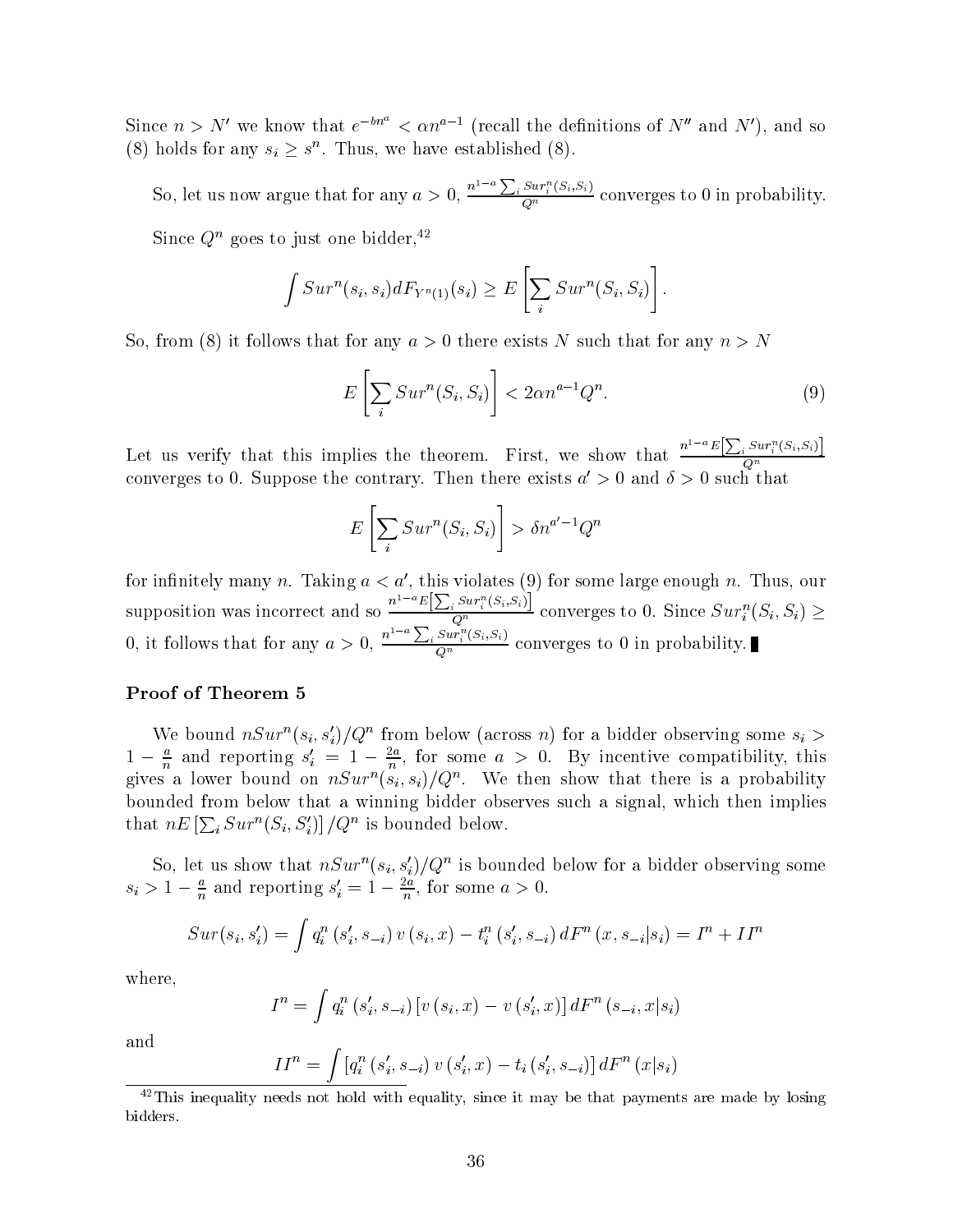We first examine  $T^*$ . Since the good has a private value component,  $v(s_i, x) - v(s_i, x) > 0$  $\div$ . This implies that:

$$
I^{n} > Q_{n} \frac{\tau a}{2n} F_{Y_{-i}^{n}(1)|S_{i}} \left( s_{i}' \mid s_{i} \right). \tag{10}
$$

Given the state  $X = x$  signals are independent, hence:

$$
F_{Y_{-i}^{n}(1)|S_i,X}(s_i' | s_i,x) = F_{Y_{-i}^{n}(1)|X}(s_i' | x) = F_{S_i|X}(s_i' | x)^{n-1}
$$

Using assumption (A3), we conclude that  $F_{S_i|X}(s_i'|x) > 1 - \frac{2ab}{n}$  for all x which implies that that there exists some  $\alpha > 0$  so that

$$
F_{Y_{-i}^n(1)|X}\left(s_i' \mid x\right) > \alpha^*
$$

Thus, since  $F_{Y_{-i}^n(1)|S_i}(s_i' | s_i) = \int_x F_{Y_{-i}^n(1)|X}(s_i' | x) df(x|s_i)$ , it follows from (10) that  $I^n/\frac{Q^n}{n}$ is bounded below.

So, if  $II^n \geq 0$ , then the claim that  $nSur^n(s_i, s'_i)/Q^n$  is bounded below follows. So, we need only consider the case where  $II^n < 0$ . We establish the claim by showing that in this case there exists some  $\tau' > 0$  so that  $II^n > -\frac{\tau}{n^2}$ . From assumption (A1), we know that:

$$
\left(1 - \frac{2\alpha a}{n}\right) f\left(x, s_{-i} \mid s'\right) < f\left(x, s_{-i} \mid s\right) < \left(1 + \frac{2\alpha a}{n}\right) f\left(x, s_{-i} \mid s'_i\right)
$$

Hence we conclude that:

$$
II^{n} > Sur^{n}(s'_{i}, s'_{i}) - \frac{2\alpha a}{n} \int |q_{i}^{n}(s'_{i}, s_{-i}) v(s', x) - t_{i}^{n}(s'_{i}, s_{-i})| f(x, s_{-i}|s'_{i}) d(x, s_{-i})
$$

individual rationality implies that  $\textit{Sur}^{\sim}(s_i,s_i) > 0,$  and so

$$
II^{n} > -\frac{2\alpha a}{n} \int |q_{i}^{n}(s_{i}', s_{-i}) v(s', x) - t_{i}^{n}(s_{i}', s_{-i})| f^{n}(x, s_{-i}|s_{i}') d(x, s_{-i})
$$
(11)

We also know that:

$$
\int |q_i^n(s_i', s_{-i}) v(s_i', x) - t_i^n(s_i', s_{-i})| f^n(x, s_{-i}|s_i') d(x, s_{-i})
$$
  
= 
$$
Sur^n(s_i', s_i') + 2 \int \{q_i^n(s_i', s_{-i}) v(s_i', x) - t_i^n(s_i', s_{-i})\}^{-} f^n(x, s_{-i}|s_i') d(x, s_{-i})
$$

where  $Z =$  equals  $-Z$  when  $Z$  is negative and zero otherwise. Given that we are in the case where  $II^n < 0$ , and the fact that  $|q_i^n(s_i', s_{-i}) v(s_i', x) - t_i^n(s_i', s_{-i})| < Q^n$  we conclude that  $Sur^*(s_i, s_i) < \frac{m}{n}$ . Since  $s_i = 1 - \frac{m}{n}$  and payment per unit is bounded by 1, we conclude that:

$$
\int \left\{ q_i^n \left( s_i', s_{-i} \right) s' - t_i^n \left( s_i', s_{-i} \right) \right\}^{-} f^n \left( x, s_{-i} | s_i' \right) d(x, s_{-i}) < \frac{2a}{n} Q^n
$$

Hence the claim follows from (11).

 $\frac{16}{10}$  in expression  $(1 - \frac{26}{n})^n$  converges to e<sup>2ap</sup>.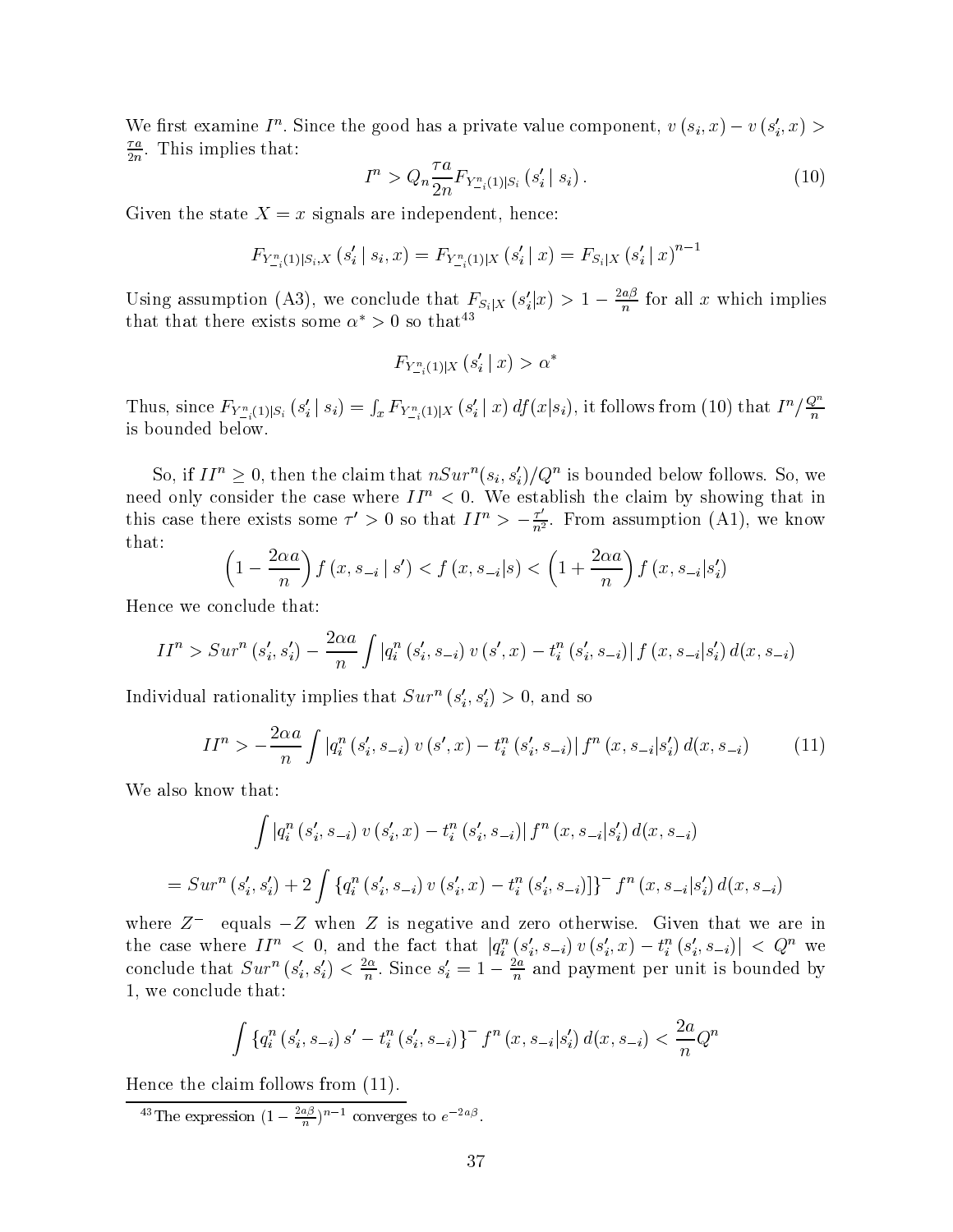To complete the proof, we need to show that the probability that the winning signal is larger than  $1 - \frac{1}{n}$  is bounded below. Again, (A3) implies that  $F_{S_i | X}$  (  $1 - \frac{1}{n} | x)$  $\left(1-\frac{a}{n}\vert x\right) < 1-\frac{a}{\beta n}$ for all x and  $s_i > 1 - \frac{1}{n}$ . Thus,  $F_{Y^n(1)|X}$   $(1 - \frac{1}{n}|X)$  $\left(1-\frac{a}{n}\vert x\right)<(1-\frac{a}{\beta n})^n$ , which converges to  $e^{-a/\beta}$ . So, there is a probability bounded below that the winning signal exceeds  $1 - \frac{1}{n}$ .

**Proof of Theorem 6:** We need only prove the theorem for symmetric mechanisms. The extension to asymmetric mechanisms is then seen rather simply.<sup>44</sup> Suppose to the contrary that some sequence of dispersed asymmetric mechanisms leads to an expected surplus heading to zero. Construct a sequence of symmetric mechanisms by randomly labeling the agents in the  $n$ -th mechanism. This must lead to the same expected total surplus, and is still incentive compatible, safe, and dispersed. But this would contradict the fact that the result holds for symmetric mechanisms.

By dispersion, there exists  $\varepsilon > 0$ ,  $a > 0$ , and for each n (taking a subsequence if necessary) a signal  $s \leq 1 - 3\varepsilon$  such that

$$
E(q_i^n(s^n, S_{-i})|S_i = s^n) > \frac{a}{n}Q_n.
$$

Since, by (A1)  $\left| \frac{f(x|s_i)}{f(x|s'_i)} - 1 \right| < \alpha |s_i - s$  $\left| \langle \alpha | s_i - s^n |$ , it follows that  $\left| \frac{f(s_{-i}|s_i)}{f(s_{-i}|s^n)} - 1 \right| \langle \alpha | s_i - s \rangle$  $|<\alpha|s_i-s^n|$ . Thus, there exists  $\varepsilon$  such that for any  $s_i \in [s^n + \varepsilon, s^n + 2\varepsilon]$ 

$$
E(q_i^n(s^n, s_{-i})|S_i = s_i) > \frac{a}{2n}Q_n.
$$

In a safe mechanism,

$$
E[q_i^n(s^n, s_{-i})v(s^n, x) - t_i^n(s^n, s_{-i})|s_i] \ge 0,
$$
\n(12)

for any  $s_i \in [s^n + \varepsilon, s^n + 2\varepsilon]$ . Since the good has a private value component, and by (A2) preferences are non-decreasing in signal, we know that there exists  $\tau > 0$  such that  $v(s_i, x) - v(s_i, x) > t$ . Inus,

$$
E[q_i^n(s^n, s_{-i}) \{ v(s_i, x) - v(s^n, x) \} | s_i] \ge \tau \varepsilon \frac{a}{2n} Q_n \tag{13}
$$

Since

$$
Sur^n(s_i, s^n) = E[q_i^n(s^n, s_{-i})v(s_i, x) - t_i^n(s^n, s_{-i})|s_i],
$$

(12) and (13) imply that for any  $s_i \in |s^n + \varepsilon, s^n + 2\varepsilon|$ 

$$
Sur^n(s_i, s^n) \ge \tau \varepsilon \frac{a}{2n} Q_n.
$$

By incentive compatibility,

$$
Sur^n(s_i, s_i) \ge \tau \varepsilon \frac{a}{2n} Q_n
$$

This shows that conditional on getting a signal in  $[s_i^* + \varepsilon, s_i^* + 2\varepsilon]$  any agent expects a surplus that is bounded away from zero (relative to the per-capita supply of objects  $\frac{\mathcal{Q}}{n}$ ).

<sup>44</sup>We thank an anonymous referee for pointing this out.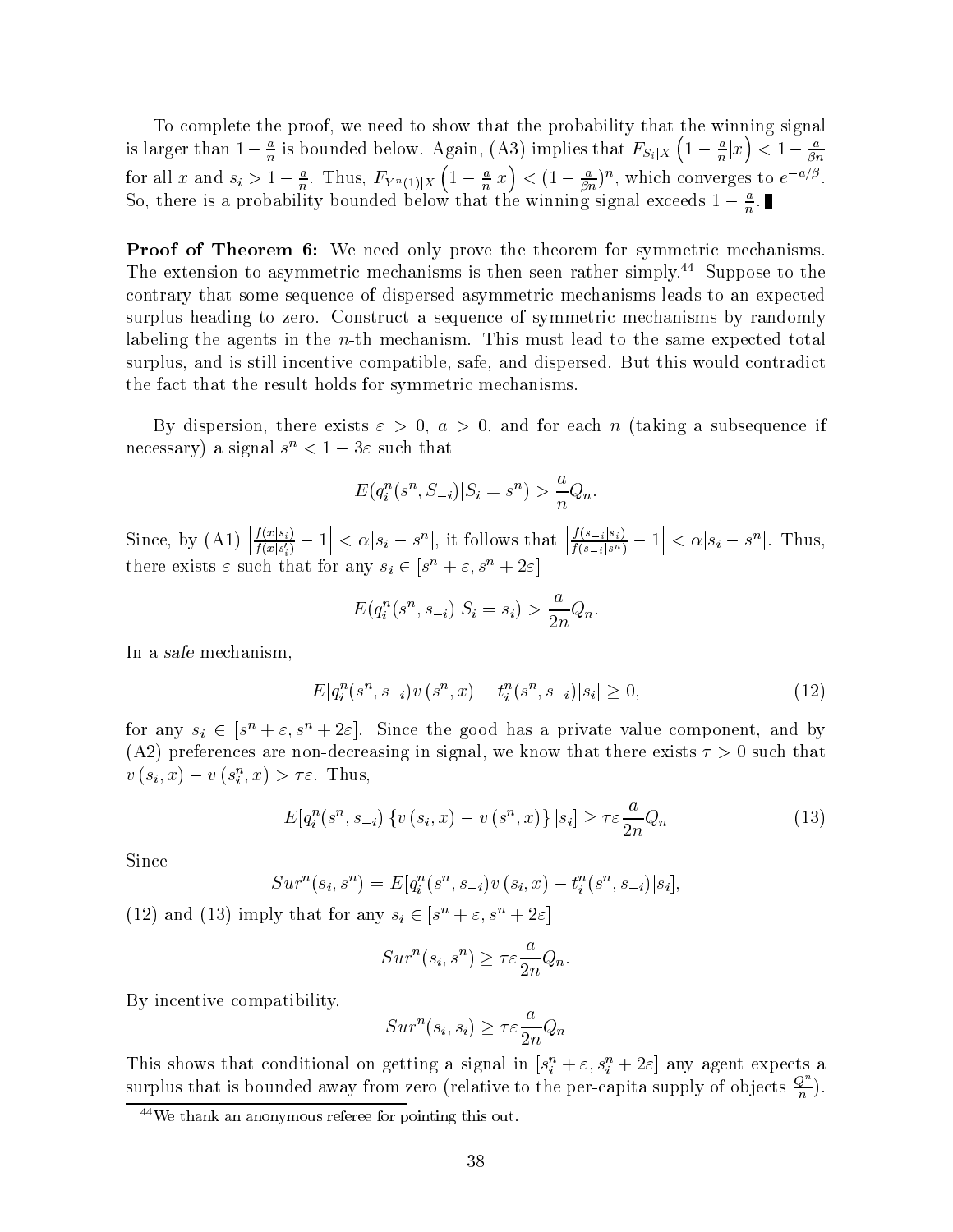The positive density of  $f(s_i)$  implies that there is a minimum positive probability that signals fall in  $|s| + \varepsilon, s| + 2\varepsilon$  regardless of the choice of  $s$  , and hence the claim follows.  $\blacksquare$ 

**Proof of Theorem 7:** Let  $s^*(x)$  be the solution to  $F(s_i | x) = 1 - b$ , where  $\frac{Q^n}{n} \to b$ . ivote that under (A4),  $s$  (x) is increasing and continuous in x.

Let  $\bar{t}^{n,d}(s_i)$ ,  $\bar{t}^{n,u}(s_i)$  be the expected payment of a bidder conditional on observing signal  $S_i = s_i$ , in the discriminatory and the uniform price mechanisms respectively. The expected revenues in the respective mechanisms are

$$
n \int \overline{t}^{n,l}(s_i) dF(s_i) \text{ for } l = u, d. \tag{14}
$$

Given (A2) and (A4), an argument similar to that underlying Theorem 15 in Milgrom and Weber (1982) implies that

$$
\bar{t}^{n,u}(s_i) \geq \bar{t}^{n,d}(s_i)
$$
 for every *n* and  $s_i$ .

This implies that the expected revenue in the uniform price mechanism is no lower than in the discriminatory one. However, it does not guarantee that there exists a positive difference that is bounded below as we increase the number of bidders. To show that such gap exists, we argue that there is an interval in which  $t^{\gamma,\tau}(s_i)$  becomes flat as n increases and that on the same interval,  $t^+(s_i)$  is increasing. Specifically, we show this for the interval  $[s_+,1]$  , where  $s_-$  is the max of the support of the random variable  $s_+(x)$ . Thus,  $[s^*, 1]$  is the interval in which  $1 - b \geq F(s_i|x)$  for almost every x.

Let us first show that  $t^+(s_i)$  becomes flat as n increases on the interval  $[s^*,1]$ . Note that  $s \leq 1$  since the distribution of  $S_i$  conditional on  $\Lambda = 1$  is described by a density function and  $b < 1$  and so  $1 > s^*(1) \geq s^*$ . Also, since  $f(s_i) > 0$  for all  $s_i$ , there is a positive (unconditional) probability that  $S_i \in [s^*, 1]$ . For any  $s_i \in (s^*, 1]$ , there is a large enough n so that a bidder observing  $S_i = s_i$  has an arbitrarily high (prespecified) probability of observing one of the highest  $Q^\pi$  signals. This implies that an agent who has a signal  $s_i > s$  -can pretend to have a lower signal with a minimal effect on the  $\sim$ probability of getting an object, for some large enough  $n$ . Hence, we conclude that for any  $s_i > s'_i > s^*$ 

$$
\overline{t}^{n,d}(s_i) - \overline{t}^{n,d}(s_i') \to 0. \tag{15}
$$

This implies that while  $\bar{t}^{n,d}(s_i)$  is increasing in  $s_i$ <sup>45</sup> it converges to being flat over the interval ( $s$  ,  $1$  as  $n$  increases.

Before we show that the sequence  $t^{\prime\prime}$  converges pointwise on (s<sup>\*</sup>, 1) to a function  $t^{\ast}$ that is increasing over  $(s^*, 1]$ , let us check that this together with the fact that  $t^{n,*}(s_i)$ converges to a constant function on the interval  $[s_-,1]$  imply the theorem.

 $^{45}$ This follows from incentive compatibility, (A2), and the strict MLRP-(A4).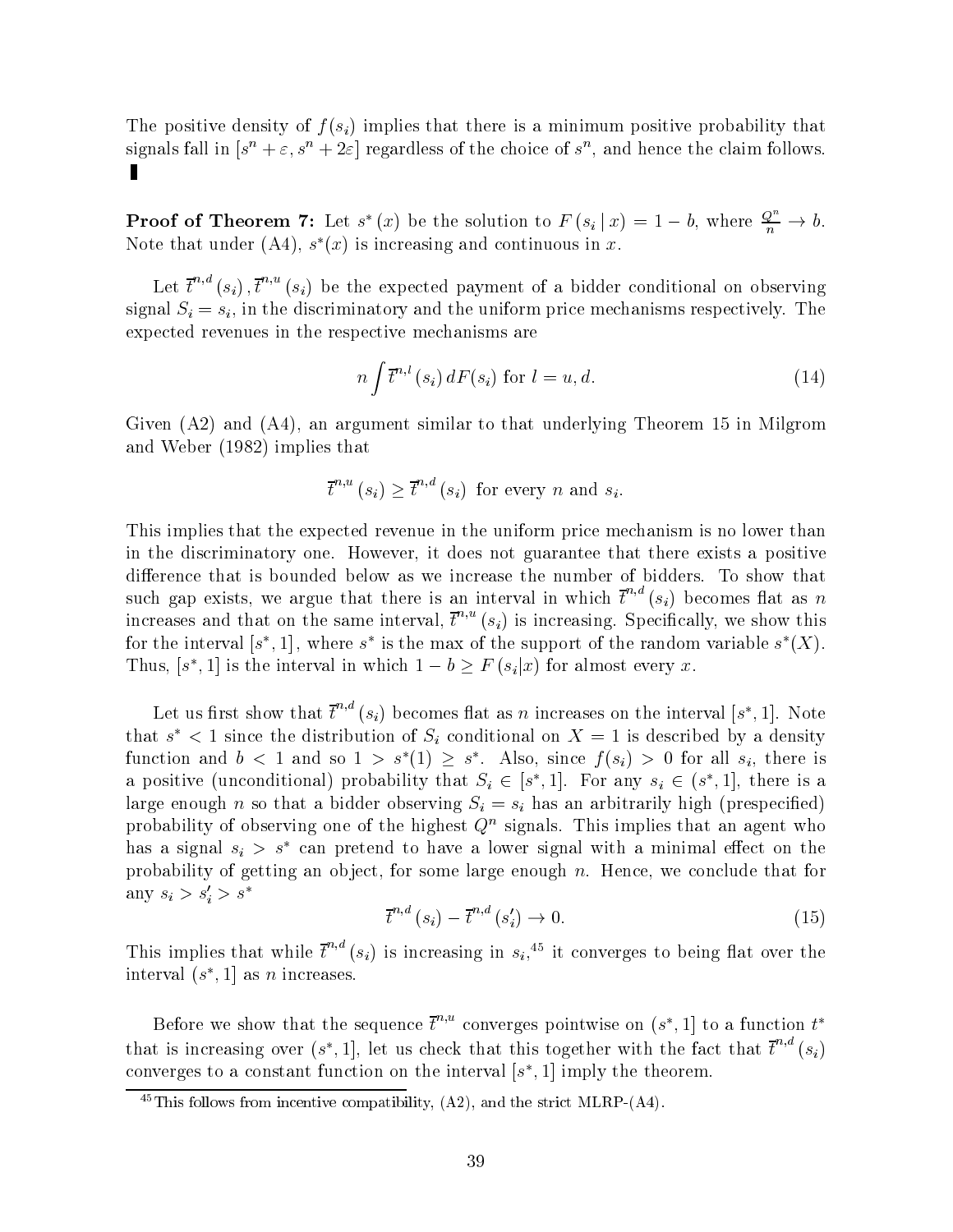To do this, we first show that for any  $\overline{s}_i \in (s^* , 1]$  there exists an N such that for all  $n>N$ z a material contract and contract of the state of the state of the state of the state of the state of the state of the state of the state of the state of the state of the state of the state of the state of the state of th

$$
\int_{s^*}^1 \overline{t}^{n,d}(s_i) dF(s_i) < t^*(\overline{s}_i) \left(1 - F(s^*)\right). \tag{16}
$$

Pick some  $s_i \in (s^*, \overline{s}_i]$  and find N such that

$$
|\bar{t}^{n,u}(s_i') - t^*(s_i')| < (t^*(\bar{s}_i) - t^*(s_i'))/3
$$

for all  $n>N$ . Find N' such that for any  $n>N'$ 

$$
|\bar{t}^{n,d}(1)-\bar{t}^{n,d}(s'_i)| < (t^*(\bar{s}_i)-t^*(s'_i))/3.
$$

It then follows that since  $t^{n,u}(s_i) \ge t^{n,u}(s_i')$  that if  $n > \max[N, N']$  then for any  $s_i \in [s_i', 1]$ 

$$
\overline{t}^{n,d}(s_i) < t^*(\overline{s}_i) - \left(t^*(\overline{s}_i) - t^*(s_i')\right)/3.
$$

(16) then follows since  $\bar{t}^{n,d}$  is increasing.

Next, note that since t<sup>\*</sup> is increasing we can find  $\varepsilon > 0$  and  $\overline{s}_i \in (s^*, 1]$  so that

$$
t^*(\overline{s}_i)(1-F(s^*)) < \varepsilon + \int_{s^*}^1 t^*(s_i)dF(s_i).
$$

Thus, by (16) it follows that there exists  $\varepsilon > 0$  and N such that for all  $n > N$ 

$$
\int_{s^*}^1 \overline{t}^{n,d}(s_i) dF(s_i) < \varepsilon + \int_{s^*}^1 t^*(s_i) dF(s_i). \tag{17}
$$

By the Dominated Convergence Theorem

$$
\int_{s^*}^1 \overline{t}^{n,u}(s_i)dF(s_i) \to \int_{s^*}^1 t^*(s_i)dF(s_i).
$$

This coupled with (17) implies the theorem.

We now complete the proof of the theorem by showing that  $\bar{t}^{n,u}$  converges pointwise on (s), i) to a function  $t$  -that is increasing over (s), i). This is established through the following lemmas.

**Lemma 17** If  $s_i > s$ , then

$$
\bar{t}^{n,u}(s_i) \to t^*(s_i) = E(v(s^*(X), X) | S_i = s_i).
$$

**Lemma 18** t (s<sub>i</sub>) is increasing on  $(s^*, 1]$ .

Proof of Lemma 17: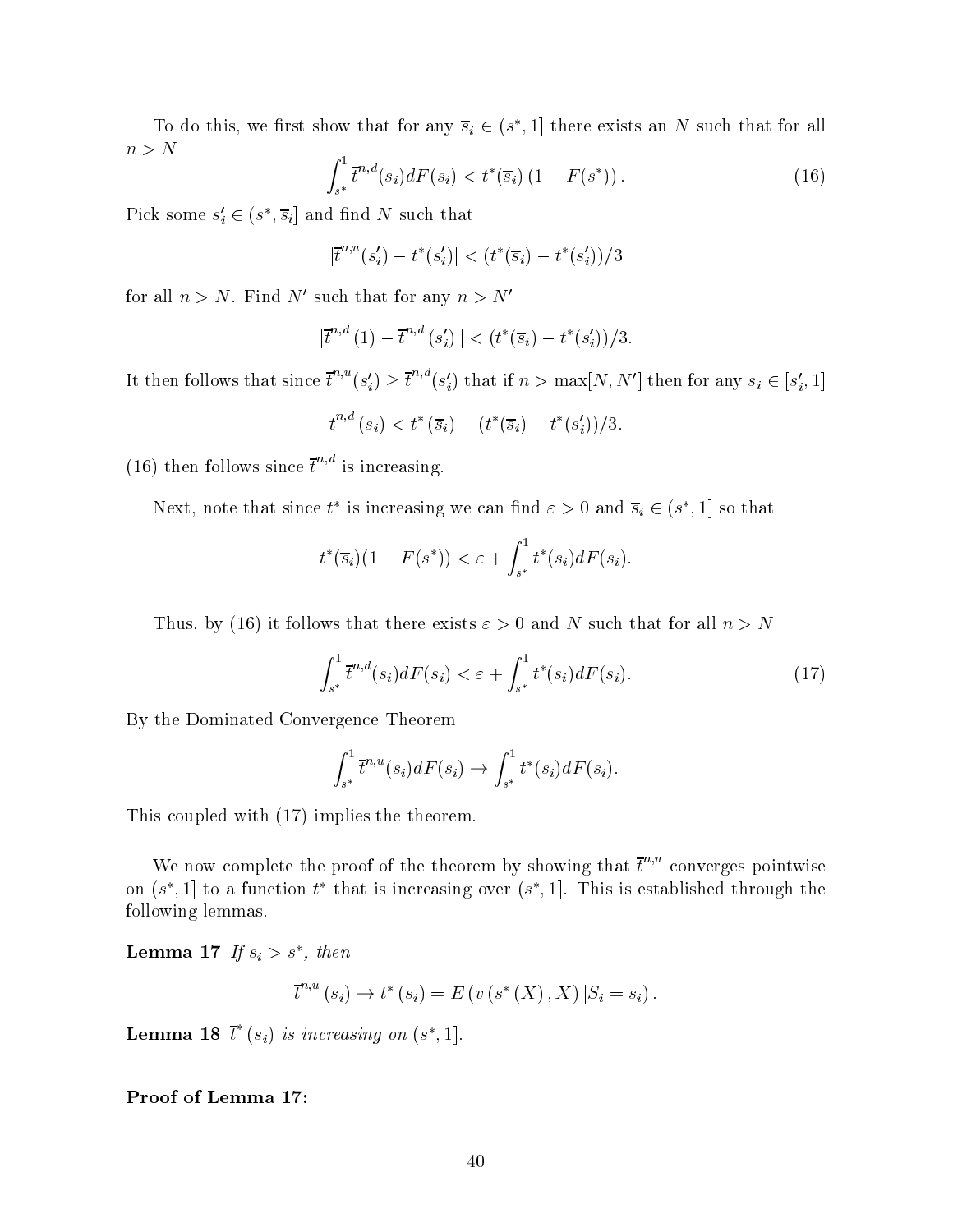Step 1: For any  $s_i$  in the support of  $s$  ( $\Lambda$ ),

$$
b^{n}(s_{i}) \to b^{*}(s_{i}) = v(s_{i}, x^{*}(s_{i})),
$$

where  $\delta^+$  is the equilibrium bidding function and  $x$  ( $s_i$ ) is the inverse of s (x).  $\delta^+$ 

For any  $s_i$  in the support of  $s(\Lambda)$ ,  $\Lambda$  conditioned on  $S_i = s_i$  and  $Y_{-i}(\mathcal{Q}) = s_i$ converges in probability to  $x^*(s_i)$ . Thus, since (see Milgrom (1981))

$$
b^{n}(s_{i}) = E\left[v(s_{i}, X)|S_{i} = s_{i}, Y_{-i}^{n}(Q^{n}) = s_{i}\right],
$$
\n(18)

the claim follows from the convergence in probability and the continuity and boundedness of  $v$  in  $x$ .

**Step 2:** For almost any  $x$ 

$$
E\left(b^n\left(Y^n_{-i}\left(Q^n\right)\right)|X=x\right) \to v\left(s^*\left(x\right),x\right).
$$

For any  $x, Y_{-i}(\mathcal{Q}^*)$  conditioned on  $\Lambda = x$  converges in probability to  $s(x)$ . By the continuity of  $f(x)$ , almost every x is in the interior of the support of X. Thus, given strict MLRP and the continuity of  $F(s_i|x)$  in  $x$ , it follows that for almost every  $x, s^*(x)$ is in the interior of the support of  $s$  ( $\Lambda$ ). So, from Step 1 it follows that for almost every x there is a neighborhood B of  $s^*(x)$  such that  $b^n(s_i) \to b^*(s_i)$  for all  $s_i \in B$ . Given that  $Y_{-i} (Q)$  conditioned on  $\Lambda = x$  converges in probability to s  $(x)$ , the probability of  $Y_{-i}^-(Q^+)$  conditioned on  $\Lambda = x$  has probability approaching 1 placed on B. Then from the dominated convergence theorem, Eq. ( ) and the convergence theorem, Eq. ( ) and Eq. ( ) and Eq. ( ) and Eq. (  $\left(b^{n}\left(Y_{-i}^{n}(Q^{n})\right)|X=x\right)\to E\left(b^{*}\left(Y_{-i}^{n}(Q^{n})\right)\right)$  $b^{*}\left(Y_{-i}^{n}\left(Q^{n}\right)\right)|X=x|,$ and given the fact that  $b_-(s_i) = v(s_i, x_-(s_i))$  is bounded and continuous, the claim follows since  $Y_{-i}(\mathcal{Q})$  conditioned on  $\Lambda = x$  converges in probability to  $s(x)$ .

Step 3 For  $s_i > s^*$ ,  $t^{n+1}(s_i) \rightarrow t^*(s_i)$ .

We know that

$$
\overline{t}^{n,u}(s_i)=E\left[I_{s_i\geq Y^n_{-i}(Q^n)}b^n\left(Y^n_{-i}\left(Q^n\right)\right)|S_i=s_i\right].
$$

For  $s_i > s$  ,  $I_{s_i \ge Y_{-i}^n(Q^n)}$  goes to 1, and so

$$
\overline{t}^{n,u}(s_i) \to E\left[b^n\left(Y_{-i}^n\left(Q^n\right)\right)|S_i = s_i\right].
$$

Then, given the conditional independence of signals conditional on  $X$ , we can write

$$
\overline{t}^{n,u}(s_i) \to E\left[E\left(b^n\left(Y_{-i}^n(Q^n)\right)|X\right)|S_i = s_i\right].
$$

So, from Step 2,

$$
\overline{t}^{n,u}(s_i) \to E[v(s^*(X), X) | S_i = s_i],
$$

 $\Box$  by the strict MLRP, s is increasing in x and so x is well-defined on the support of s  $(X)$ .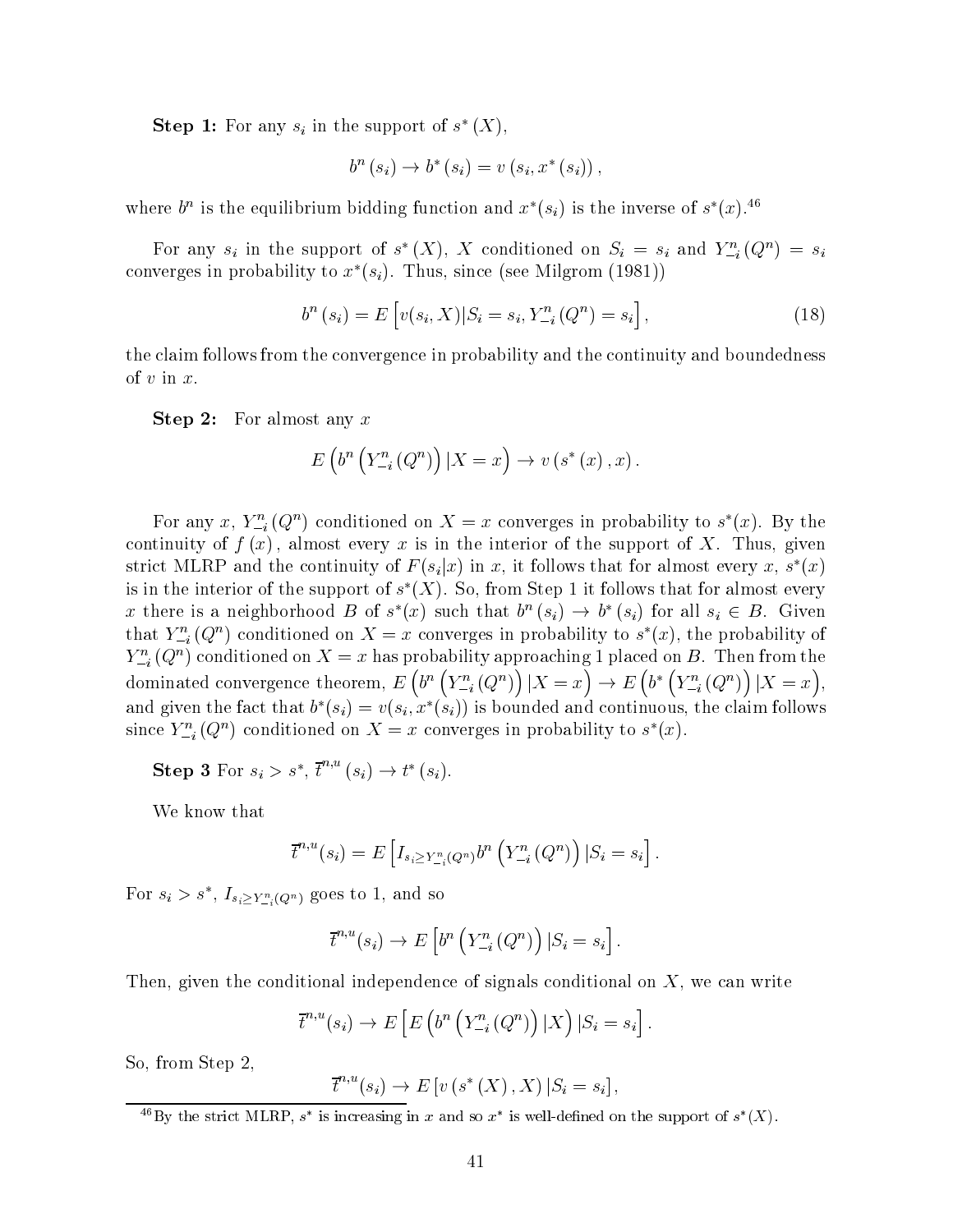which is the desired conclusion.

#### Proof of Lemma 18:

By  $(A2)$  and since  $s_-(x)$  is continuous and increasing, it follows that  $v(s_-(x),x)$  is continuous and increasing. Assumption (A4) implies that the distribution of X conditional on  $S_i = s_i$  is stochastically dominated by the distribution of X conditional on  $S_i \equiv s_i$ , where  $s_i > s_i$ . The result then follows from the stochastic dominance.

This concludes the proof of Theorem 7.

**Proof of Lemma 10:** We first measure the influence a bidder has on prices by looking at the event in which he is able to push the price above some threshold  $y \in [0, 1]$ , given that the price would be below y in the absence of the bidder's bids. Let  $Y_{-i}(l)$  denote the *l*-th highest bid excluding *i*'s bids. Using this notation for bidder *i* to be able to push the price above y it must be that  $Y_{-i}(Q^m - m) > y$  and  $Y_{-i}(Q^m) \leq y$ . Laws of large numbers imply that this happens with low probability. Specifically, the argument used in Lemma 9.2 in Swinkels (2001) shows that for any  $\varepsilon > 0$  there exists some  $N_{\varepsilon}$  so that  $n>N_{\varepsilon}$  implies that for any state X and bidder *i*:

$$
Pr(Y_{-i}(Q^n - m) > y \text{ and } Y_{-i}(Q^n) < y | X) < \varepsilon
$$

A sketch of the argument is as follows. There are  $(n = 1)$  m bids of bidders besides  $i$ . One can define random variables  $\{Z_j\}_{i=1}^{(n-1)}$  that give the number of bids above y that are submitted by bidder j. The probability that is pushed by pushes that in pushes the price above y when starting below is then bounded by  $pr\left(\sum_{i=1}^{(n-1)} Z_i \in [Q^n - m, Q^n]\right)$ . Conditional on X bids are independent and hence so are the  $\{Z_j\}$ . This implies that this probability is negligible for large  $n$  since  $m$  is finite.

The above inequality implies that if we fix a positive integer J, then for any  $j \in$  $\{1,\ldots,J\}$  there exists  $N_j$  such that for  $n>N_j$ 

$$
Pr\left(Y_{-i}\left(Q_n - m\right) > \frac{j}{J} \text{ and } Y_{-i}\left(Q_n\right) < \frac{j}{J}|X\right) < \frac{1}{J^2}.
$$

Letting  $N^* = \max_j N_j$ , it follows that for all  $n > N^*$ 

$$
Pr\left(\exists j:Y_{-i}\left(Q_n-m\right)>\frac{j}{J} \text{ and } Y_{-i}\left(Q_n\right)<\frac{j}{J}|X\right)<\frac{J}{J^2}=\frac{1}{J}
$$

Let  $p_1$  denote the price if bidder i submits the maximal possible bid on all of his units and let  $p_0$  denote the price if  $i$  bids zero on all of his units. The above inequality implies that for any J there exists  $N_J$  such that  $Pr(p_1 - p_0 > \frac{2}{J}) < \frac{1}{J}$  for  $n > N_J$ . To conclude the Lemma let  $J = 2/\varepsilon$ .

**Proof of Theorem 11:** First, let us show that the price converges to the competitive price. That is, for any  $\delta > 0$ , for all high enough  $n$ ,  $Pr\left( \left|p_c^n - p^n\right| > \delta \right) < \delta$ .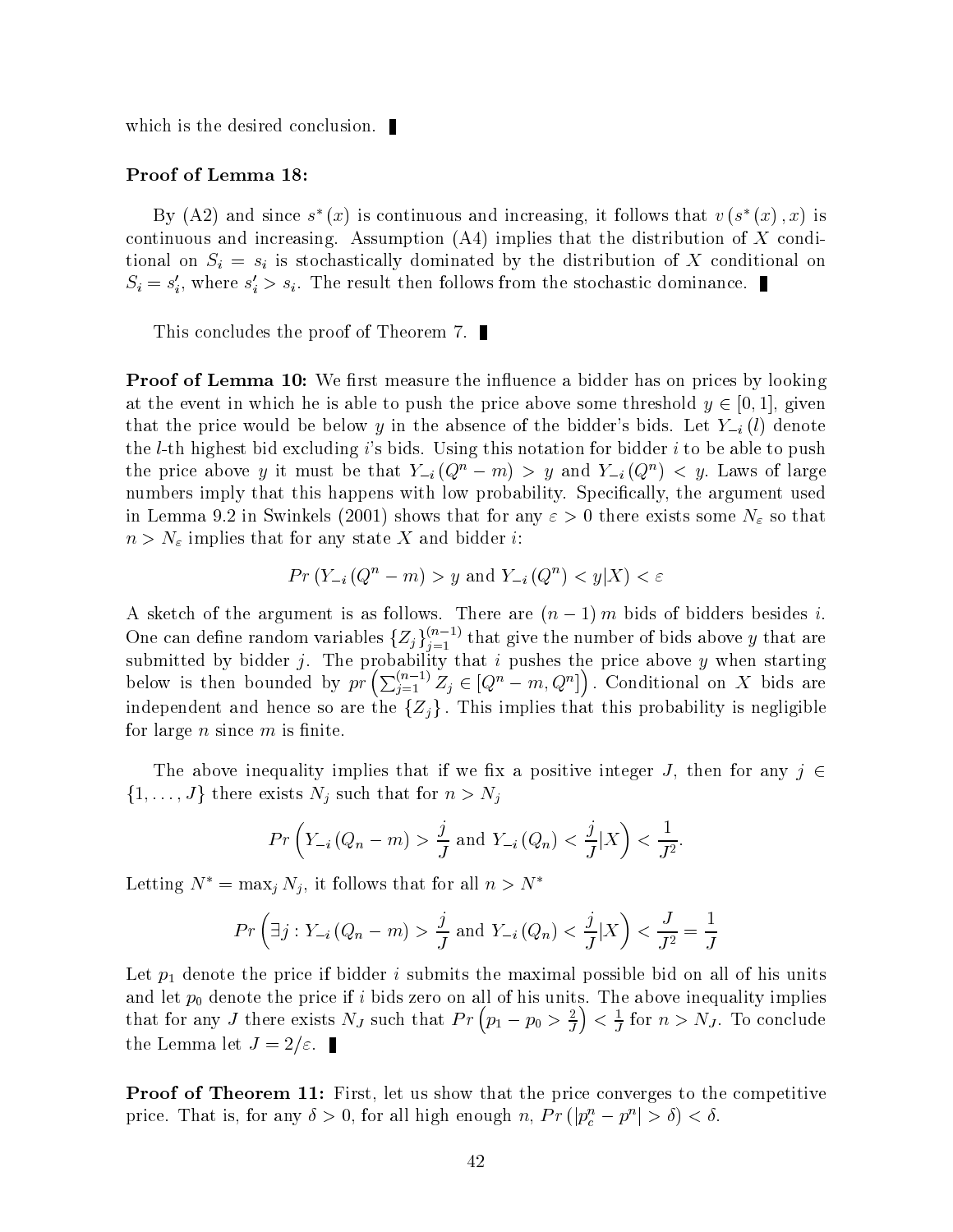Suppose that this is not the case, so that there exists  $\delta > 0$  such that for all n (taking a subsequence if necessary),  $Pr(p_c - p > o) > o$ . [The case where p exceeds  $p_c$  is analogous. Since both prices and values are bounded in  $[0,1]$  there exists some  $\theta \geq 0$ and some interval  $|a, a + o|$  such that for all  $n-$ 

$$
Pr(p^n < a \text{ and } p_c^n > a + \delta^*) > \delta^*.
$$

Hence, for large enough n there is a probability bounded away from 0 that some bidder who values a unit by more than  $a + \frac{\delta^*}{2}$  does not obtain that object and the price is less than a. Consider a deviation for such bidders to bid truthfully instead. This increases the expected number of units such a bidder gets, but may affect the clearing price. However, by Lemma 10 the price implications for such a deviation become negligible for large  $n$ . This yields a contradiction as it guarantees an extra unit at a profit bounded away from zero for such a bidder for large enough  $n$ , with negligible price impact.

Next, note that a similar argument to that above (again invoking Lemma 10) implies that although bidders may place some bids above or below their corresponding values in equilibrium, this can only be in cases where for large enough  $n$ , changing those bids to be equal to the corresponding values would have a negligible probability of affecting the equilibrium allocation.

The approximate efficiency follows from the convergence of price to the competitive one, and bidders bidding as if they bid their values.

Proof of Theorem 12: The following lemma is useful.

Consider an *n* bidder discriminatory auction. Let  $p^n$  denote the minimal price paid in equilibrium, i.e., the  $Q^+ = t\hbar$  highest bid, and let  $\theta^*_i(s_i)$  denote the bid in the  $n$ -th auction for a j-th object by a bidder observing  $s_i$ . Also, for any  $1 \leq j \leq m$  and  $\delta > 0$  let

$$
A_{j\delta}^{n} = \left\{ s_i \middle| Pr \left( v_j \left( s_i \right) > M^n + \delta \text{ and } p^n > b_j^n \left( s_i \right) \right) > \delta \right\}
$$
  

$$
B_{j\delta}^{n} = \left\{ s_i \middle| Pr \left( v_j \left( s_i \right) < M^n - \delta \text{ and } p^n < b_j^n \left( s_i \right) \right) > \delta \right\}.
$$

**Lemma 19** If for some j and  $\delta$  it is true that for any N there exists  $n > N$  such that either  $Pr(A_{i\delta}^n) > \delta$  or  $Pr(B_{i\delta}^n) > \delta$ , then the discriminatory price auction is not  $asymptotically$  efficient.

**Proof:** Suppose that  $Pr(A_{i\delta}^n) > \delta$  for arbitrary large n; the case where  $Pr(B_{i\delta}^n) > \delta$ is similar. Any signal that belongs to this set results in an emclency loss of at least  $\sigma$  . The fact that  $Pr(A_{i\delta}^n) > \delta$  implies (appealing to the law of large numbers) that there is an ex-ante efficiency loss that is bounded away from zero when summing across bidders.

<sup>&</sup>lt;sup>47</sup>Partition [0, 1] into  $2/\delta$  intervals of size  $\delta/2$  each,  $\{[a_i, a_{i+1}]\}_{i=1}^{1/20}$ . The case in which  $p^n < p_c^n - \delta$ implies that we can find some  $a_i$  so that  $p^+ < a_i$  and  $p_c^+ > a_{i+1}$ . This implies that there exists some interval for which  $PT(p^2 \leq a_i \text{ and } p_c^2 \geq a_{i+1}) \geq \sigma^2/2$ . Hence, we let  $\sigma = \sigma^2/2$ .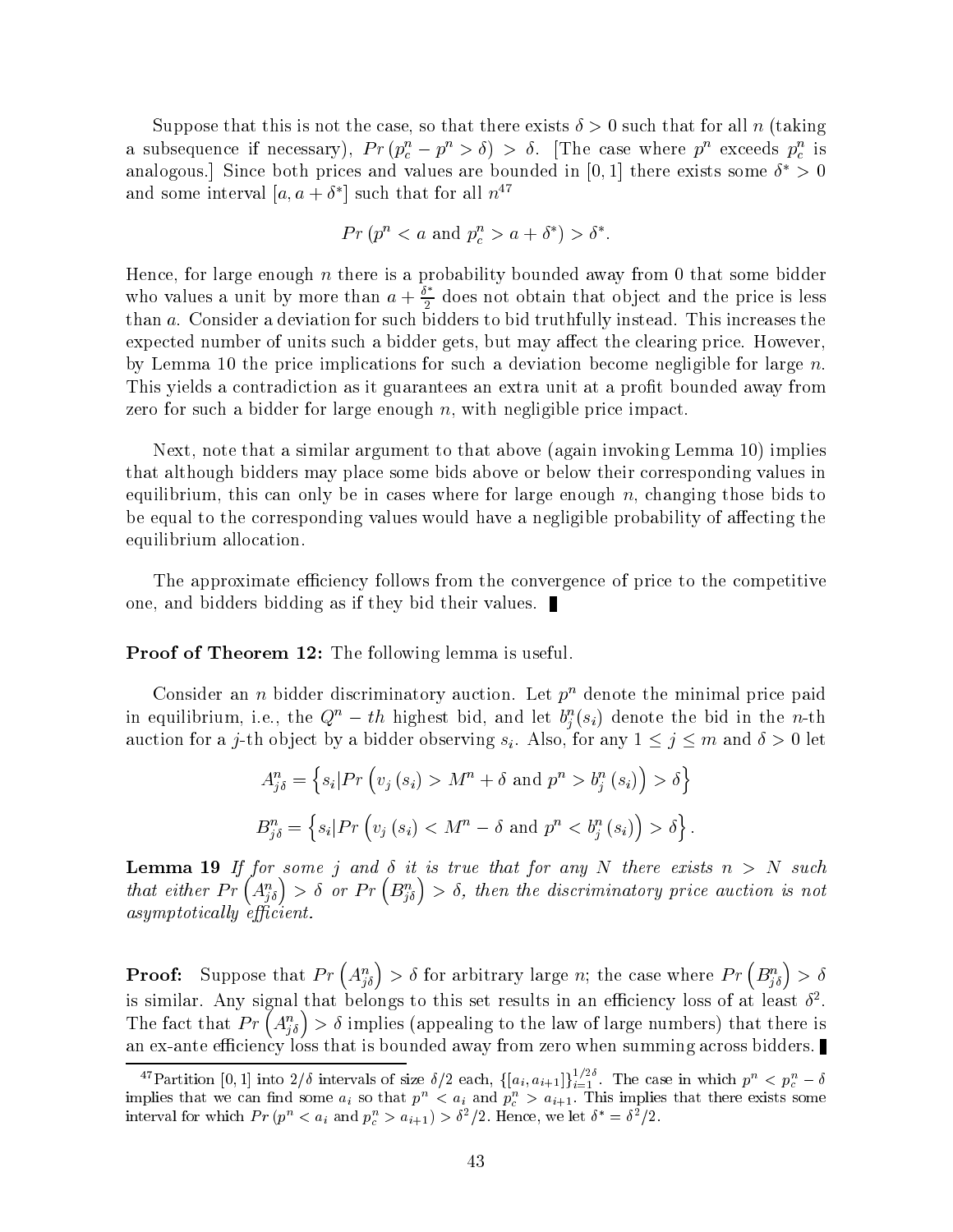Assume by contradiction that the outcome is asymptotically efficient.

First, let us argue that there exists  $o_1$  such that  $o_1$  ( $s_i$ )  $\leq v_m$  ( $s_j$ )  $\equiv o_1$  for all sighals  $s_i \in [v_m(s^*), v_m(s^*) + \delta_1]$  for large enough n. Using the continuity of min (s) and assumptions (A6)-(A7) we conclude that there exists an  $\varepsilon$  such that agents with a signal  $s_i \in [v_m(s^*) , v_m(s^*) + \varepsilon]$  can expect to win their first unit with a probability of at least  $\varepsilon$  by bidding  $v_m$  (s)  $-\varepsilon$  for large enough n. This follows as prices never exceed M  $^{\circ}$ . In equilibrium, these bidders make an expected pront on their first unit of at least  $\varepsilon^{\scriptscriptstyle -}$  and hence they must be bidding below their value by at least  $\varepsilon$  . If we let  $\sigma_1 = \varepsilon$  we get that  $b_1^n(s_i) < v_m(s^*) - \delta_1$  for all signals  $s_i \in [v_m(s^*) , v_m(s^*) + \delta_1].$ 

Next, note that there exists some  $\delta_2 > 0$  so that  $s_i \in [s^*, s^* + \delta_2]$  implies that  $b_m^m(s_i) >$  $v_m$  (s ) –  $\sigma_1$ . This follows since bidders with signals close to (but above) s have a low but positive probability of winning their  $m-th$  object in an efficient allocation, but that probability goes to zero in n if they underbid by any fixed amount. As a result they bid close to their reservation value on their  $m$ -th object for large n. Hence, there exists some  $\delta_2 > 0$  so that  $s_i \in [s^*, s^* + \delta_2]$  implies that  $b_m^m(s_i) > v_m(s^*) - \delta_1$ .

If we let  $\delta^* = \min(\delta_1, \delta_2)$  we conclude that agents with signal  $s_i \in [v_m(s^*) , v_m(s^*) + \delta_1]$ bid on their first unit no more than  $v_m$  (s<sup>\*</sup>)  $-\delta^*$  while agents with signal  $s_i \in [s^*, s^* + \delta^*]$ bid on their  $m-th$  unit at least this amount. Consider now the event that:

$$
M^{n} \in (v_{m}(s^{*}) + 2\delta^{*}/5, v_{m}(s^{*}) + 3\delta^{*}/5)
$$

Since we assume that the distribution of signals has a full support, this event occurs with some positive probability

:Consider two cases:

(i)  $p^n \geq v_m(s^*) - \delta^*$ : This event maps to A in Lemma 19. Bidders with types  $s_i \in |v_m(s^*) + 4\delta^*|$ ,  $v_m(s^*) + \delta^*|$  are not awarded their first object despite the fact that  $\mu$  their valuation exceeds the cutoff by more than  $\sigma$  /3.

(ii)  $p^{\alpha} \leq v_m(s) = 0$  : This event maps to B in Lemma 19. Bidders with types  $s_i \in |v_m(s^*)|, v_m(s^*) + \delta^*/\delta|$  are awarded their  $m-th$  unit despite the fact that their valuation is lower than the cutoff by more than  $\sigma$   $/3$ .

Since either (1) or (ii) occurs with probability of at least  $\theta$  –/2 for large enough  $n$ , Lemma 19 implies a contradiction.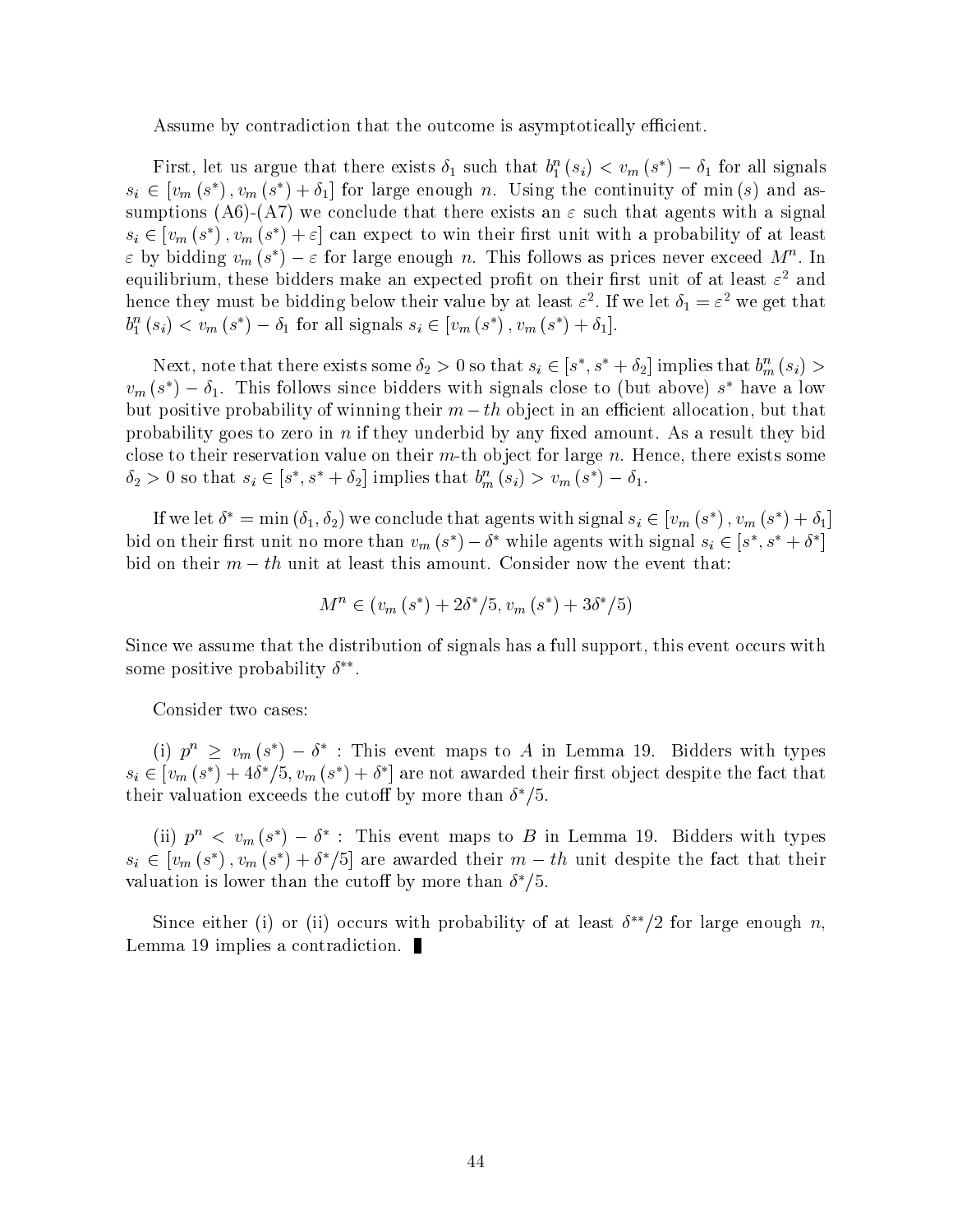#### **Bibliography**  $\overline{7}$

**Armstrong, M.**(1998), "Optimal Multi-Object Auctions," mimeo: Nuffield College.

- Ausubel, L.(1997), "An Efficient Ascending Bid Auction for Multiple Objects," mimeo: University of Maryland.
- **Ausubel, L. and P. Cramton**(1995), "Demand Reduction and Inefficiency in Multi-Unit Auctions," mimeo: University of Maryland.
- **Ausubel, L. and P. Cramton**(1999), "The Optimality of Being Efficient," mimeo: University of Maryland.
- Bali, V. and M.O. Jackson (2002), "Asymptotic Revenue Equivalence," Journal of Economic Theory, Vol.  $106$ , pp  $161-176$ .
- Bikhchandani, S. and C. Huang (1993), "The Economics of Treasury Securities Markets," Journal of Economic Perspectives, Vol. 7, pp. 117-134.
- Binmore, K. and J. Swierzbinski (2000), "Treasury Auctions: Uniform or Discriminatory,"Review of Economic Design, Vol. 5, pp. 387-410.
- Cordoba, J. and P. Hammond, (1998), "Asymptotically Strategy-proof Walrasian Exchange," Mathematical Social Sciences, Vol. 36, pp 185-212.
- Crémer, J. and R. McLean (1988), "Full Extraction of the Surplus in Bayesian and Dominant Strategy Auctions," Econometrica, Vol. 56, pp. 1247-1257.
- Dasgupta, P. and E. Maskin (2000), "Efficient Auctions," Quarterly Journal of Economics, vol. 115, pp 341-389.
- Goeree, J.K. and T. Offerman (1999), "Competitive Bidding in Auctions with Private and Common Values," mimeo: University of Virginia.
- Hong, H. and M. Shun(2000), "Limit Distributions of Equilibrium Bids in Common Value Auctions," mimeo: Princeton University.
- **Hortascu, A.**(2000), "Mechanism Choice and Strategic Bidding in Divisible Good Auctions: An Empirical Analysis of the Turkish Treasury Auction Market," mimeo: Stanford University.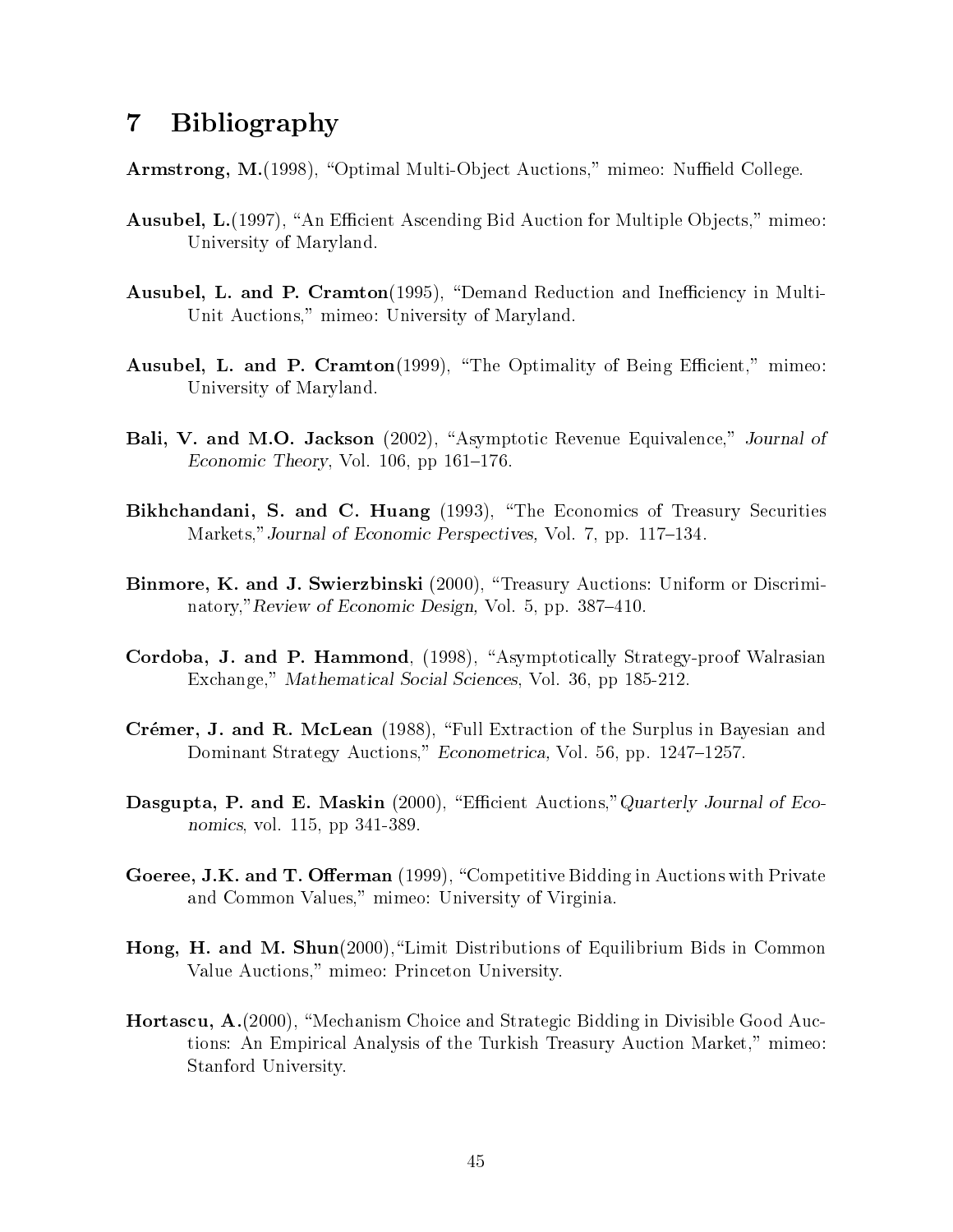- **Jackson, M.O.** (1998), "Efficiency and Information Aggregation in Auctions with Costly Information Acquisition," forthcoming: Review of Economic Design.
- Jackson, M.O., L.K. Simon, J.M. Swinkels, and W.R.  $Zame(2002)$ , "Communication and Equilibrium in Discontinuous Games of Incomplete Information," Econometrica, vol. 70, pp  $1711-1740$ .
- Jackson, M.O. and J.M. Swinkels(2001), "Existence of Equilibria in Single and Double Auctions," mimeo: Caltech and Washington University in St. Louis.
- Jehiel, P. and B. Moldavanu (2001), "A Note on Revenue Maximization and Efficiency in Multi-Object Auctions," Economics Bulletin, Vol. 3, pp 1-5.
- **Jehiel, P. and B. Moldavanu** (2001b), "Efficient Design with Interdependent Valuations," Econometrica, Vol. 69, pp  $1237-1260$ .
- **Kovalenkov, A.**(2002) On a Folk Strategy-Proof Approximately Walrasian Mechanism", Journal of Economic Theory, 103, pp  $475-487$ .
- **Kremer I.** (2002), "Information Aggregation in Common Value Auctions," *Economet*rica, 70, 1675-1682.
- Krishna, V. and E. Maenner (2001), " Convex Potentials with an Application to Mechanism Design" Econometrica, 69, 1113-1120.
- Krishna, V. and M. Perry (1997), "Efficient Mechanism Design," mimeo: Penn State University.
- **Lopomo, G.** (2001), "Optimality and Robustness of the English Auction," Games and Economic Behavior, Vol. 36, pp. 219-240.
- Maskin, E. and J. Riley(2000), "Asymmetric Auctions," Review of Economics Studies, Vol. 67, pp. 413–438.
- McAfee, R.P. and P. Reny (1992), "Correlated Information and Mechanism Design," Econometrica, Vol. 60, pp.  $395-422$ .
- **Milgrom, P.** (1979), "A Convergence Theorem for Competitive Bidding with Differential Information," Econometrica, Vol. 47, pp. 670–688.